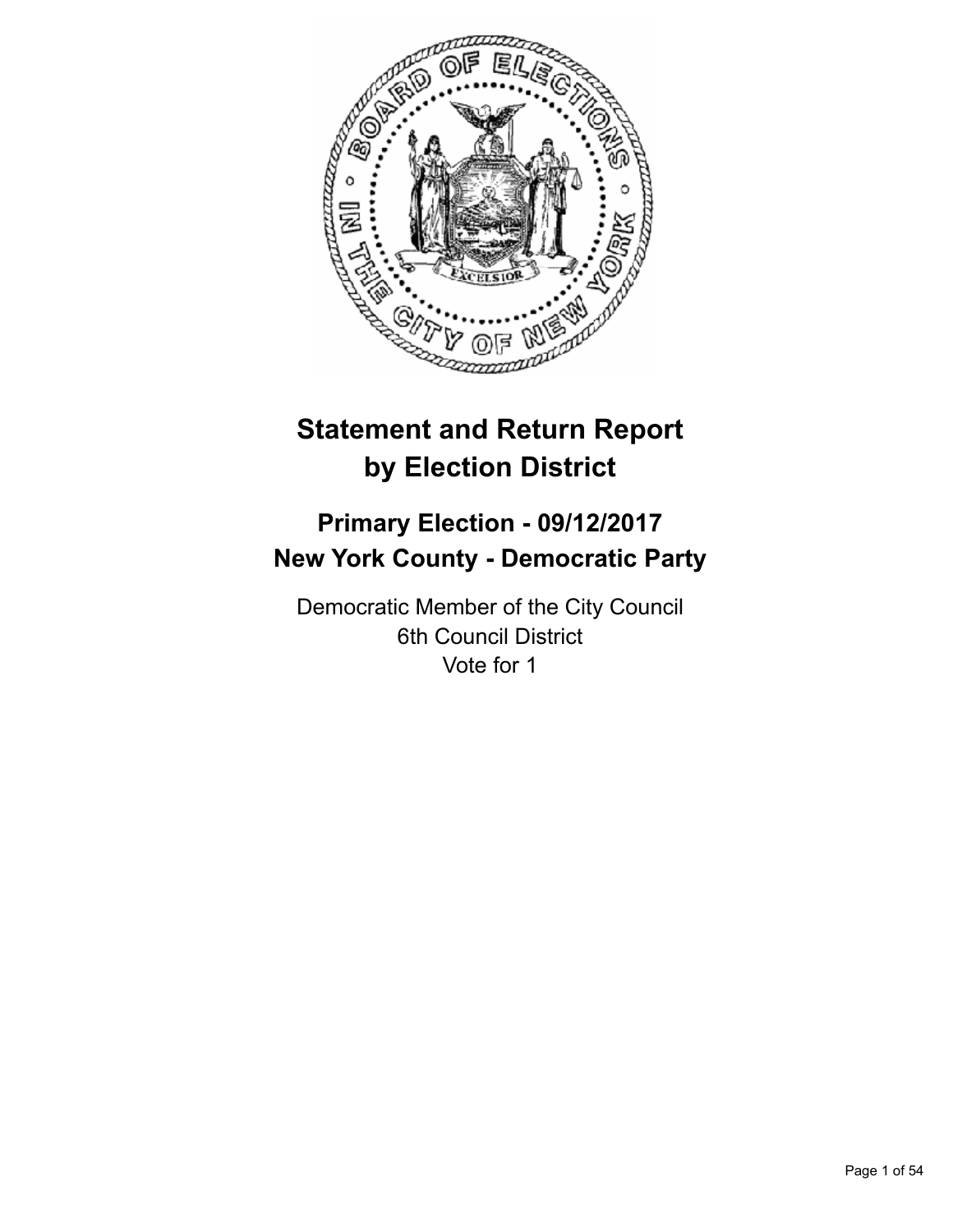

| PUBLIC COUNTER                                           | 82 |
|----------------------------------------------------------|----|
| MANUALLY COUNTED EMERGENCY                               | 0  |
| ABSENTEE / MILITARY                                      |    |
| <b>AFFIDAVIT</b>                                         | 0  |
| <b>Total Ballots</b>                                     | 83 |
| Less - Inapplicable Federal/Special Presidential Ballots | 0  |
| <b>Total Applicable Ballots</b>                          | 83 |
| <b>HELEN K. ROSENTHAL</b>                                | 65 |
| <b>MEL WYMORE</b>                                        | 5  |
| CARY M. GOODMAN                                          | 3  |
| <b>Total Votes</b>                                       | 73 |
| Unrecorded                                               | 10 |

## **019/67**

| <b>PUBLIC COUNTER</b>                                    | 138 |
|----------------------------------------------------------|-----|
| <b>MANUALLY COUNTED EMERGENCY</b>                        | 0   |
| ABSENTEE / MILITARY                                      | 5   |
| AFFIDAVIT                                                | 1   |
| <b>Total Ballots</b>                                     | 144 |
| Less - Inapplicable Federal/Special Presidential Ballots | 0   |
| <b>Total Applicable Ballots</b>                          | 144 |
| <b>HELEN K. ROSENTHAL</b>                                | 115 |
| <b>MEL WYMORE</b>                                        | 17  |
| CARY M. GOODMAN                                          | 2   |
| UNATTRIBUTABLE WRITE-IN (WRITE-IN)                       | 1   |
| <b>Total Votes</b>                                       | 135 |
| Unrecorded                                               | 9   |

| <b>PUBLIC COUNTER</b>                                    | 53 |
|----------------------------------------------------------|----|
| <b>MANUALLY COUNTED EMERGENCY</b>                        | 0  |
| ABSENTEE / MILITARY                                      | 3  |
| AFFIDAVIT                                                |    |
| <b>Total Ballots</b>                                     | 57 |
| Less - Inapplicable Federal/Special Presidential Ballots | 0  |
|                                                          |    |
| <b>Total Applicable Ballots</b>                          | 57 |
| <b>HELEN K. ROSENTHAL</b>                                | 28 |
| <b>MEL WYMORE</b>                                        | 13 |
| CARY M. GOODMAN                                          | 6  |
| <b>Total Votes</b>                                       | 47 |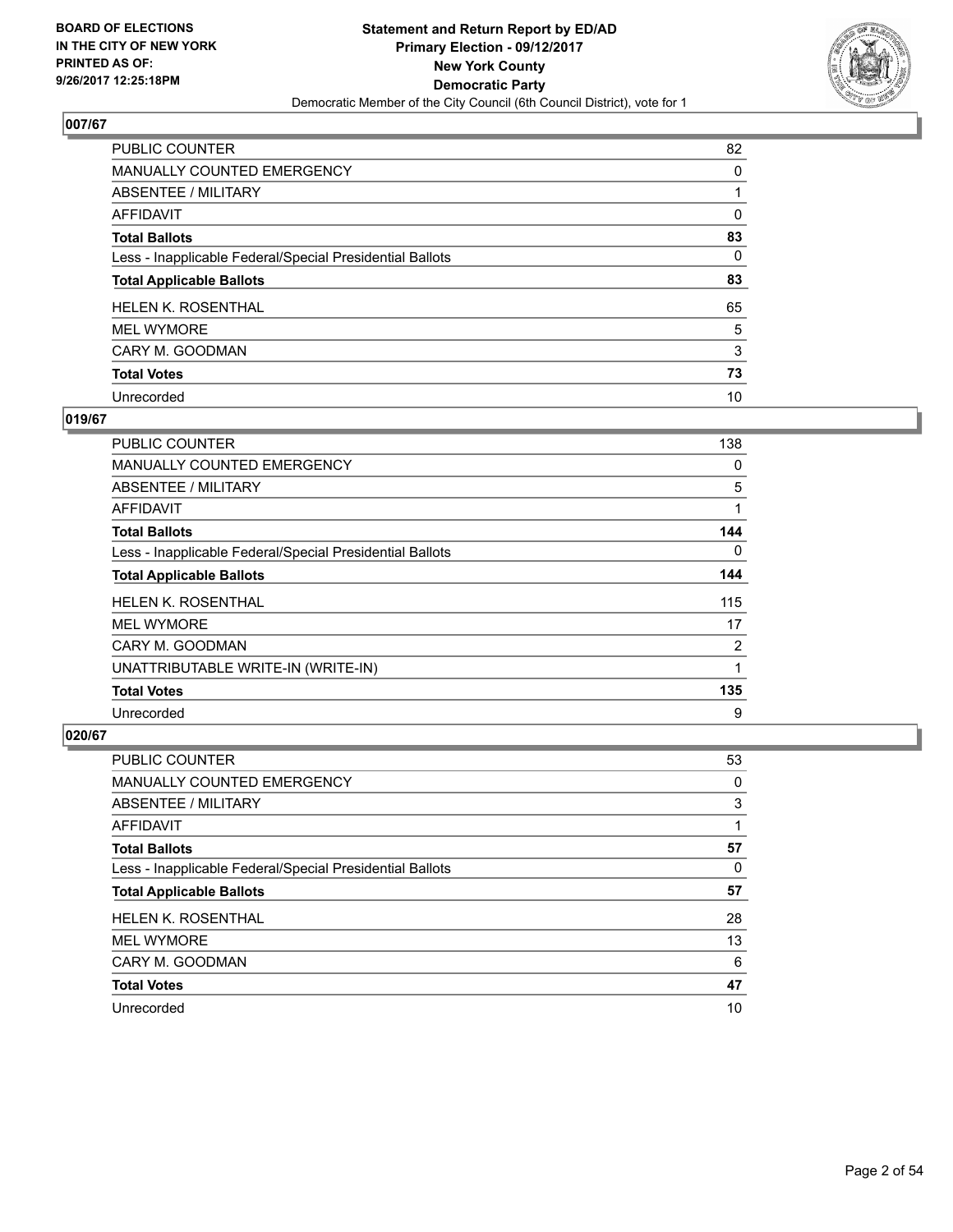

| <b>PUBLIC COUNTER</b>                                    | 15 |
|----------------------------------------------------------|----|
| <b>MANUALLY COUNTED EMERGENCY</b>                        | 0  |
| ABSENTEE / MILITARY                                      |    |
| <b>AFFIDAVIT</b>                                         |    |
| <b>Total Ballots</b>                                     | 17 |
| Less - Inapplicable Federal/Special Presidential Ballots | 0  |
| <b>Total Applicable Ballots</b>                          | 17 |
| <b>HELEN K. ROSENTHAL</b>                                | 10 |
| <b>MEL WYMORE</b>                                        | 5  |
| CARY M. GOODMAN                                          |    |
| <b>Total Votes</b>                                       | 16 |
| Unrecorded                                               |    |

#### **025/67**

| PUBLIC COUNTER                                           | 77 |
|----------------------------------------------------------|----|
| <b>MANUALLY COUNTED EMERGENCY</b>                        | 0  |
| ABSENTEE / MILITARY                                      | 4  |
| <b>AFFIDAVIT</b>                                         | 0  |
| <b>Total Ballots</b>                                     | 81 |
| Less - Inapplicable Federal/Special Presidential Ballots | 0  |
| <b>Total Applicable Ballots</b>                          | 81 |
| <b>HELEN K. ROSENTHAL</b>                                | 44 |
| <b>MEL WYMORE</b>                                        | 28 |
| CARY M. GOODMAN                                          | 3  |
| <b>Total Votes</b>                                       | 75 |
| Unrecorded                                               | 6  |

| <b>PUBLIC COUNTER</b>                                    | 118            |
|----------------------------------------------------------|----------------|
| MANUALLY COUNTED EMERGENCY                               | 0              |
| ABSENTEE / MILITARY                                      |                |
| AFFIDAVIT                                                | 0              |
| <b>Total Ballots</b>                                     | 119            |
| Less - Inapplicable Federal/Special Presidential Ballots | 0              |
| <b>Total Applicable Ballots</b>                          | 119            |
| <b>HELEN K. ROSENTHAL</b>                                | 63             |
| <b>MEL WYMORE</b>                                        | 43             |
| CARY M. GOODMAN                                          | $\overline{2}$ |
| MARIA CASTRO (WRITE-IN)                                  |                |
| <b>Total Votes</b>                                       | 109            |
| Unrecorded                                               | 10             |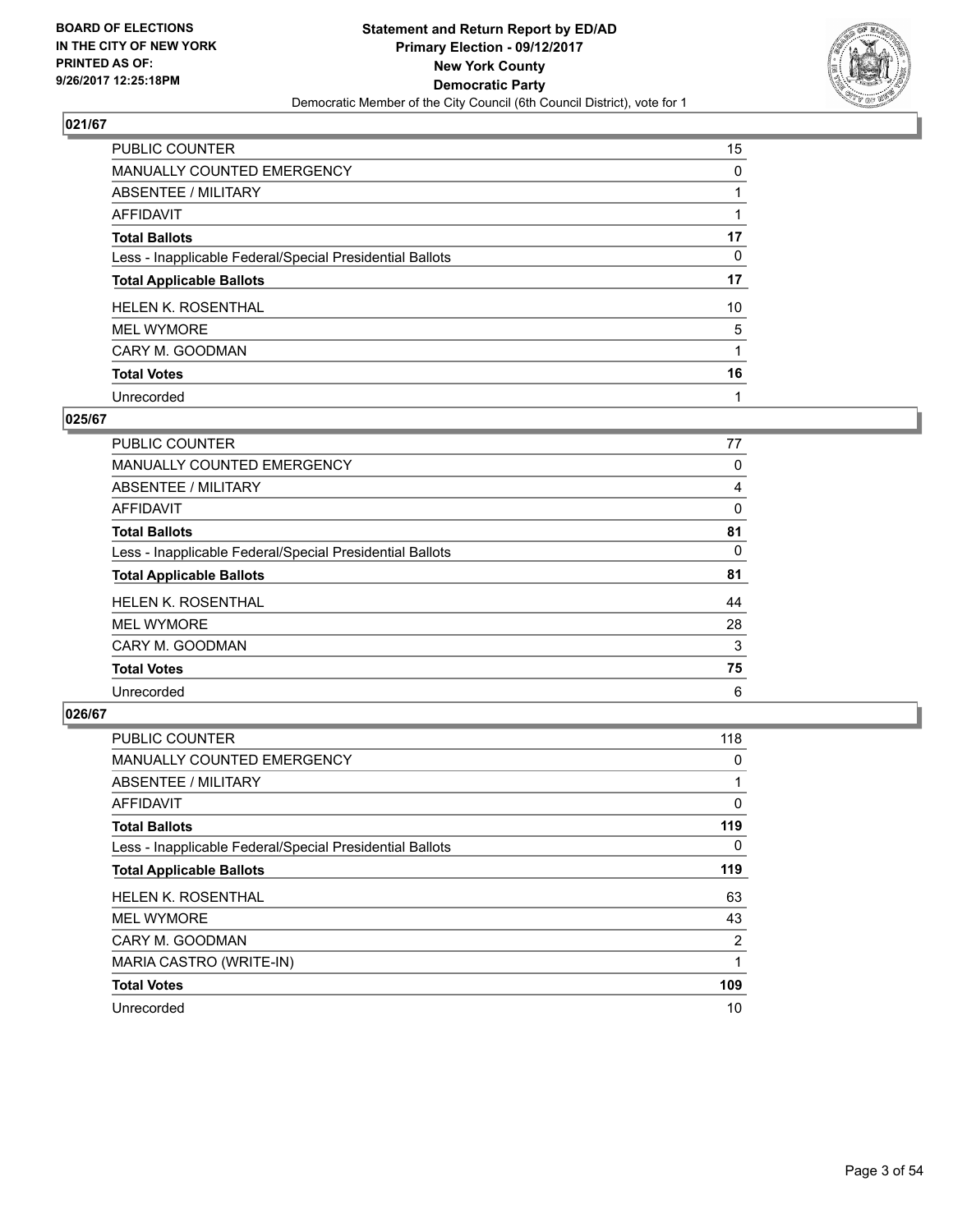

| <b>PUBLIC COUNTER</b>                                    | 166 |
|----------------------------------------------------------|-----|
| MANUALLY COUNTED EMERGENCY                               | 0   |
| ABSENTEE / MILITARY                                      | 3   |
| AFFIDAVIT                                                |     |
| <b>Total Ballots</b>                                     | 170 |
| Less - Inapplicable Federal/Special Presidential Ballots | 0   |
| <b>Total Applicable Ballots</b>                          | 170 |
| <b>HELEN K. ROSENTHAL</b>                                | 89  |
| <b>MEL WYMORE</b>                                        | 65  |
| CARY M. GOODMAN                                          | 8   |
| <b>Total Votes</b>                                       | 162 |
|                                                          |     |

#### **028/67**

| <b>PUBLIC COUNTER</b>                                    | 106      |
|----------------------------------------------------------|----------|
| <b>MANUALLY COUNTED EMERGENCY</b>                        | 0        |
| <b>ABSENTEE / MILITARY</b>                               | 4        |
| <b>AFFIDAVIT</b>                                         | 0        |
| <b>Total Ballots</b>                                     | 110      |
| Less - Inapplicable Federal/Special Presidential Ballots | $\Omega$ |
| <b>Total Applicable Ballots</b>                          | 110      |
| <b>HELEN K. ROSENTHAL</b>                                | 76       |
| <b>MEL WYMORE</b>                                        | 29       |
| CARY M. GOODMAN                                          | 1        |
| <b>Total Votes</b>                                       | 106      |
| Unrecorded                                               | 4        |

| <b>PUBLIC COUNTER</b>                                    | 78             |
|----------------------------------------------------------|----------------|
| <b>MANUALLY COUNTED EMERGENCY</b>                        | 0              |
| ABSENTEE / MILITARY                                      | 0              |
| AFFIDAVIT                                                | 0              |
| <b>Total Ballots</b>                                     | 78             |
| Less - Inapplicable Federal/Special Presidential Ballots | 0              |
| <b>Total Applicable Ballots</b>                          | 78             |
| <b>HELEN K. ROSENTHAL</b>                                | 65             |
| <b>MEL WYMORE</b>                                        | 10             |
| CARY M. GOODMAN                                          |                |
| <b>Total Votes</b>                                       | 76             |
| Unrecorded                                               | $\overline{2}$ |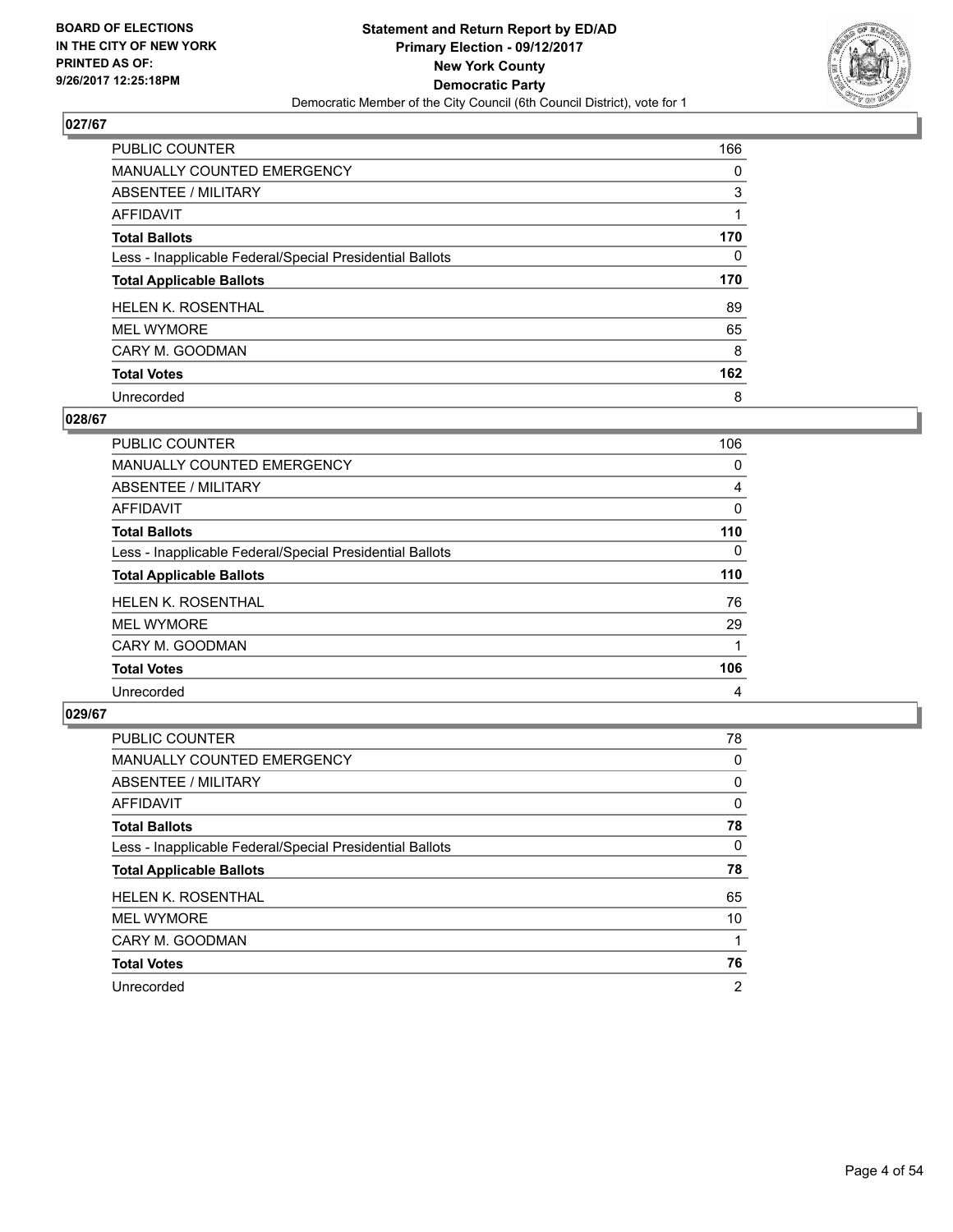

| PUBLIC COUNTER                                           | 18              |
|----------------------------------------------------------|-----------------|
| <b>MANUALLY COUNTED EMERGENCY</b>                        | $\Omega$        |
| ABSENTEE / MILITARY                                      | $\Omega$        |
| AFFIDAVIT                                                | $\Omega$        |
| <b>Total Ballots</b>                                     | 18              |
| Less - Inapplicable Federal/Special Presidential Ballots | 0               |
| <b>Total Applicable Ballots</b>                          | 18              |
| <b>HELEN K. ROSENTHAL</b>                                | 10 <sup>1</sup> |
| <b>MEL WYMORE</b>                                        | 8               |
| CARY M. GOODMAN                                          | $\Omega$        |
| <b>Total Votes</b>                                       | 18              |

# **031/67**

| <b>PUBLIC COUNTER</b>                                    | 248 |
|----------------------------------------------------------|-----|
| MANUALLY COUNTED EMERGENCY                               | 0   |
| ABSENTEE / MILITARY                                      | 4   |
| AFFIDAVIT                                                | 2   |
| <b>Total Ballots</b>                                     | 254 |
| Less - Inapplicable Federal/Special Presidential Ballots | 0   |
| <b>Total Applicable Ballots</b>                          | 254 |
| <b>HELEN K. ROSENTHAL</b>                                | 139 |
| <b>MEL WYMORE</b>                                        | 111 |
| CARY M. GOODMAN                                          | 3   |
| <b>Total Votes</b>                                       | 253 |
| Unrecorded                                               |     |
|                                                          |     |

| <b>PUBLIC COUNTER</b>                                    | 126 |
|----------------------------------------------------------|-----|
| <b>MANUALLY COUNTED EMERGENCY</b>                        | 0   |
| ABSENTEE / MILITARY                                      | 2   |
| AFFIDAVIT                                                | 3   |
| <b>Total Ballots</b>                                     | 131 |
| Less - Inapplicable Federal/Special Presidential Ballots | 0   |
| <b>Total Applicable Ballots</b>                          | 131 |
|                                                          |     |
| <b>HELEN K. ROSENTHAL</b>                                | 84  |
| <b>MEL WYMORE</b>                                        | 39  |
| CARY M. GOODMAN                                          | 7   |
| <b>Total Votes</b>                                       | 130 |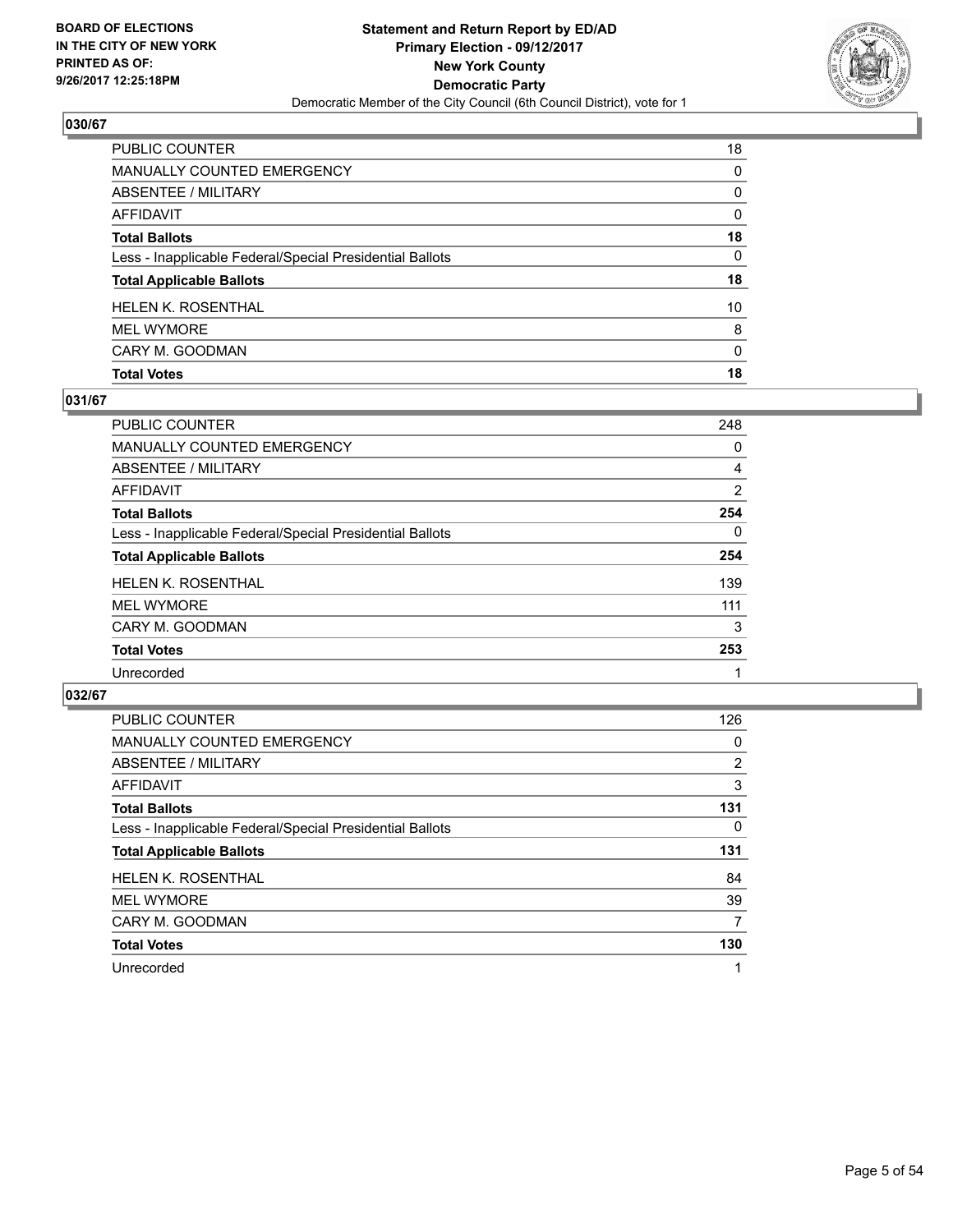

| <b>PUBLIC COUNTER</b>                                    | 81 |
|----------------------------------------------------------|----|
| MANUALLY COUNTED EMERGENCY                               | 0  |
| ABSENTEE / MILITARY                                      |    |
| AFFIDAVIT                                                | 0  |
| <b>Total Ballots</b>                                     | 82 |
| Less - Inapplicable Federal/Special Presidential Ballots | 0  |
| <b>Total Applicable Ballots</b>                          | 82 |
| <b>HELEN K. ROSENTHAL</b>                                | 50 |
| <b>MEL WYMORE</b>                                        | 23 |
| CARY M. GOODMAN                                          | 5  |
| UNATTRIBUTABLE WRITE-IN (WRITE-IN)                       | 1  |
| <b>Total Votes</b>                                       | 79 |
| Unrecorded                                               | 3  |

#### **034/67**

| <b>PUBLIC COUNTER</b>                                    | 53             |
|----------------------------------------------------------|----------------|
| <b>MANUALLY COUNTED EMERGENCY</b>                        | 0              |
| ABSENTEE / MILITARY                                      | 0              |
| AFFIDAVIT                                                | 0              |
| <b>Total Ballots</b>                                     | 53             |
| Less - Inapplicable Federal/Special Presidential Ballots | 0              |
| <b>Total Applicable Ballots</b>                          | 53             |
| <b>HELEN K. ROSENTHAL</b>                                | 27             |
| <b>MEL WYMORE</b>                                        | 24             |
| CARY M. GOODMAN                                          | 0              |
| <b>Total Votes</b>                                       | 51             |
| Unrecorded                                               | $\overline{2}$ |

| <b>PUBLIC COUNTER</b>                                    | 124 |
|----------------------------------------------------------|-----|
| <b>MANUALLY COUNTED EMERGENCY</b>                        | 0   |
| ABSENTEE / MILITARY                                      | 5   |
| AFFIDAVIT                                                | 0   |
| <b>Total Ballots</b>                                     | 129 |
| Less - Inapplicable Federal/Special Presidential Ballots | 0   |
| <b>Total Applicable Ballots</b>                          | 129 |
| <b>HELEN K. ROSENTHAL</b>                                | 96  |
| <b>MEL WYMORE</b>                                        | 28  |
| CARY M. GOODMAN                                          | 3   |
| <b>Total Votes</b>                                       | 127 |
| Unrecorded                                               | 2   |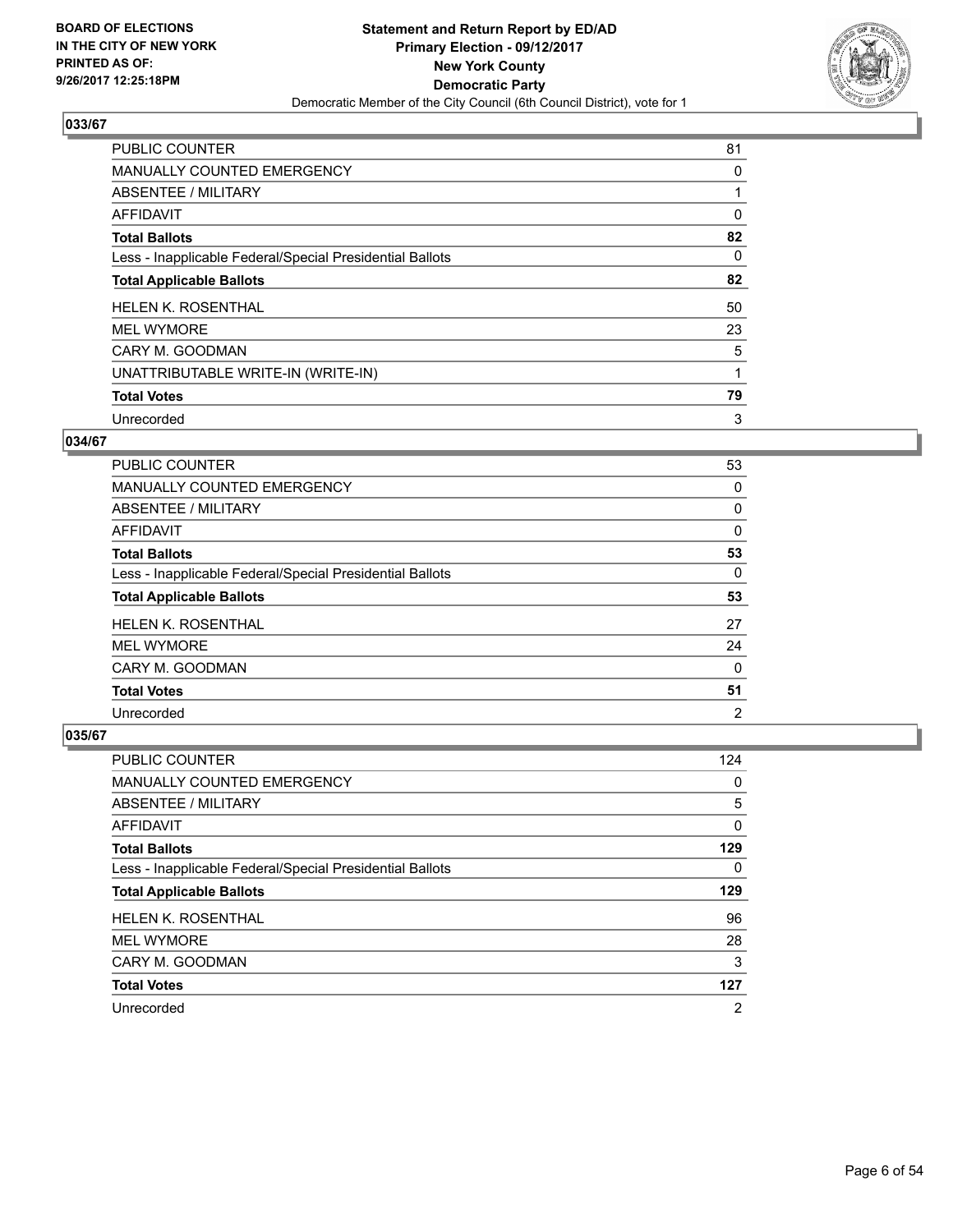

| <b>Total Votes</b>                                       | 98       |
|----------------------------------------------------------|----------|
| CARY M. GOODMAN                                          | 3        |
| <b>MEL WYMORE</b>                                        | 64       |
| <b>HELEN K. ROSENTHAL</b>                                | 31       |
| <b>Total Applicable Ballots</b>                          | 98       |
| Less - Inapplicable Federal/Special Presidential Ballots | 0        |
| <b>Total Ballots</b>                                     | 98       |
| AFFIDAVIT                                                | $\Omega$ |
| <b>ABSENTEE / MILITARY</b>                               | 2        |
| <b>MANUALLY COUNTED EMERGENCY</b>                        | $\Omega$ |
| PUBLIC COUNTER                                           | 96       |

# **037/67**

| PUBLIC COUNTER                                           | 136 |
|----------------------------------------------------------|-----|
| <b>MANUALLY COUNTED EMERGENCY</b>                        | 0   |
| ABSENTEE / MILITARY                                      |     |
| AFFIDAVIT                                                | 0   |
| <b>Total Ballots</b>                                     | 137 |
| Less - Inapplicable Federal/Special Presidential Ballots | 0   |
| <b>Total Applicable Ballots</b>                          | 137 |
| <b>HELEN K. ROSENTHAL</b>                                | 81  |
| <b>MEL WYMORE</b>                                        | 49  |
| CARY M. GOODMAN                                          | 4   |
| <b>Total Votes</b>                                       | 134 |
| Unrecorded                                               | 3   |
|                                                          |     |

| <b>PUBLIC COUNTER</b>                                    | 71 |
|----------------------------------------------------------|----|
| <b>MANUALLY COUNTED EMERGENCY</b>                        | 0  |
| ABSENTEE / MILITARY                                      | 3  |
| <b>AFFIDAVIT</b>                                         |    |
| <b>Total Ballots</b>                                     | 75 |
| Less - Inapplicable Federal/Special Presidential Ballots | 0  |
| <b>Total Applicable Ballots</b>                          | 75 |
| <b>HELEN K. ROSENTHAL</b>                                | 59 |
| <b>MEL WYMORE</b>                                        | 7  |
| CARY M. GOODMAN                                          | 6  |
| <b>Total Votes</b>                                       | 72 |
| Unrecorded                                               | 3  |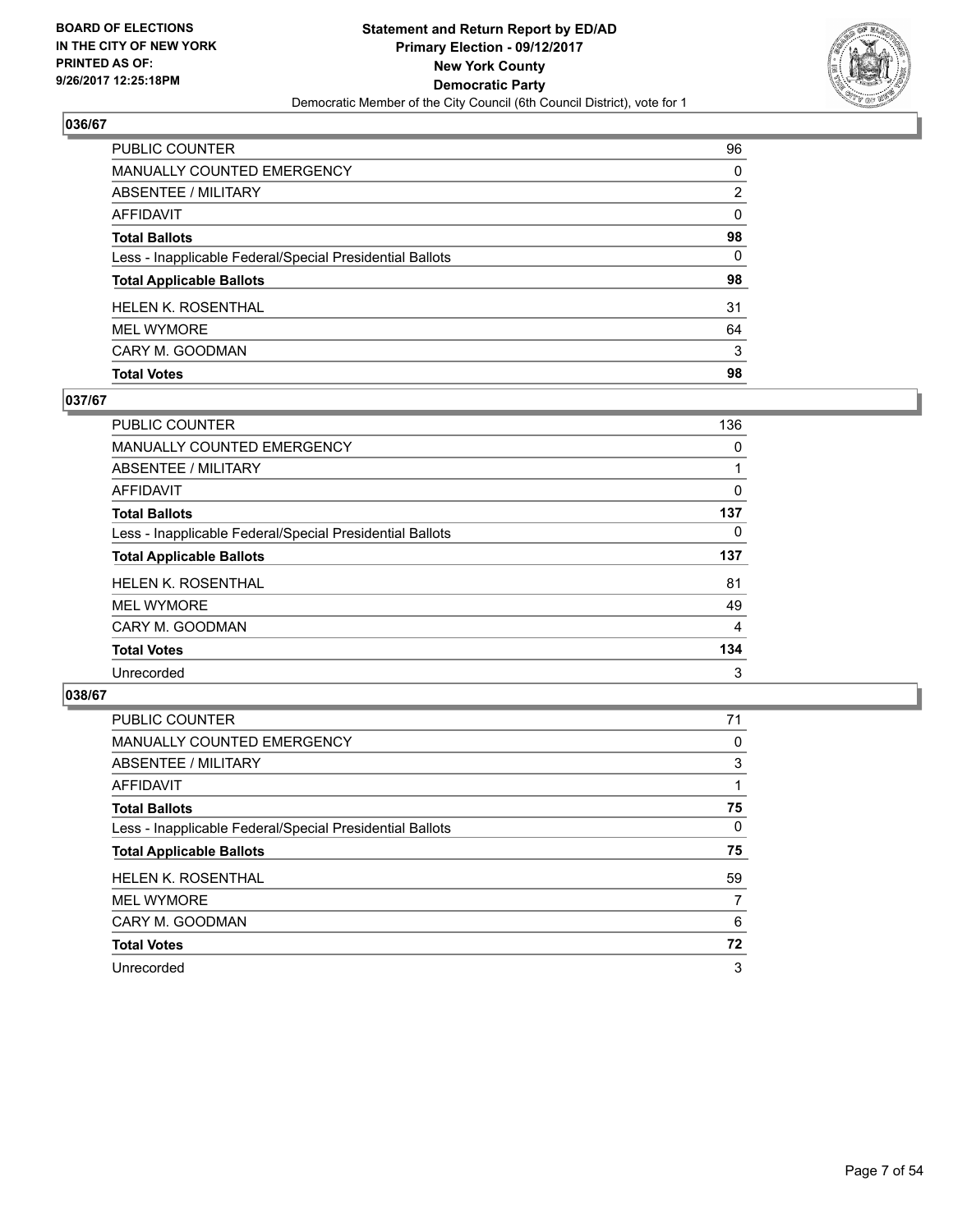

| <b>PUBLIC COUNTER</b>                                    | 105              |
|----------------------------------------------------------|------------------|
| MANUALLY COUNTED EMERGENCY                               | 0                |
| ABSENTEE / MILITARY                                      |                  |
| AFFIDAVIT                                                | 0                |
| <b>Total Ballots</b>                                     | 106              |
| Less - Inapplicable Federal/Special Presidential Ballots | 0                |
| <b>Total Applicable Ballots</b>                          | 106              |
| <b>HELEN K. ROSENTHAL</b>                                | 65               |
| <b>MEL WYMORE</b>                                        | 33               |
| CARY M. GOODMAN                                          | 3                |
| JANE FLECHNER (WRITE-IN)                                 |                  |
| <b>Total Votes</b>                                       | 102 <sub>2</sub> |
| Unrecorded                                               | 4                |

# **040/67**

| <b>PUBLIC COUNTER</b>                                    | 87 |
|----------------------------------------------------------|----|
| <b>MANUALLY COUNTED EMERGENCY</b>                        | 0  |
| ABSENTEE / MILITARY                                      | 4  |
| AFFIDAVIT                                                | 0  |
| <b>Total Ballots</b>                                     | 91 |
| Less - Inapplicable Federal/Special Presidential Ballots | 0  |
| <b>Total Applicable Ballots</b>                          | 91 |
|                                                          |    |
| <b>HELEN K. ROSENTHAL</b>                                | 60 |
| <b>MEL WYMORE</b>                                        | 25 |
| CARY M. GOODMAN                                          | 4  |
| <b>Total Votes</b>                                       | 89 |

| <b>PUBLIC COUNTER</b>                                    | 171 |
|----------------------------------------------------------|-----|
| <b>MANUALLY COUNTED EMERGENCY</b>                        | 0   |
| ABSENTEE / MILITARY                                      | 7   |
| AFFIDAVIT                                                | 0   |
| <b>Total Ballots</b>                                     | 178 |
| Less - Inapplicable Federal/Special Presidential Ballots | 0   |
| <b>Total Applicable Ballots</b>                          | 178 |
| <b>HELEN K. ROSENTHAL</b>                                | 109 |
| <b>MEL WYMORE</b>                                        | 54  |
| CARY M. GOODMAN                                          | 6   |
| <b>Total Votes</b>                                       | 169 |
| Unrecorded                                               | 9   |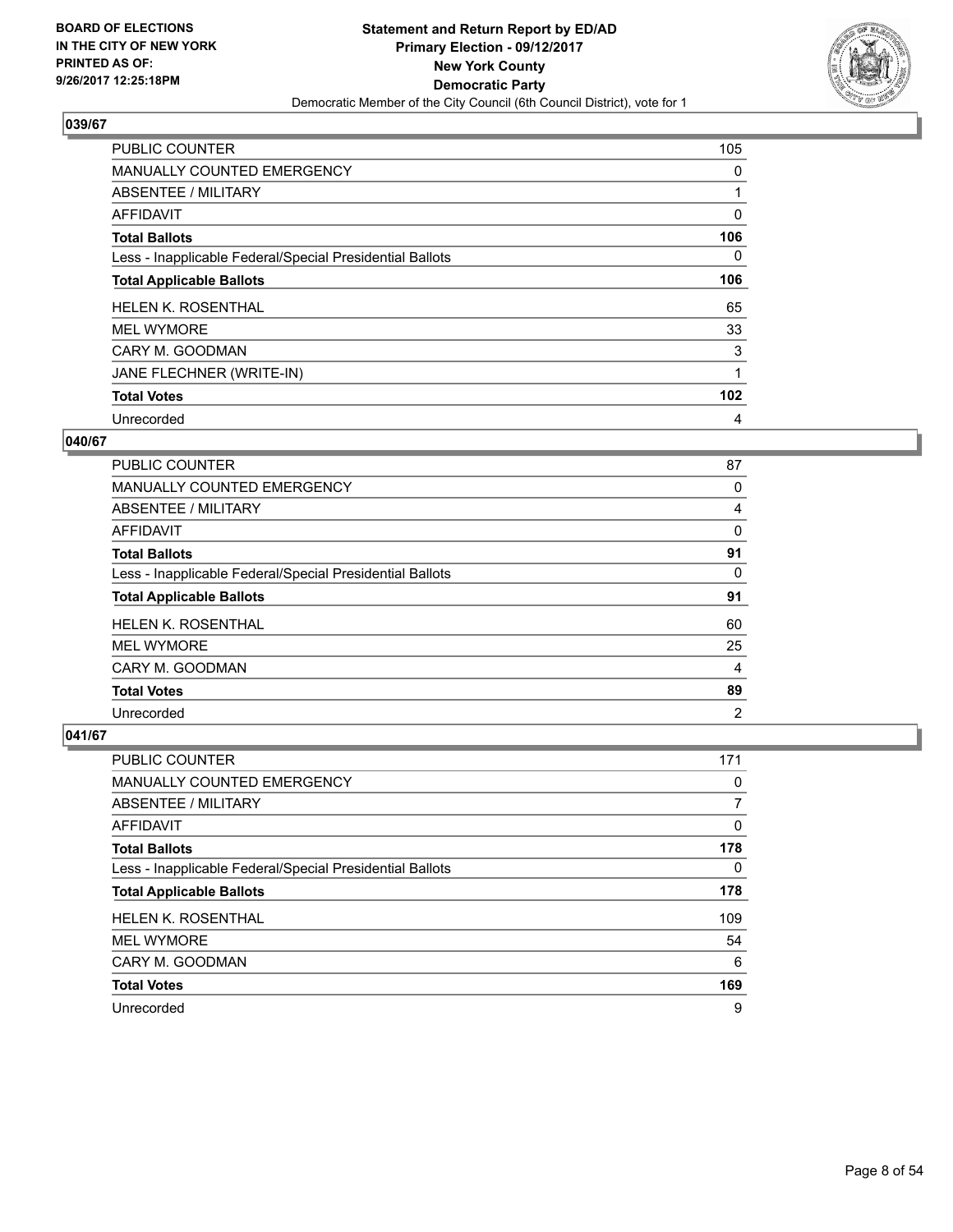

| <b>PUBLIC COUNTER</b>                                    | 345 |
|----------------------------------------------------------|-----|
| <b>MANUALLY COUNTED EMERGENCY</b>                        | 0   |
| ABSENTEE / MILITARY                                      | 9   |
| AFFIDAVIT                                                | 1   |
| <b>Total Ballots</b>                                     | 355 |
| Less - Inapplicable Federal/Special Presidential Ballots | 0   |
| <b>Total Applicable Ballots</b>                          | 355 |
| <b>HELEN K. ROSENTHAL</b>                                | 224 |
| <b>MEL WYMORE</b>                                        | 118 |
| CARY M. GOODMAN                                          | 5   |
| JONATHAN KIMNEL (WRITE-IN)                               |     |
| <b>Total Votes</b>                                       | 348 |
| Unrecorded                                               |     |

## **043/67**

| <b>PUBLIC COUNTER</b>                                    | 385 |
|----------------------------------------------------------|-----|
| <b>MANUALLY COUNTED EMERGENCY</b>                        | 0   |
| ABSENTEE / MILITARY                                      | 4   |
| <b>AFFIDAVIT</b>                                         | 0   |
| <b>Total Ballots</b>                                     | 389 |
| Less - Inapplicable Federal/Special Presidential Ballots | 0   |
| <b>Total Applicable Ballots</b>                          | 389 |
| <b>HELEN K. ROSENTHAL</b>                                | 221 |
| <b>MEL WYMORE</b>                                        | 151 |
| CARY M. GOODMAN                                          | 12  |
| <b>JOSEPH TOCCI (WRITE-IN)</b>                           | 1   |
| <b>Total Votes</b>                                       | 385 |
| Unrecorded                                               | 4   |

| <b>PUBLIC COUNTER</b>                                    | 192 |
|----------------------------------------------------------|-----|
| <b>MANUALLY COUNTED EMERGENCY</b>                        | 0   |
| ABSENTEE / MILITARY                                      | 6   |
| AFFIDAVIT                                                | 2   |
| <b>Total Ballots</b>                                     | 200 |
| Less - Inapplicable Federal/Special Presidential Ballots | 0   |
| <b>Total Applicable Ballots</b>                          | 200 |
|                                                          |     |
| <b>HELEN K. ROSENTHAL</b>                                | 139 |
| <b>MEL WYMORE</b>                                        | 49  |
| CARY M. GOODMAN                                          | 8   |
| <b>Total Votes</b>                                       | 196 |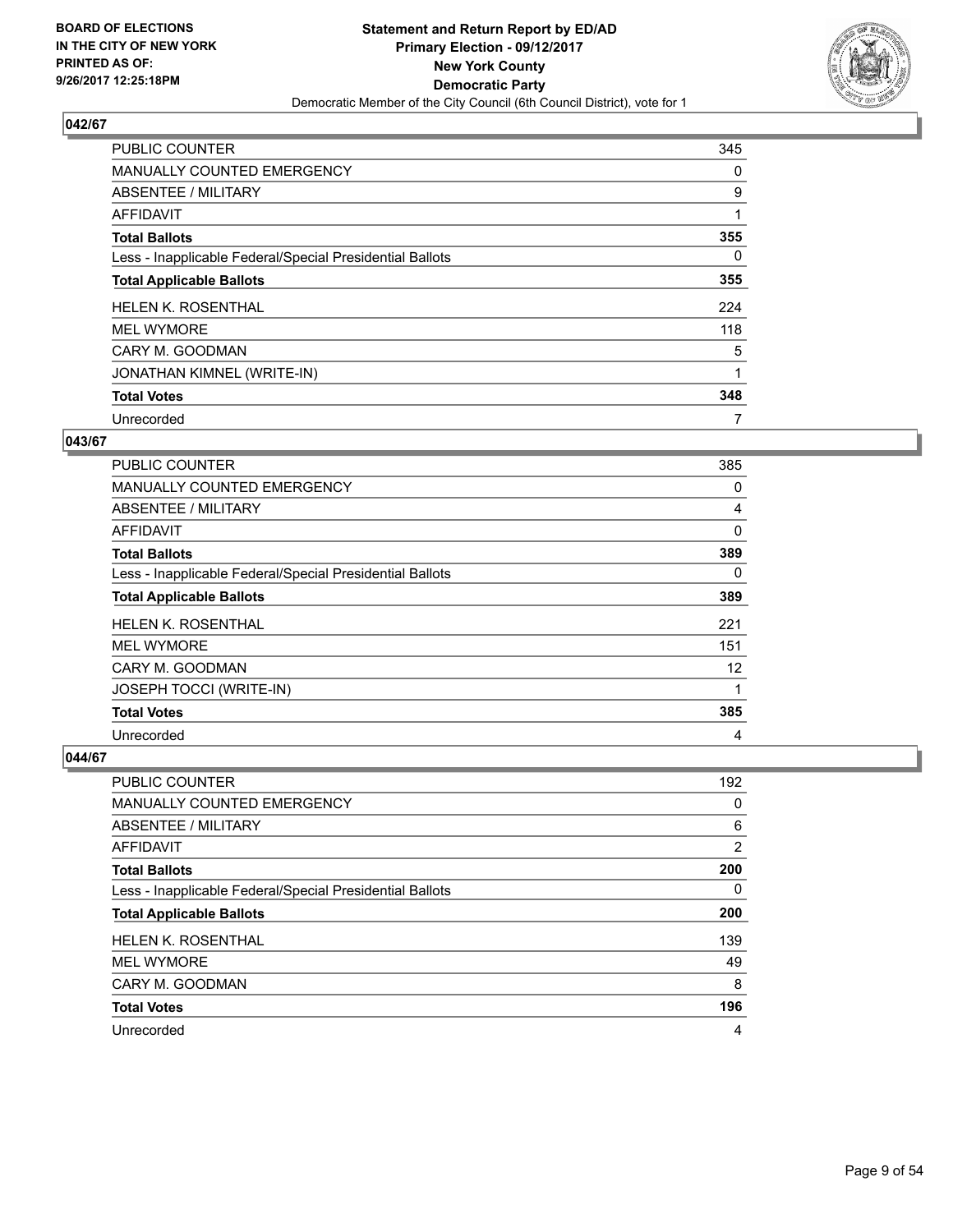

| <b>PUBLIC COUNTER</b>                                    | 33 |
|----------------------------------------------------------|----|
| <b>MANUALLY COUNTED EMERGENCY</b>                        | 0  |
| ABSENTEE / MILITARY                                      | 0  |
| AFFIDAVIT                                                |    |
| <b>Total Ballots</b>                                     | 34 |
| Less - Inapplicable Federal/Special Presidential Ballots | 0  |
| <b>Total Applicable Ballots</b>                          | 34 |
| <b>HELEN K. ROSENTHAL</b>                                | 27 |
| <b>MEL WYMORE</b>                                        | 6  |
| CARY M. GOODMAN                                          | 0  |
| UNATTRIBUTABLE WRITE-IN (WRITE-IN)                       | 1  |
| <b>Total Votes</b>                                       | 34 |

## **046/67**

| PUBLIC COUNTER                                           | 352 |
|----------------------------------------------------------|-----|
| <b>MANUALLY COUNTED EMERGENCY</b>                        | 0   |
| ABSENTEE / MILITARY                                      | 4   |
| AFFIDAVIT                                                | 2   |
| <b>Total Ballots</b>                                     | 358 |
| Less - Inapplicable Federal/Special Presidential Ballots | 0   |
| <b>Total Applicable Ballots</b>                          | 358 |
| <b>HELEN K. ROSENTHAL</b>                                | 70  |
| <b>MEL WYMORE</b>                                        | 282 |
| CARY M. GOODMAN                                          | 2   |
| <b>MARK CANTON (WRITE-IN)</b>                            | 1   |
| UNATTRIBUTABLE WRITE-IN (WRITE-IN)                       | 1   |
| <b>Total Votes</b>                                       | 356 |
| Unrecorded                                               | 2   |

| <b>PUBLIC COUNTER</b>                                    | 78             |
|----------------------------------------------------------|----------------|
| <b>MANUALLY COUNTED EMERGENCY</b>                        | 0              |
| ABSENTEE / MILITARY                                      | 0              |
| AFFIDAVIT                                                |                |
| <b>Total Ballots</b>                                     | 79             |
| Less - Inapplicable Federal/Special Presidential Ballots | 0              |
| <b>Total Applicable Ballots</b>                          | 79             |
| <b>HELEN K. ROSENTHAL</b>                                | 41             |
| <b>MEL WYMORE</b>                                        | 34             |
| CARY M. GOODMAN                                          | $\overline{2}$ |
| <b>Total Votes</b>                                       | 77             |
| Unrecorded                                               | $\overline{2}$ |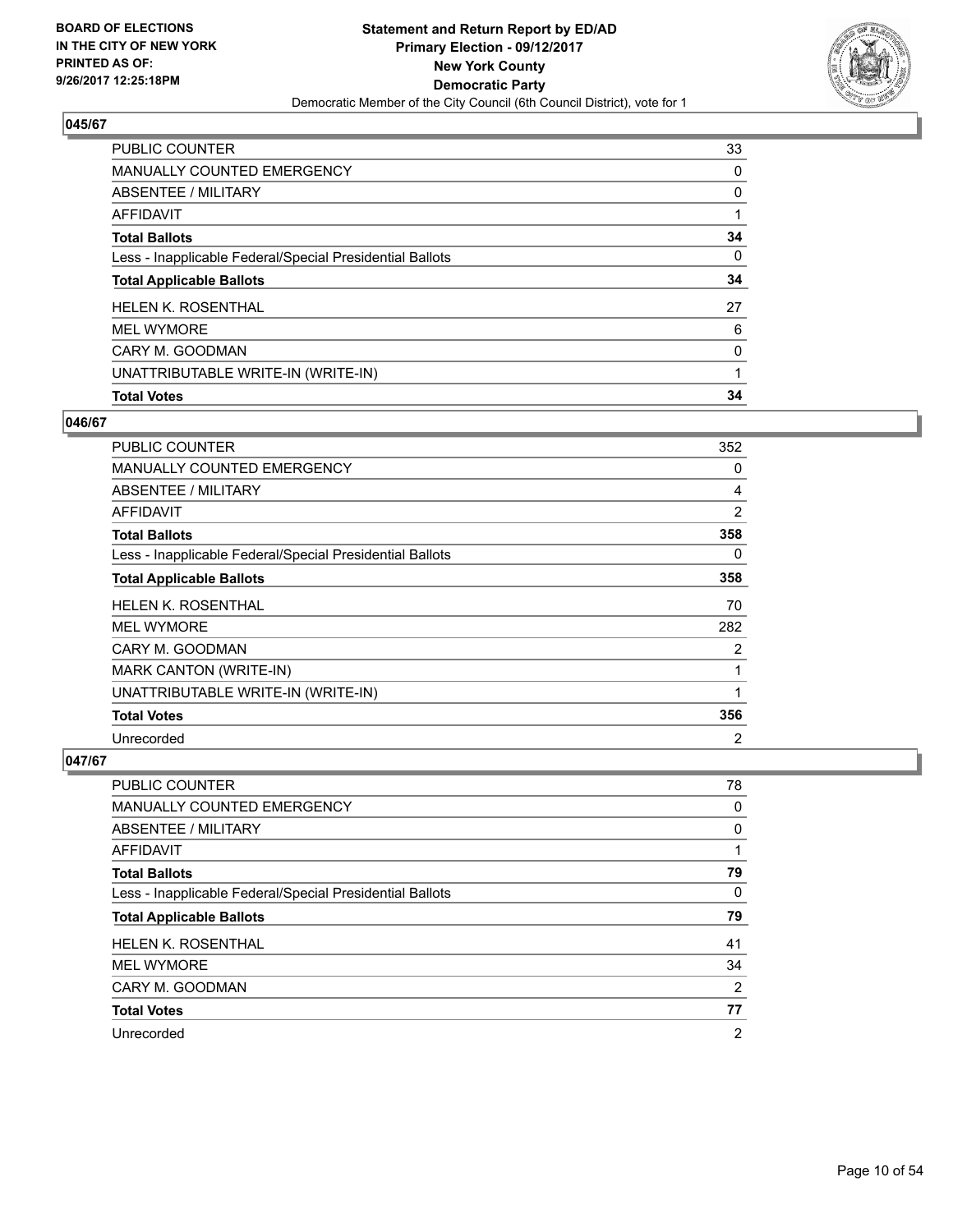

| PUBLIC COUNTER                                           | 79           |
|----------------------------------------------------------|--------------|
| <b>MANUALLY COUNTED EMERGENCY</b>                        | 0            |
| <b>ABSENTEE / MILITARY</b>                               |              |
| <b>AFFIDAVIT</b>                                         |              |
| <b>Total Ballots</b>                                     | 81           |
| Less - Inapplicable Federal/Special Presidential Ballots | $\Omega$     |
| <b>Total Applicable Ballots</b>                          | 81           |
| <b>HELEN K. ROSENTHAL</b>                                | 42           |
| <b>MEL WYMORE</b>                                        | 39           |
| CARY M. GOODMAN                                          | $\mathbf{0}$ |
| <b>Total Votes</b>                                       | 81           |

# **049/67**

| <b>PUBLIC COUNTER</b>                                    | 160 |
|----------------------------------------------------------|-----|
| MANUALLY COUNTED EMERGENCY                               | 0   |
| ABSENTEE / MILITARY                                      |     |
| AFFIDAVIT                                                | 0   |
| <b>Total Ballots</b>                                     | 161 |
| Less - Inapplicable Federal/Special Presidential Ballots | 0   |
| <b>Total Applicable Ballots</b>                          | 161 |
| <b>HELEN K. ROSENTHAL</b>                                | 109 |
| <b>MEL WYMORE</b>                                        | 41  |
| CARY M. GOODMAN                                          | 7   |
| <b>Total Votes</b>                                       | 157 |
| Unrecorded                                               | 4   |
|                                                          |     |

| <b>PUBLIC COUNTER</b>                                    | 221          |
|----------------------------------------------------------|--------------|
| <b>MANUALLY COUNTED EMERGENCY</b>                        | 0            |
| ABSENTEE / MILITARY                                      | 6            |
| <b>AFFIDAVIT</b>                                         | $\mathbf{0}$ |
| <b>Total Ballots</b>                                     | 227          |
| Less - Inapplicable Federal/Special Presidential Ballots | 0            |
| <b>Total Applicable Ballots</b>                          | 227          |
| <b>HELEN K. ROSENTHAL</b>                                | 132          |
| <b>MEL WYMORE</b>                                        | 80           |
| CARY M. GOODMAN                                          | 10           |
| <b>Total Votes</b>                                       | 222          |
| Unrecorded                                               | 5            |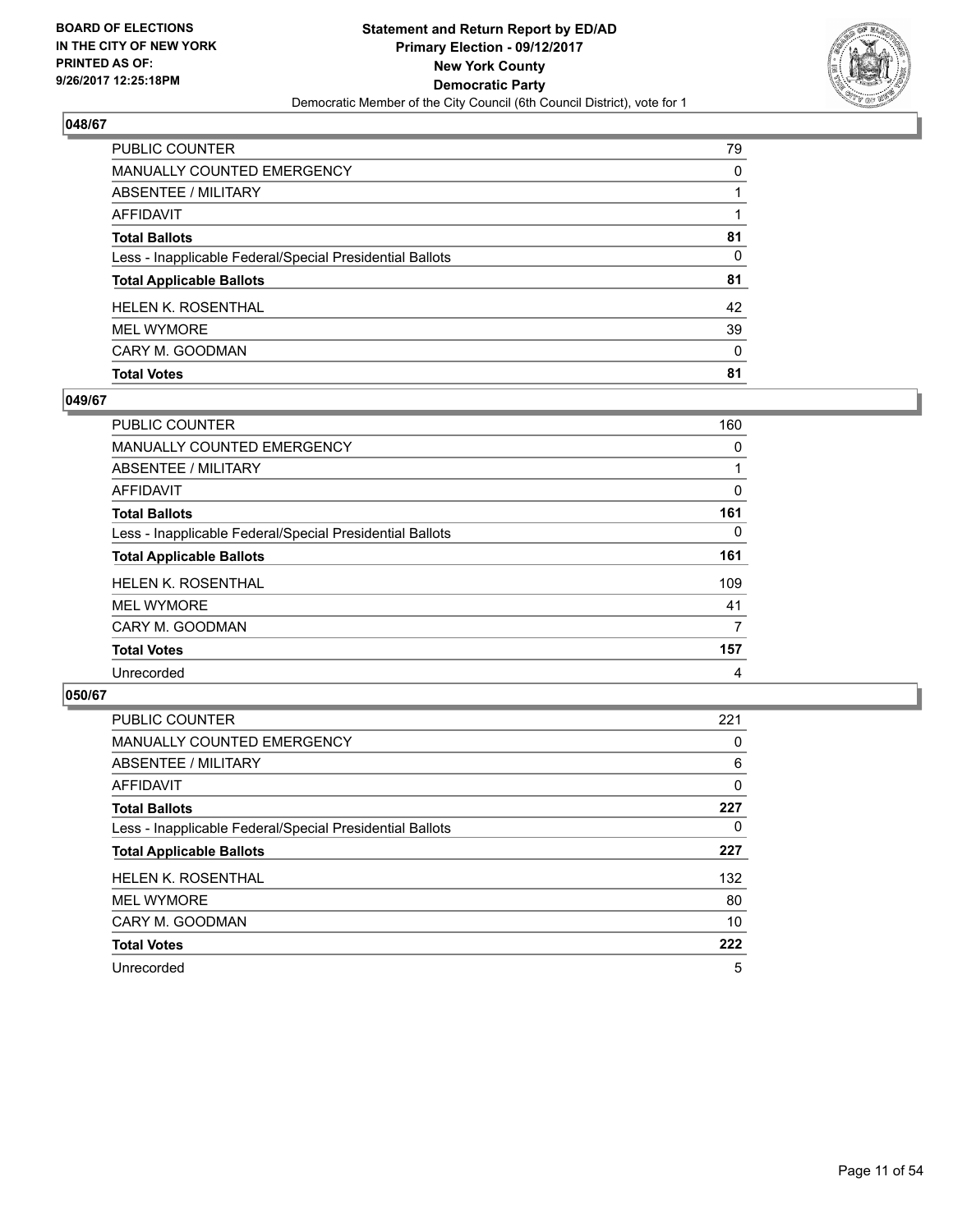

| PUBLIC COUNTER                                           | 162      |
|----------------------------------------------------------|----------|
| MANUALLY COUNTED EMERGENCY                               | 0        |
| ABSENTEE / MILITARY                                      | 5        |
| <b>AFFIDAVIT</b>                                         | $\Omega$ |
| <b>Total Ballots</b>                                     | 167      |
| Less - Inapplicable Federal/Special Presidential Ballots | 0        |
| <b>Total Applicable Ballots</b>                          | 167      |
| <b>HELEN K. ROSENTHAL</b>                                | 104      |
| <b>MEL WYMORE</b>                                        | 59       |
| CARY M. GOODMAN                                          | 3        |
| <b>Total Votes</b>                                       | 166      |
| Unrecorded                                               |          |

#### **053/67**

| <b>PUBLIC COUNTER</b>                                    | 131 |
|----------------------------------------------------------|-----|
| <b>MANUALLY COUNTED EMERGENCY</b>                        | 0   |
| <b>ABSENTEE / MILITARY</b>                               |     |
| <b>AFFIDAVIT</b>                                         | 2   |
| <b>Total Ballots</b>                                     | 134 |
| Less - Inapplicable Federal/Special Presidential Ballots | 0   |
| <b>Total Applicable Ballots</b>                          | 134 |
| <b>HELEN K. ROSENTHAL</b>                                | 76  |
| <b>MEL WYMORE</b>                                        | 49  |
| CARY M. GOODMAN                                          | 3   |
| <b>Total Votes</b>                                       | 128 |
| Unrecorded                                               | 6   |

| <b>PUBLIC COUNTER</b>                                    | 79 |
|----------------------------------------------------------|----|
| <b>MANUALLY COUNTED EMERGENCY</b>                        | 0  |
| ABSENTEE / MILITARY                                      | 6  |
| AFFIDAVIT                                                | 0  |
| <b>Total Ballots</b>                                     | 85 |
| Less - Inapplicable Federal/Special Presidential Ballots | 0  |
| <b>Total Applicable Ballots</b>                          | 85 |
| <b>HELEN K. ROSENTHAL</b>                                | 55 |
| <b>MEL WYMORE</b>                                        | 25 |
| CARY M. GOODMAN                                          | 4  |
| <b>Total Votes</b>                                       | 84 |
| Unrecorded                                               |    |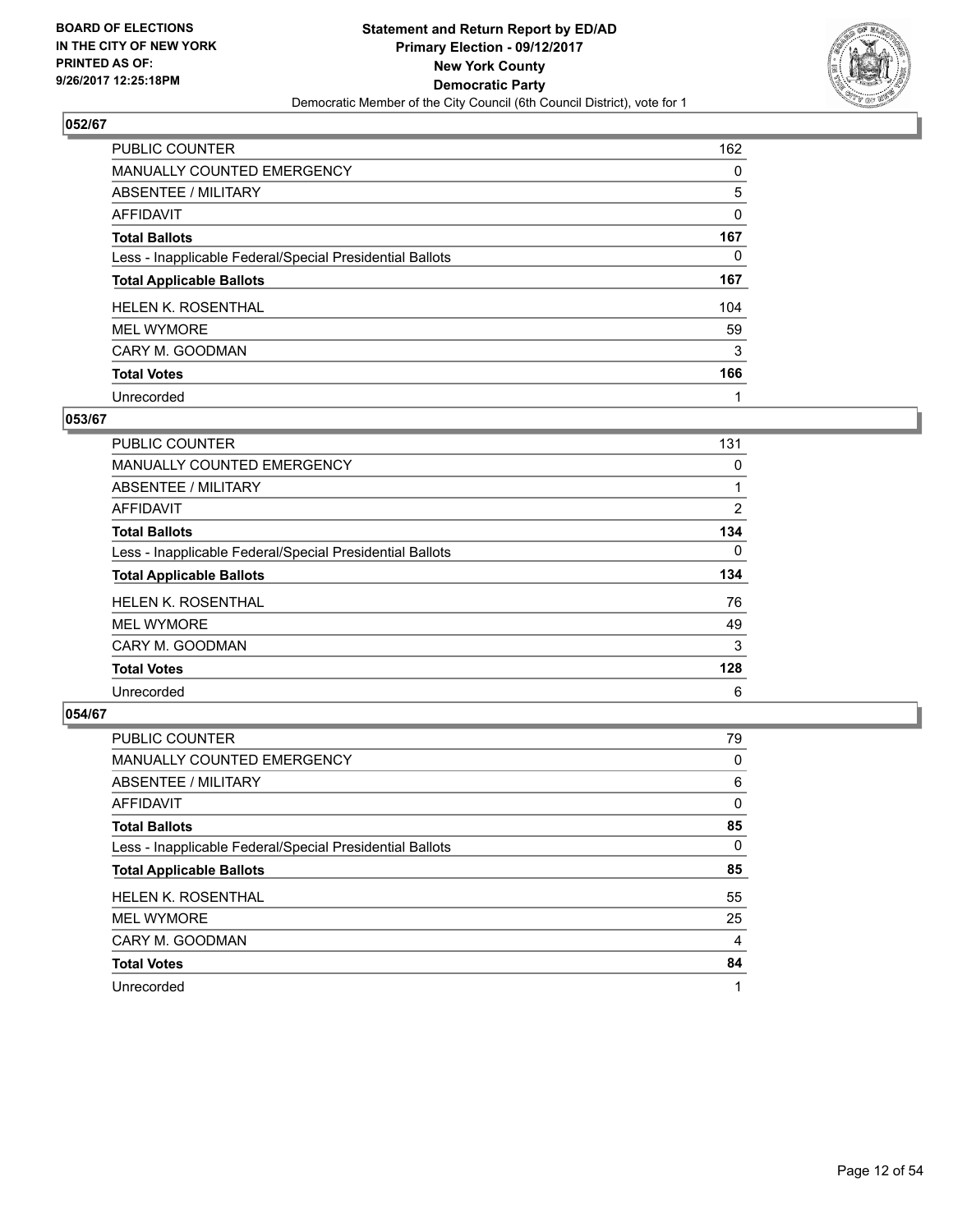

| <b>PUBLIC COUNTER</b>                                    | 91 |
|----------------------------------------------------------|----|
| MANUALLY COUNTED EMERGENCY                               | 0  |
| ABSENTEE / MILITARY                                      |    |
| <b>AFFIDAVIT</b>                                         |    |
| <b>Total Ballots</b>                                     | 93 |
| Less - Inapplicable Federal/Special Presidential Ballots | 0  |
| <b>Total Applicable Ballots</b>                          | 93 |
| <b>HELEN K. ROSENTHAL</b>                                | 60 |
| <b>MEL WYMORE</b>                                        | 24 |
| CARY M. GOODMAN                                          | 5  |
| MARTIN ALGAZE (WRITE-IN)                                 |    |
| <b>Total Votes</b>                                       | 90 |
| Unrecorded                                               | 3  |

## **056/67**

| <b>PUBLIC COUNTER</b>                                    | 140            |
|----------------------------------------------------------|----------------|
| <b>MANUALLY COUNTED EMERGENCY</b>                        | 0              |
| ABSENTEE / MILITARY                                      | $\overline{2}$ |
| <b>AFFIDAVIT</b>                                         | $\overline{2}$ |
| <b>Total Ballots</b>                                     | 144            |
| Less - Inapplicable Federal/Special Presidential Ballots | 0              |
| <b>Total Applicable Ballots</b>                          | 144            |
|                                                          |                |
| <b>HELEN K. ROSENTHAL</b>                                | 94             |
| <b>MEL WYMORE</b>                                        | 45             |
| CARY M. GOODMAN                                          | 4              |
| <b>Total Votes</b>                                       | 143            |

| <b>PUBLIC COUNTER</b>                                    | 171 |
|----------------------------------------------------------|-----|
| <b>MANUALLY COUNTED EMERGENCY</b>                        | 0   |
| ABSENTEE / MILITARY                                      | 2   |
| AFFIDAVIT                                                | 0   |
| <b>Total Ballots</b>                                     | 173 |
| Less - Inapplicable Federal/Special Presidential Ballots | 0   |
| <b>Total Applicable Ballots</b>                          | 173 |
| <b>HELEN K. ROSENTHAL</b>                                | 113 |
| <b>MEL WYMORE</b>                                        | 51  |
| CARY M. GOODMAN                                          | 7   |
| <b>Total Votes</b>                                       | 171 |
| Unrecorded                                               | 2   |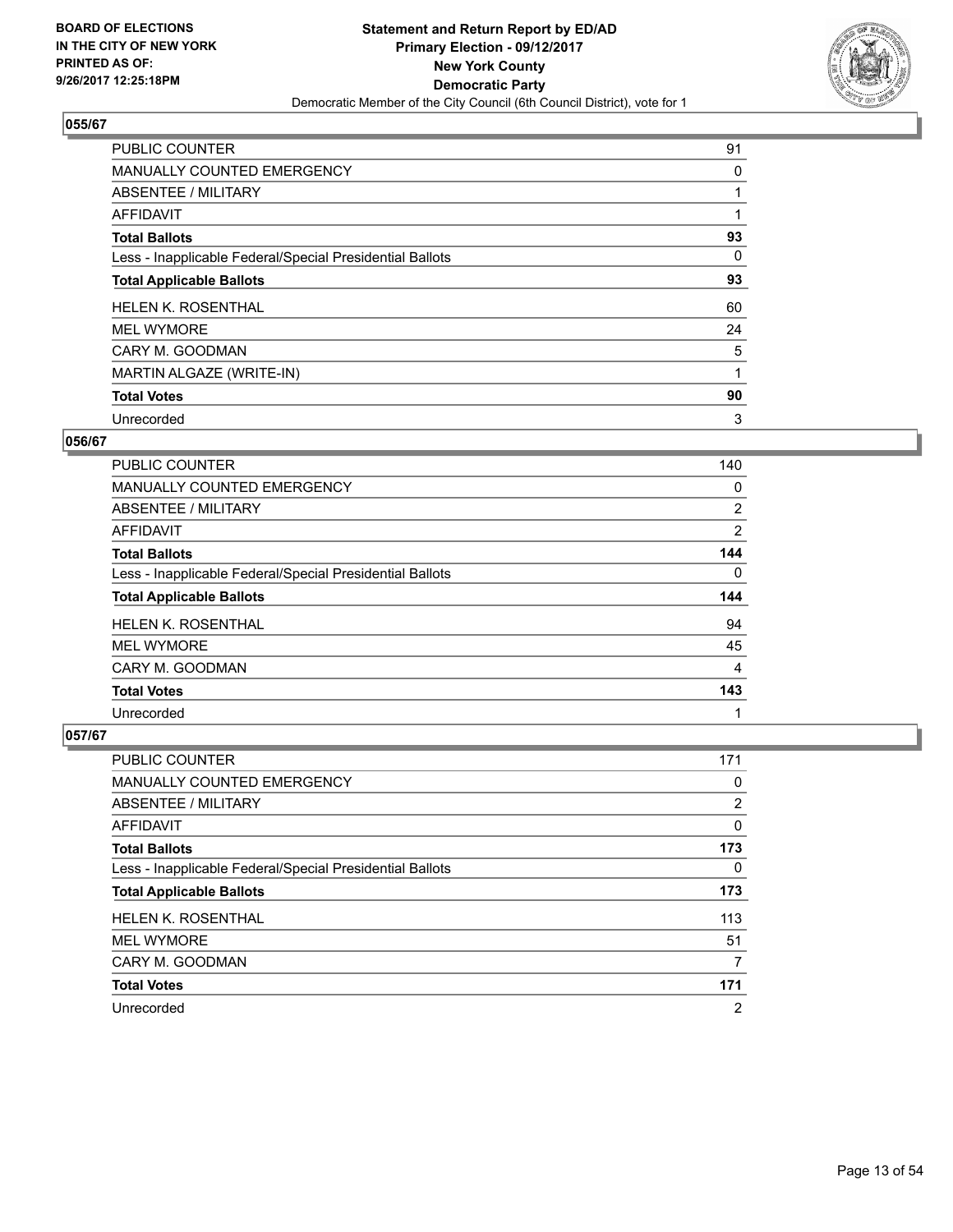

| <b>PUBLIC COUNTER</b>                                    | 103 |
|----------------------------------------------------------|-----|
| <b>MANUALLY COUNTED EMERGENCY</b>                        | 0   |
| ABSENTEE / MILITARY                                      | 3   |
| AFFIDAVIT                                                |     |
| <b>Total Ballots</b>                                     | 107 |
| Less - Inapplicable Federal/Special Presidential Ballots | 0   |
| <b>Total Applicable Ballots</b>                          | 107 |
| <b>HELEN K. ROSENTHAL</b>                                | 79  |
| <b>MEL WYMORE</b>                                        | 27  |
| CARY M. GOODMAN                                          | 0   |
| <b>Total Votes</b>                                       | 106 |
| Unrecorded                                               |     |

#### **059/67**

| <b>PUBLIC COUNTER</b>                                    | 203      |
|----------------------------------------------------------|----------|
| <b>MANUALLY COUNTED EMERGENCY</b>                        | 0        |
| ABSENTEE / MILITARY                                      | 2        |
| <b>AFFIDAVIT</b>                                         | $\Omega$ |
| <b>Total Ballots</b>                                     | 205      |
| Less - Inapplicable Federal/Special Presidential Ballots | $\Omega$ |
| <b>Total Applicable Ballots</b>                          | 205      |
| <b>HELEN K. ROSENTHAL</b>                                | 127      |
| <b>MEL WYMORE</b>                                        | 74       |
| CARY M. GOODMAN                                          | 3        |
| <b>Total Votes</b>                                       | 204      |
| Unrecorded                                               |          |

| <b>PUBLIC COUNTER</b>                                    | 140            |
|----------------------------------------------------------|----------------|
| <b>MANUALLY COUNTED EMERGENCY</b>                        | 0              |
| <b>ABSENTEE / MILITARY</b>                               | $\overline{2}$ |
| <b>AFFIDAVIT</b>                                         |                |
| <b>Total Ballots</b>                                     | 143            |
| Less - Inapplicable Federal/Special Presidential Ballots | 0              |
| <b>Total Applicable Ballots</b>                          | 143            |
| <b>HELEN K. ROSENTHAL</b>                                | 88             |
| <b>MEL WYMORE</b>                                        | 46             |
| CARY M. GOODMAN                                          | 7              |
| UNATTRIBUTABLE WRITE-IN (WRITE-IN)                       |                |
| <b>Total Votes</b>                                       | 142            |
| Unrecorded                                               |                |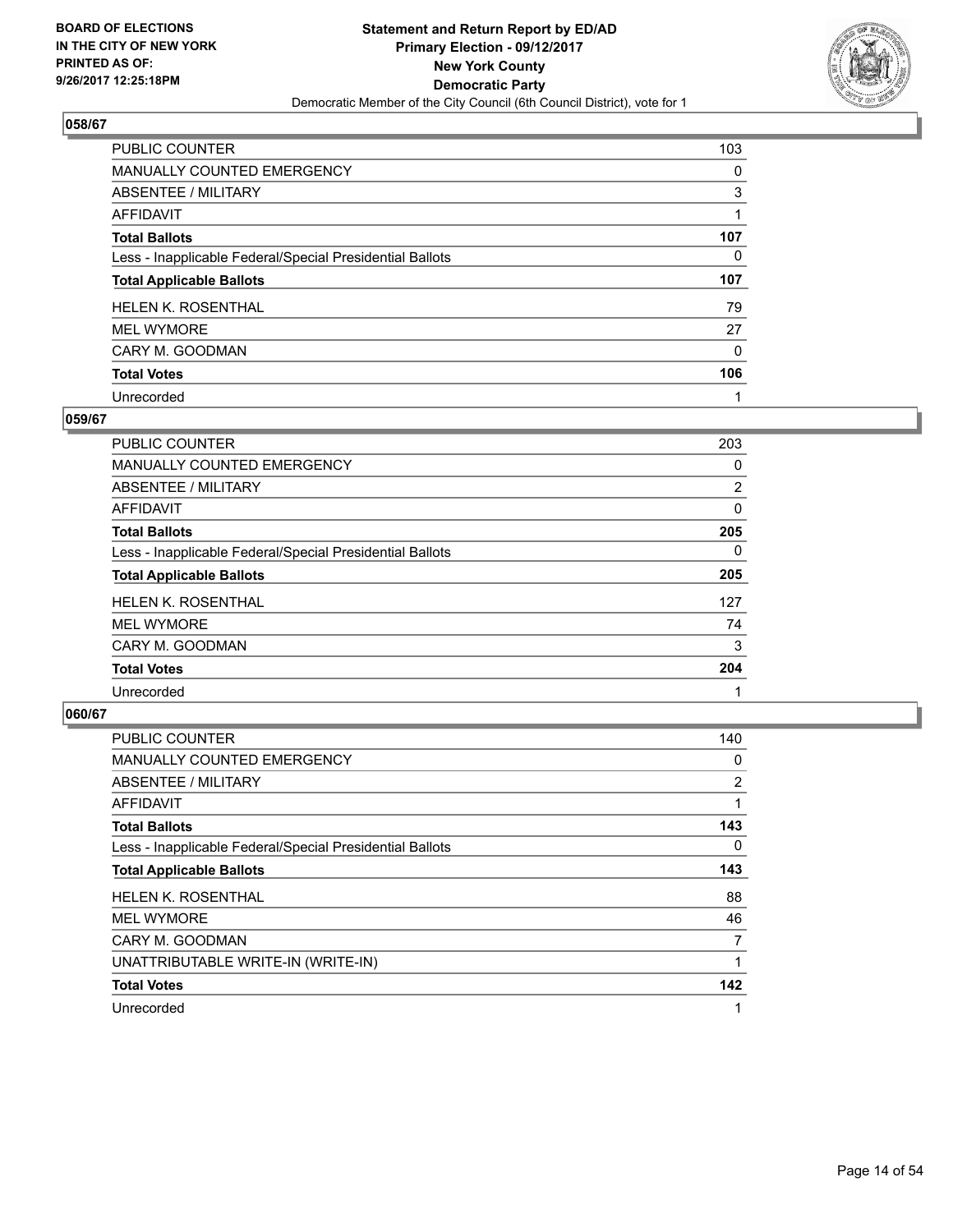

| <b>PUBLIC COUNTER</b>                                    | 175 |
|----------------------------------------------------------|-----|
| MANUALLY COUNTED EMERGENCY                               | 0   |
| ABSENTEE / MILITARY                                      | 4   |
| AFFIDAVIT                                                |     |
| <b>Total Ballots</b>                                     | 180 |
| Less - Inapplicable Federal/Special Presidential Ballots | 0   |
| <b>Total Applicable Ballots</b>                          | 180 |
| <b>HELEN K. ROSENTHAL</b>                                | 117 |
| <b>MEL WYMORE</b>                                        | 54  |
| CARY M. GOODMAN                                          | 6   |
| <b>Total Votes</b>                                       | 177 |
| Unrecorded                                               | 3   |

## **062/67**

| <b>PUBLIC COUNTER</b>                                    | 92 |
|----------------------------------------------------------|----|
| <b>MANUALLY COUNTED EMERGENCY</b>                        | 0  |
| ABSENTEE / MILITARY                                      | 3  |
| AFFIDAVIT                                                | 2  |
| <b>Total Ballots</b>                                     | 97 |
| Less - Inapplicable Federal/Special Presidential Ballots | 0  |
| <b>Total Applicable Ballots</b>                          | 97 |
| <b>HELEN K. ROSENTHAL</b>                                | 67 |
| <b>MEL WYMORE</b>                                        | 20 |
| CARY M. GOODMAN                                          | 9  |
| <b>Total Votes</b>                                       | 96 |
| Unrecorded                                               |    |

| PUBLIC COUNTER                                           | 86 |
|----------------------------------------------------------|----|
| <b>MANUALLY COUNTED EMERGENCY</b>                        | 0  |
| ABSENTEE / MILITARY                                      |    |
| AFFIDAVIT                                                | 0  |
| <b>Total Ballots</b>                                     | 87 |
| Less - Inapplicable Federal/Special Presidential Ballots | 0  |
| <b>Total Applicable Ballots</b>                          | 87 |
| <b>HELEN K. ROSENTHAL</b>                                | 47 |
| <b>MEL WYMORE</b>                                        | 34 |
| CARY M. GOODMAN                                          | 6  |
| <b>Total Votes</b>                                       | 87 |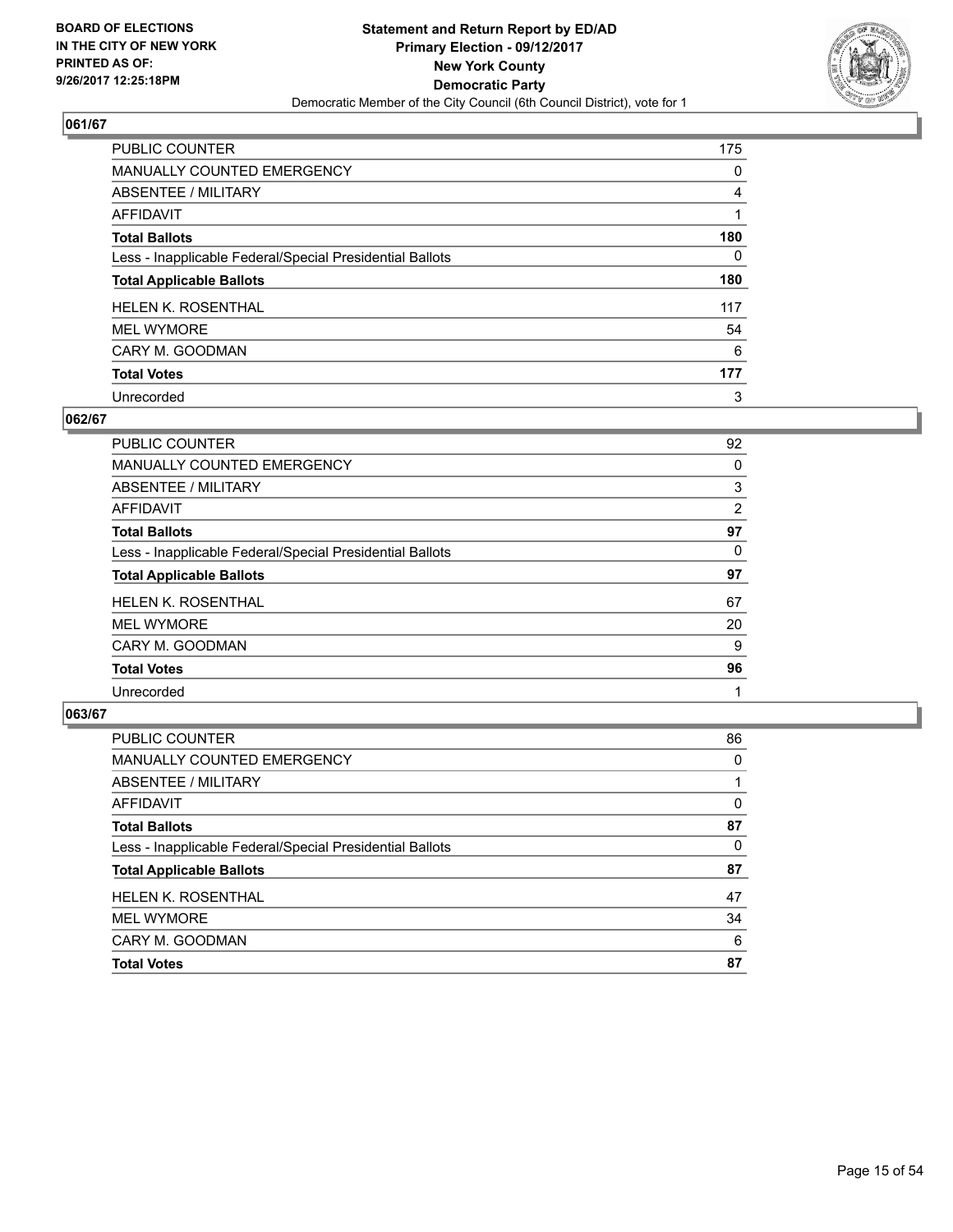

| PUBLIC COUNTER                                           | 105            |
|----------------------------------------------------------|----------------|
| <b>MANUALLY COUNTED EMERGENCY</b>                        | 0              |
| ABSENTEE / MILITARY                                      | $\overline{2}$ |
| AFFIDAVIT                                                | 3              |
| <b>Total Ballots</b>                                     | 110            |
| Less - Inapplicable Federal/Special Presidential Ballots | 0              |
| <b>Total Applicable Ballots</b>                          | 110            |
| <b>HELEN K. ROSENTHAL</b>                                | 68             |
| <b>MEL WYMORE</b>                                        | 35             |
| CARY M. GOODMAN                                          | 6              |
| <b>Total Votes</b>                                       | 109            |
| Unrecorded                                               |                |

#### **065/67**

| <b>PUBLIC COUNTER</b>                                    | 165 |
|----------------------------------------------------------|-----|
| <b>MANUALLY COUNTED EMERGENCY</b>                        | 0   |
| <b>ABSENTEE / MILITARY</b>                               | 4   |
| <b>AFFIDAVIT</b>                                         | 0   |
| <b>Total Ballots</b>                                     | 169 |
| Less - Inapplicable Federal/Special Presidential Ballots | 0   |
| <b>Total Applicable Ballots</b>                          | 169 |
| <b>HELEN K. ROSENTHAL</b>                                | 111 |
| <b>MEL WYMORE</b>                                        | 53  |
| CARY M. GOODMAN                                          | 4   |
| <b>Total Votes</b>                                       | 168 |
| Unrecorded                                               |     |

| <b>PUBLIC COUNTER</b>                                    | 118 |
|----------------------------------------------------------|-----|
| <b>MANUALLY COUNTED EMERGENCY</b>                        | 0   |
| ABSENTEE / MILITARY                                      | 12  |
| AFFIDAVIT                                                | 0   |
| <b>Total Ballots</b>                                     | 130 |
| Less - Inapplicable Federal/Special Presidential Ballots | 0   |
| <b>Total Applicable Ballots</b>                          | 130 |
| HELEN K. ROSENTHAL                                       | 87  |
| <b>MEL WYMORE</b>                                        | 35  |
| CARY M. GOODMAN                                          | 5   |
| <b>Total Votes</b>                                       | 127 |
| Unrecorded                                               | 3   |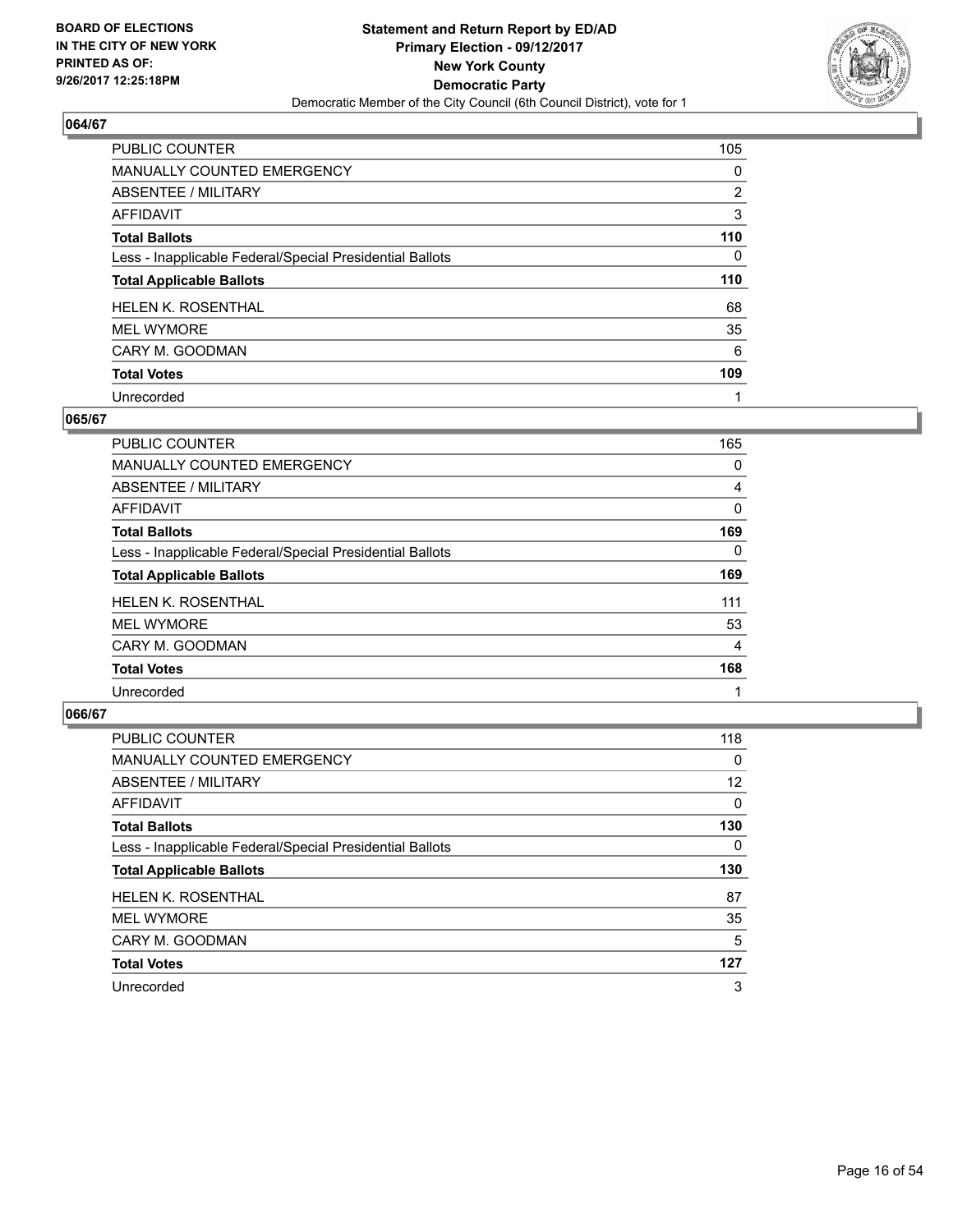

| <b>PUBLIC COUNTER</b>                                    | 171          |
|----------------------------------------------------------|--------------|
| <b>MANUALLY COUNTED EMERGENCY</b>                        | $\Omega$     |
| <b>ABSENTEE / MILITARY</b>                               | 2            |
| <b>AFFIDAVIT</b>                                         | $\mathbf{0}$ |
| <b>Total Ballots</b>                                     | 173          |
| Less - Inapplicable Federal/Special Presidential Ballots | $\Omega$     |
| <b>Total Applicable Ballots</b>                          | 173          |
| <b>HELEN K. ROSENTHAL</b>                                | 112          |
| <b>MEL WYMORE</b>                                        | 56           |
| CARY M. GOODMAN                                          | 5            |
| <b>Total Votes</b>                                       | 173          |

# **068/67**

| <b>PUBLIC COUNTER</b>                                    | 167            |
|----------------------------------------------------------|----------------|
| <b>MANUALLY COUNTED EMERGENCY</b>                        | 0              |
| ABSENTEE / MILITARY                                      | 3              |
| AFFIDAVIT                                                | 0              |
| <b>Total Ballots</b>                                     | 170            |
| Less - Inapplicable Federal/Special Presidential Ballots | 0              |
| <b>Total Applicable Ballots</b>                          | 170            |
| <b>HELEN K. ROSENTHAL</b>                                | 90             |
| <b>MEL WYMORE</b>                                        | 76             |
| CARY M. GOODMAN                                          | 2              |
| <b>Total Votes</b>                                       | 168            |
| Unrecorded                                               | $\overline{2}$ |

| <b>PUBLIC COUNTER</b>                                    | 196      |
|----------------------------------------------------------|----------|
| <b>MANUALLY COUNTED EMERGENCY</b>                        | 0        |
| ABSENTEE / MILITARY                                      | 8        |
| AFFIDAVIT                                                | 0        |
| <b>Total Ballots</b>                                     | 204      |
| Less - Inapplicable Federal/Special Presidential Ballots | $\Omega$ |
| <b>Total Applicable Ballots</b>                          | 204      |
| <b>HELEN K. ROSENTHAL</b>                                | 112      |
| <b>MEL WYMORE</b>                                        | 72       |
| CARY M. GOODMAN                                          | 15       |
| <b>Total Votes</b>                                       | 199      |
| Unrecorded                                               | 5        |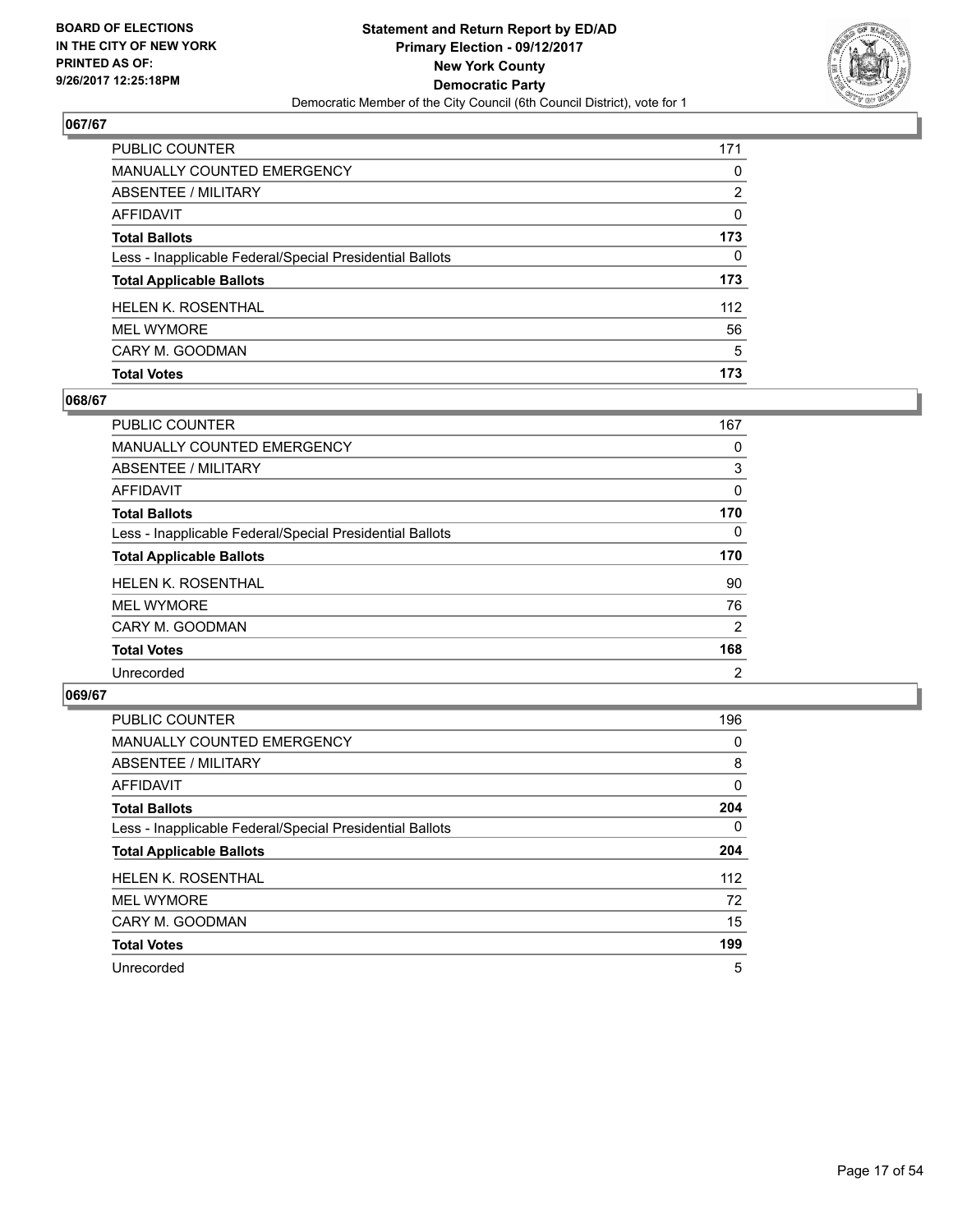

| PUBLIC COUNTER                                           | 102            |
|----------------------------------------------------------|----------------|
| MANUALLY COUNTED EMERGENCY                               | 0              |
| ABSENTEE / MILITARY                                      | 3              |
| AFFIDAVIT                                                | 2              |
| <b>Total Ballots</b>                                     | 107            |
| Less - Inapplicable Federal/Special Presidential Ballots | 0              |
| <b>Total Applicable Ballots</b>                          | 107            |
| <b>HELEN K. ROSENTHAL</b>                                | 62             |
| <b>MEL WYMORE</b>                                        | 36             |
| CARY M. GOODMAN                                          | 7              |
| <b>Total Votes</b>                                       | 105            |
| Unrecorded                                               | $\overline{2}$ |

## **071/67**

| <b>PUBLIC COUNTER</b>                                    | 141 |
|----------------------------------------------------------|-----|
| <b>MANUALLY COUNTED EMERGENCY</b>                        | 0   |
| ABSENTEE / MILITARY                                      |     |
| <b>AFFIDAVIT</b>                                         |     |
| <b>Total Ballots</b>                                     | 143 |
| Less - Inapplicable Federal/Special Presidential Ballots | 0   |
| <b>Total Applicable Ballots</b>                          | 143 |
| <b>HELEN K. ROSENTHAL</b>                                | 83  |
| <b>MEL WYMORE</b>                                        | 46  |
| CARY M. GOODMAN                                          | 9   |
| <b>Total Votes</b>                                       | 138 |
| Unrecorded                                               | 5   |

| <b>PUBLIC COUNTER</b>                                    | 187 |
|----------------------------------------------------------|-----|
| <b>MANUALLY COUNTED EMERGENCY</b>                        | 0   |
| ABSENTEE / MILITARY                                      | 4   |
| AFFIDAVIT                                                | 0   |
| <b>Total Ballots</b>                                     | 191 |
| Less - Inapplicable Federal/Special Presidential Ballots | 0   |
| <b>Total Applicable Ballots</b>                          | 191 |
| HELEN K. ROSENTHAL                                       | 104 |
| <b>MEL WYMORE</b>                                        | 62  |
| CARY M. GOODMAN                                          | 22  |
| <b>Total Votes</b>                                       | 188 |
| Unrecorded                                               | 3   |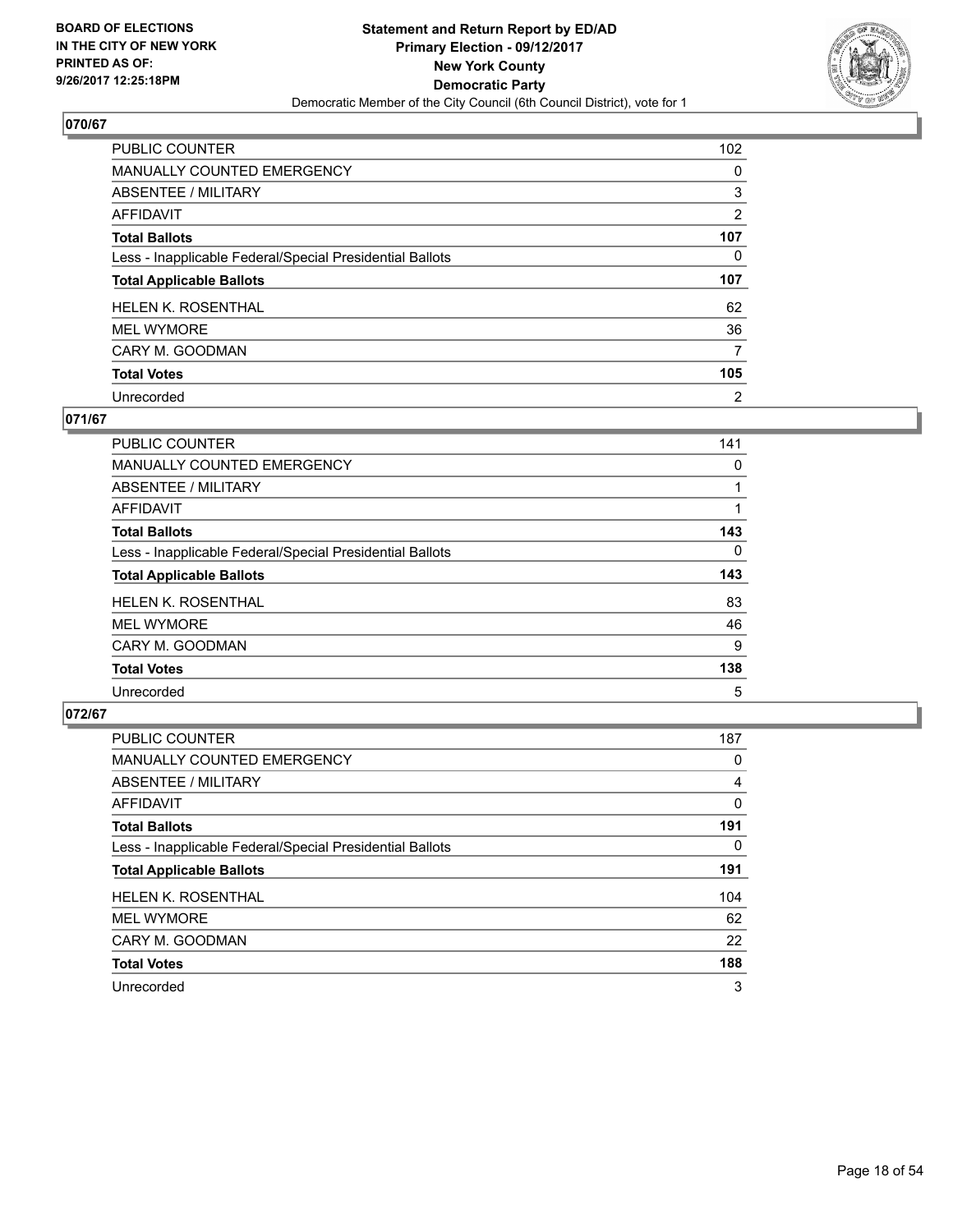

| PUBLIC COUNTER                                           | 153 |
|----------------------------------------------------------|-----|
| MANUALLY COUNTED EMERGENCY                               | 0   |
| ABSENTEE / MILITARY                                      | 3   |
| AFFIDAVIT                                                |     |
| <b>Total Ballots</b>                                     | 157 |
| Less - Inapplicable Federal/Special Presidential Ballots | 0   |
| <b>Total Applicable Ballots</b>                          | 157 |
| <b>HELEN K. ROSENTHAL</b>                                | 76  |
|                                                          |     |
| <b>MEL WYMORE</b>                                        | 69  |
| CARY M. GOODMAN                                          | 11  |
| <b>Total Votes</b>                                       | 156 |

#### **074/67**

| <b>PUBLIC COUNTER</b>                                    | 225 |
|----------------------------------------------------------|-----|
| <b>MANUALLY COUNTED EMERGENCY</b>                        | 0   |
| ABSENTEE / MILITARY                                      | 5   |
| AFFIDAVIT                                                |     |
| <b>Total Ballots</b>                                     | 231 |
| Less - Inapplicable Federal/Special Presidential Ballots | 0   |
| <b>Total Applicable Ballots</b>                          | 231 |
| <b>HELEN K. ROSENTHAL</b>                                | 85  |
| <b>MEL WYMORE</b>                                        | 116 |
| CARY M. GOODMAN                                          | 26  |
| <b>Total Votes</b>                                       | 227 |
| Unrecorded                                               | 4   |

| <b>PUBLIC COUNTER</b>                                    | 175 |
|----------------------------------------------------------|-----|
| <b>MANUALLY COUNTED EMERGENCY</b>                        | 0   |
| ABSENTEE / MILITARY                                      | 6   |
| AFFIDAVIT                                                |     |
| <b>Total Ballots</b>                                     | 182 |
| Less - Inapplicable Federal/Special Presidential Ballots | 0   |
| <b>Total Applicable Ballots</b>                          | 182 |
| HELEN K. ROSENTHAL                                       | 76  |
| <b>MEL WYMORE</b>                                        | 76  |
| CARY M. GOODMAN                                          | 27  |
| <b>Total Votes</b>                                       | 179 |
| Unrecorded                                               | 3   |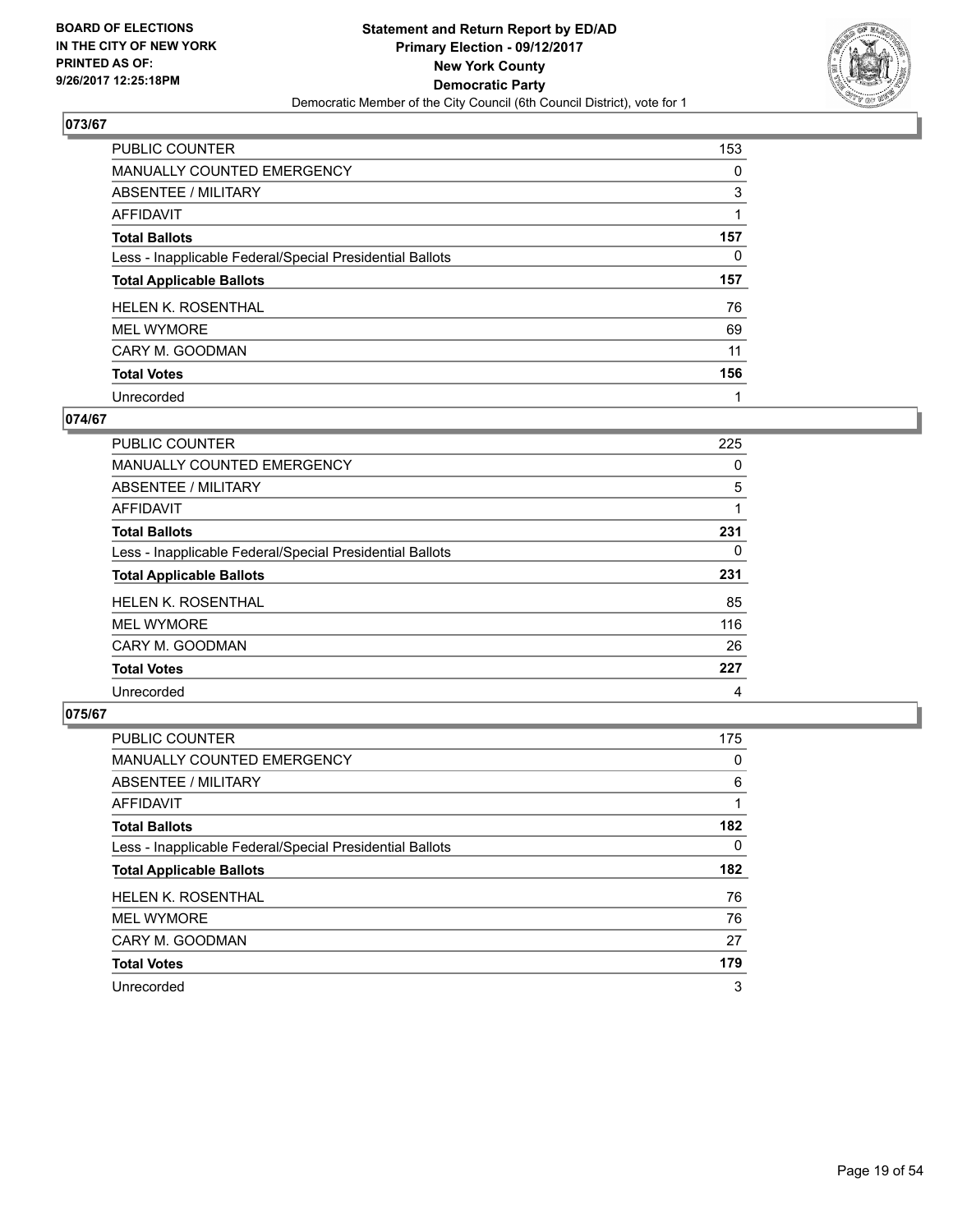

| PUBLIC COUNTER                                           | 177      |
|----------------------------------------------------------|----------|
| <b>MANUALLY COUNTED EMERGENCY</b>                        | $\Omega$ |
| <b>ABSENTEE / MILITARY</b>                               | 2        |
| <b>AFFIDAVIT</b>                                         |          |
| <b>Total Ballots</b>                                     | 180      |
| Less - Inapplicable Federal/Special Presidential Ballots | 0        |
| <b>Total Applicable Ballots</b>                          | 180      |
| <b>HELEN K. ROSENTHAL</b>                                | 98       |
| <b>MEL WYMORE</b>                                        | 72       |
| CARY M. GOODMAN                                          | 10       |
| <b>Total Votes</b>                                       | 180      |

#### **077/67**

| PUBLIC COUNTER                                           | 163 |
|----------------------------------------------------------|-----|
| <b>MANUALLY COUNTED EMERGENCY</b>                        | 0   |
| ABSENTEE / MILITARY                                      | 9   |
| AFFIDAVIT                                                |     |
| <b>Total Ballots</b>                                     | 173 |
| Less - Inapplicable Federal/Special Presidential Ballots | 0   |
| <b>Total Applicable Ballots</b>                          | 173 |
| <b>HELEN K. ROSENTHAL</b>                                | 107 |
| <b>MEL WYMORE</b>                                        | 56  |
| CARY M. GOODMAN                                          | 6   |
| <b>Total Votes</b>                                       | 169 |
| Unrecorded                                               | 4   |
|                                                          |     |

| <b>PUBLIC COUNTER</b>                                    | 188 |
|----------------------------------------------------------|-----|
| <b>MANUALLY COUNTED EMERGENCY</b>                        | 0   |
| <b>ABSENTEE / MILITARY</b>                               | 5   |
| <b>AFFIDAVIT</b>                                         | 2   |
| <b>Total Ballots</b>                                     | 195 |
| Less - Inapplicable Federal/Special Presidential Ballots | 0   |
| <b>Total Applicable Ballots</b>                          | 195 |
| <b>HELEN K. ROSENTHAL</b>                                | 128 |
| <b>MEL WYMORE</b>                                        | 62  |
| CARY M. GOODMAN                                          | 4   |
| <b>Total Votes</b>                                       | 194 |
| Unrecorded                                               | 1   |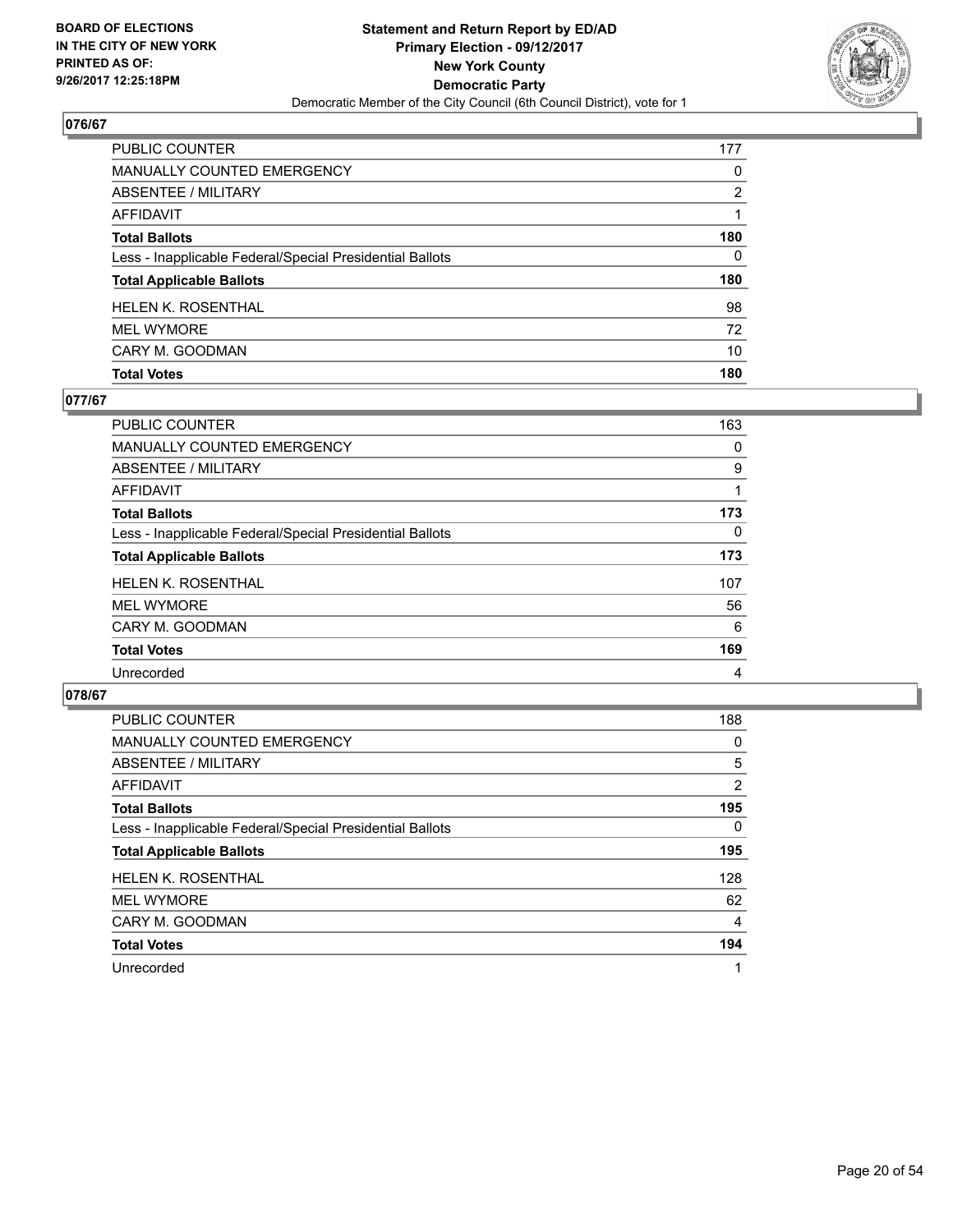

| PUBLIC COUNTER                                           | 119            |
|----------------------------------------------------------|----------------|
| <b>MANUALLY COUNTED EMERGENCY</b>                        | 0              |
| ABSENTEE / MILITARY                                      | 0              |
| AFFIDAVIT                                                |                |
| <b>Total Ballots</b>                                     | 120            |
| Less - Inapplicable Federal/Special Presidential Ballots | 0              |
| <b>Total Applicable Ballots</b>                          | 120            |
| <b>HELEN K. ROSENTHAL</b>                                | 68             |
| <b>MEL WYMORE</b>                                        | 45             |
| CARY M. GOODMAN                                          | $\overline{4}$ |
| <b>Total Votes</b>                                       | 117            |
| Unrecorded                                               | 3              |

#### **080/67**

| <b>PUBLIC COUNTER</b>                                    | 206            |
|----------------------------------------------------------|----------------|
| <b>MANUALLY COUNTED EMERGENCY</b>                        | 0              |
| ABSENTEE / MILITARY                                      | 6              |
| <b>AFFIDAVIT</b>                                         | 0              |
| <b>Total Ballots</b>                                     | 212            |
| Less - Inapplicable Federal/Special Presidential Ballots | 0              |
| <b>Total Applicable Ballots</b>                          | 212            |
| <b>HELEN K. ROSENTHAL</b>                                | 139            |
| <b>MEL WYMORE</b>                                        | 64             |
| CARY M. GOODMAN                                          | 7              |
| <b>Total Votes</b>                                       | 210            |
| Unrecorded                                               | $\overline{2}$ |

| <b>PUBLIC COUNTER</b>                                    | 171 |
|----------------------------------------------------------|-----|
| <b>MANUALLY COUNTED EMERGENCY</b>                        | 0   |
| ABSENTEE / MILITARY                                      |     |
| AFFIDAVIT                                                | 0   |
| <b>Total Ballots</b>                                     | 178 |
| Less - Inapplicable Federal/Special Presidential Ballots | 0   |
| <b>Total Applicable Ballots</b>                          | 178 |
| <b>HELEN K. ROSENTHAL</b>                                | 112 |
| <b>MEL WYMORE</b>                                        | 64  |
| CARY M. GOODMAN                                          |     |
| <b>Total Votes</b>                                       | 177 |
| Unrecorded                                               |     |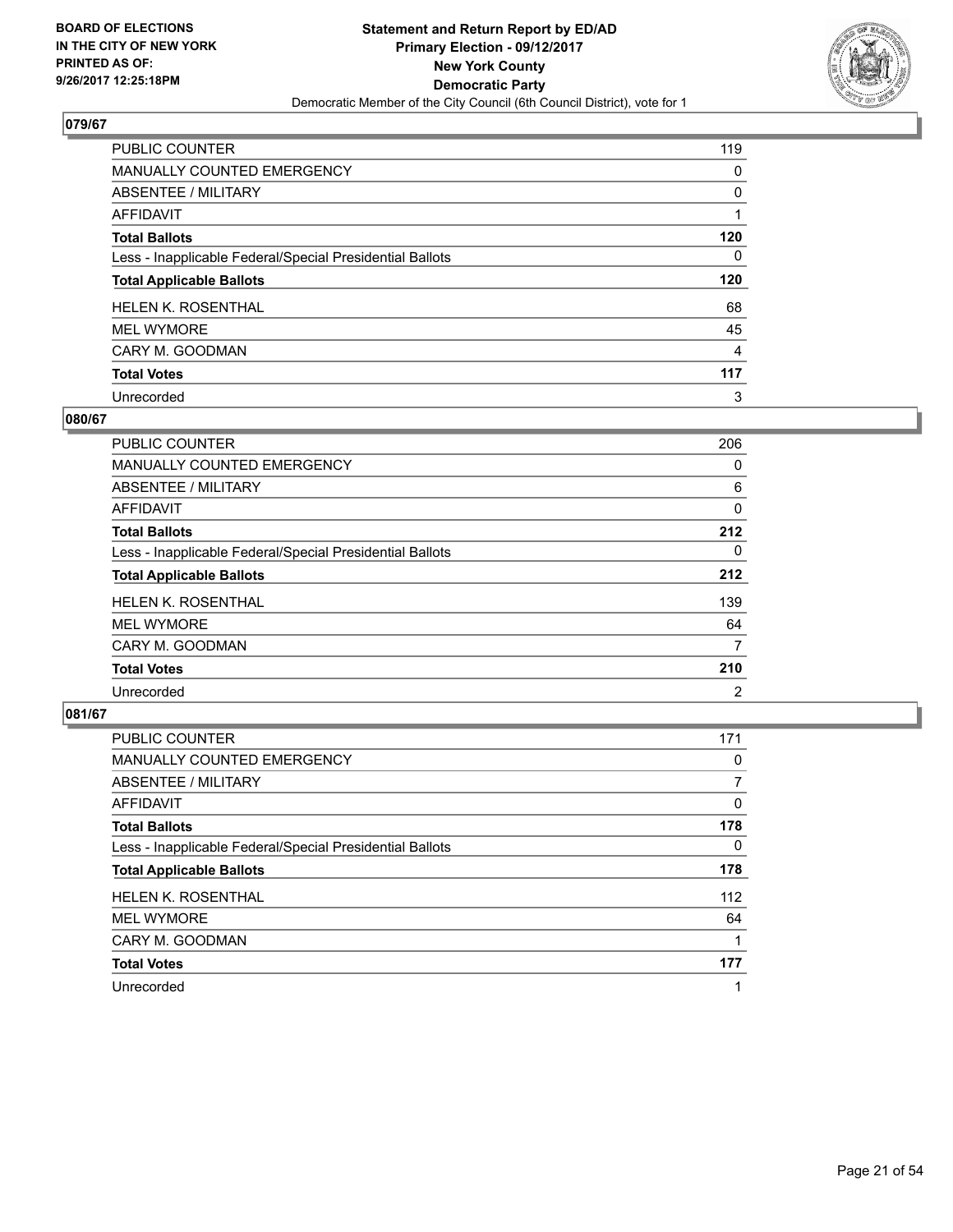

| <b>Total Votes</b>                                       | 166          |
|----------------------------------------------------------|--------------|
| CARY M. GOODMAN                                          | 3            |
| <b>MEL WYMORE</b>                                        | 45           |
| <b>HELEN K. ROSENTHAL</b>                                | 118          |
| <b>Total Applicable Ballots</b>                          | 166          |
| Less - Inapplicable Federal/Special Presidential Ballots | 0            |
| <b>Total Ballots</b>                                     | 166          |
| <b>AFFIDAVIT</b>                                         | $\Omega$     |
| <b>ABSENTEE / MILITARY</b>                               | $\mathbf{0}$ |
| <b>MANUALLY COUNTED EMERGENCY</b>                        | $\Omega$     |
| <b>PUBLIC COUNTER</b>                                    | 166          |

# **083/67**

| <b>PUBLIC COUNTER</b>                                    | 170 |
|----------------------------------------------------------|-----|
| <b>MANUALLY COUNTED EMERGENCY</b>                        | 0   |
| ABSENTEE / MILITARY                                      | 10  |
| AFFIDAVIT                                                |     |
| <b>Total Ballots</b>                                     | 181 |
| Less - Inapplicable Federal/Special Presidential Ballots | 0   |
| <b>Total Applicable Ballots</b>                          | 181 |
| HELEN K. ROSENTHAL                                       | 109 |
| <b>MEL WYMORE</b>                                        | 64  |
| CARY M. GOODMAN                                          | 5   |
| UNATTRIBUTABLE WRITE-IN (WRITE-IN)                       | 1   |
| <b>Total Votes</b>                                       | 179 |
| Unrecorded                                               | 2   |

| <b>PUBLIC COUNTER</b>                                    | 114 |
|----------------------------------------------------------|-----|
| MANUALLY COUNTED EMERGENCY                               | 0   |
| ABSENTEE / MILITARY                                      |     |
| <b>AFFIDAVIT</b>                                         |     |
| <b>Total Ballots</b>                                     | 116 |
| Less - Inapplicable Federal/Special Presidential Ballots | 0   |
| <b>Total Applicable Ballots</b>                          | 116 |
| <b>HELEN K. ROSENTHAL</b>                                | 81  |
| <b>MEL WYMORE</b>                                        | 30  |
| CARY M. GOODMAN                                          | 3   |
| <b>Total Votes</b>                                       | 114 |
|                                                          |     |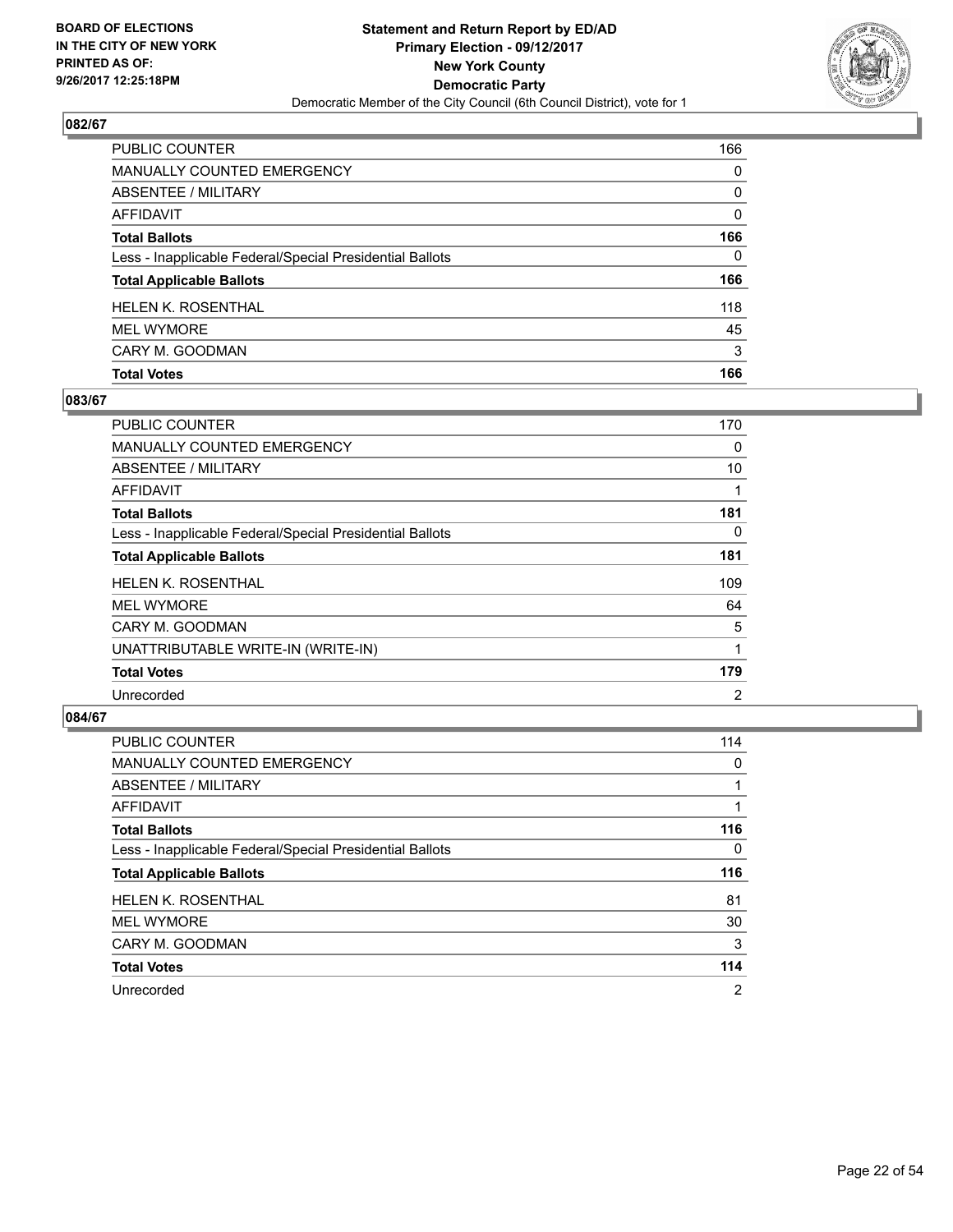

| <b>Total Votes</b>                                       | 90       |
|----------------------------------------------------------|----------|
| CARY M. GOODMAN                                          | 5        |
| <b>MEL WYMORE</b>                                        | 32       |
| <b>HELEN K. ROSENTHAL</b>                                | 53       |
| <b>Total Applicable Ballots</b>                          | 90       |
| Less - Inapplicable Federal/Special Presidential Ballots | 0        |
| <b>Total Ballots</b>                                     | 90       |
| AFFIDAVIT                                                | $\Omega$ |
| <b>ABSENTEE / MILITARY</b>                               |          |
| <b>MANUALLY COUNTED EMERGENCY</b>                        | $\Omega$ |
| PUBLIC COUNTER                                           | 89       |

# **086/67**

| PUBLIC COUNTER                                           | 113            |
|----------------------------------------------------------|----------------|
| <b>MANUALLY COUNTED EMERGENCY</b>                        | 0              |
| ABSENTEE / MILITARY                                      | $\overline{2}$ |
| AFFIDAVIT                                                | 0              |
| <b>Total Ballots</b>                                     | 115            |
| Less - Inapplicable Federal/Special Presidential Ballots | 0              |
| <b>Total Applicable Ballots</b>                          | 115            |
| <b>HELEN K. ROSENTHAL</b>                                | 75             |
| <b>MEL WYMORE</b>                                        | 36             |
| CARY M. GOODMAN                                          | 2              |
| <b>Total Votes</b>                                       | 113            |
| Unrecorded                                               | 2              |
|                                                          |                |

| <b>PUBLIC COUNTER</b>                                    | 154 |
|----------------------------------------------------------|-----|
| <b>MANUALLY COUNTED EMERGENCY</b>                        | 0   |
| ABSENTEE / MILITARY                                      | 7   |
| AFFIDAVIT                                                | 0   |
| <b>Total Ballots</b>                                     | 161 |
| Less - Inapplicable Federal/Special Presidential Ballots | 0   |
| <b>Total Applicable Ballots</b>                          | 161 |
| <b>HELEN K. ROSENTHAL</b>                                | 117 |
| <b>MEL WYMORE</b>                                        | 42  |
| CARY M. GOODMAN                                          |     |
| <b>Total Votes</b>                                       | 160 |
| Unrecorded                                               | 1   |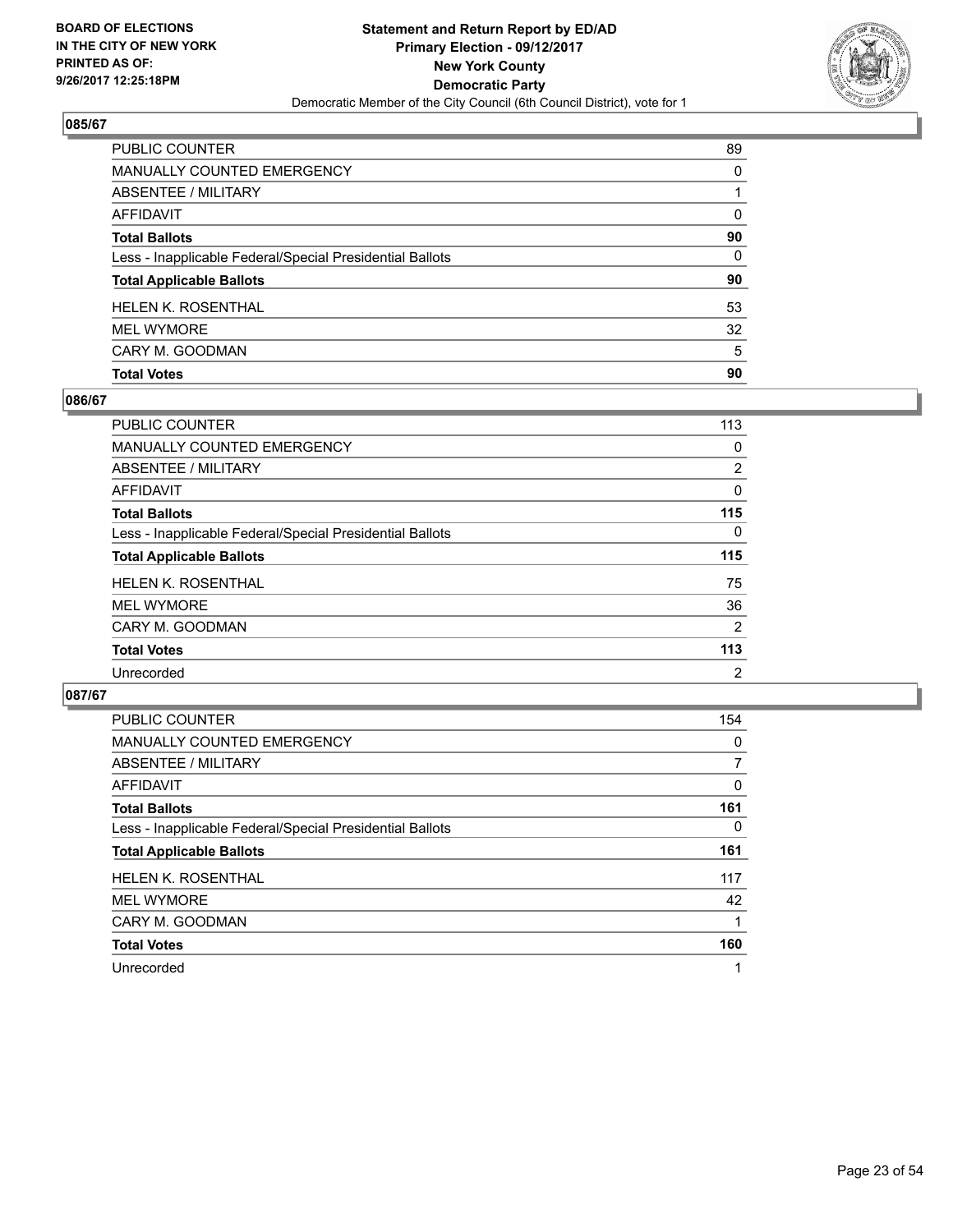

| PUBLIC COUNTER                                           | 98  |
|----------------------------------------------------------|-----|
| <b>MANUALLY COUNTED EMERGENCY</b>                        | 0   |
| ABSENTEE / MILITARY                                      | 4   |
| AFFIDAVIT                                                |     |
| <b>Total Ballots</b>                                     | 103 |
| Less - Inapplicable Federal/Special Presidential Ballots | 0   |
| <b>Total Applicable Ballots</b>                          | 103 |
| <b>HELEN K. ROSENTHAL</b>                                | 76  |
| <b>MEL WYMORE</b>                                        | 21  |
| CARY M. GOODMAN                                          | 3   |
| <b>Total Votes</b>                                       | 100 |
| Unrecorded                                               | 3   |

#### **089/67**

| PUBLIC COUNTER                                           | 130            |
|----------------------------------------------------------|----------------|
| <b>MANUALLY COUNTED EMERGENCY</b>                        | 0              |
| ABSENTEE / MILITARY                                      | 11             |
| <b>AFFIDAVIT</b>                                         | 0              |
| <b>Total Ballots</b>                                     | 141            |
| Less - Inapplicable Federal/Special Presidential Ballots | 0              |
| <b>Total Applicable Ballots</b>                          | 141            |
| <b>HELEN K. ROSENTHAL</b>                                | 90             |
| <b>MEL WYMORE</b>                                        | 44             |
| CARY M. GOODMAN                                          | 4              |
| DASHIA IMPERIALE (WRITE-IN)                              | 1              |
| <b>Total Votes</b>                                       | 139            |
| Unrecorded                                               | $\overline{2}$ |

| PUBLIC COUNTER                                           | 174            |
|----------------------------------------------------------|----------------|
| <b>MANUALLY COUNTED EMERGENCY</b>                        | 0              |
| ABSENTEE / MILITARY                                      | 3              |
| AFFIDAVIT                                                | 1              |
| <b>Total Ballots</b>                                     | 178            |
| Less - Inapplicable Federal/Special Presidential Ballots | 0              |
| <b>Total Applicable Ballots</b>                          | 178            |
| <b>HELEN K. ROSENTHAL</b>                                | 106            |
| <b>MEL WYMORE</b>                                        | 64             |
| CARY M. GOODMAN                                          | 5              |
| UNATTRIBUTABLE WRITE-IN (WRITE-IN)                       | 1              |
| <b>Total Votes</b>                                       | 176            |
| Unrecorded                                               | $\overline{2}$ |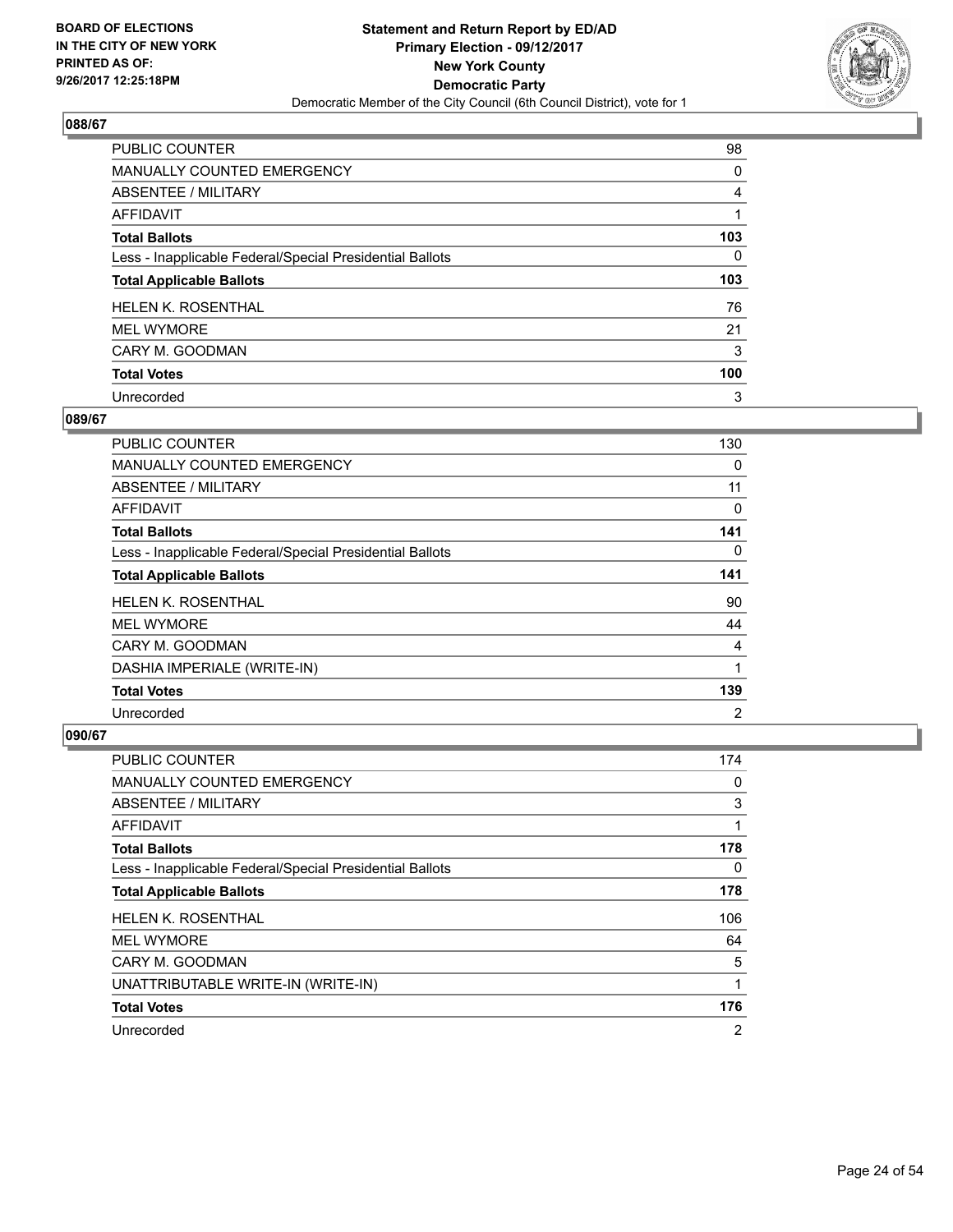

| PUBLIC COUNTER                                           | 217 |
|----------------------------------------------------------|-----|
| MANUALLY COUNTED EMERGENCY                               | 0   |
| ABSENTEE / MILITARY                                      |     |
| AFFIDAVIT                                                | 0   |
| <b>Total Ballots</b>                                     | 218 |
| Less - Inapplicable Federal/Special Presidential Ballots | 0   |
| <b>Total Applicable Ballots</b>                          | 218 |
| <b>HELEN K. ROSENTHAL</b>                                | 135 |
| <b>MEL WYMORE</b>                                        | 76  |
| CARY M. GOODMAN                                          | 3   |
| <b>Total Votes</b>                                       | 214 |
| Unrecorded                                               | 4   |

## **092/67**

| <b>PUBLIC COUNTER</b>                                    | 254            |
|----------------------------------------------------------|----------------|
| <b>MANUALLY COUNTED EMERGENCY</b>                        | 0              |
| <b>ABSENTEE / MILITARY</b>                               | $\overline{2}$ |
| <b>AFFIDAVIT</b>                                         | 2              |
| <b>Total Ballots</b>                                     | 258            |
| Less - Inapplicable Federal/Special Presidential Ballots | 0              |
| <b>Total Applicable Ballots</b>                          | 258            |
| <b>HELEN K. ROSENTHAL</b>                                | 170            |
| <b>MEL WYMORE</b>                                        | 81             |
| CARY M. GOODMAN                                          | 3              |
| <b>Total Votes</b>                                       | 254            |
| Unrecorded                                               | 4              |

| <b>PUBLIC COUNTER</b>                                    | 161 |
|----------------------------------------------------------|-----|
| <b>MANUALLY COUNTED EMERGENCY</b>                        | 0   |
| ABSENTEE / MILITARY                                      | 3   |
| <b>AFFIDAVIT</b>                                         |     |
| <b>Total Ballots</b>                                     | 165 |
| Less - Inapplicable Federal/Special Presidential Ballots | 0   |
| <b>Total Applicable Ballots</b>                          | 165 |
| <b>HELEN K. ROSENTHAL</b>                                | 105 |
| <b>MEL WYMORE</b>                                        | 57  |
| CARY M. GOODMAN                                          | 2   |
| CHAIM LEGGIERE (WRITE-IN)                                | 1   |
| <b>Total Votes</b>                                       | 165 |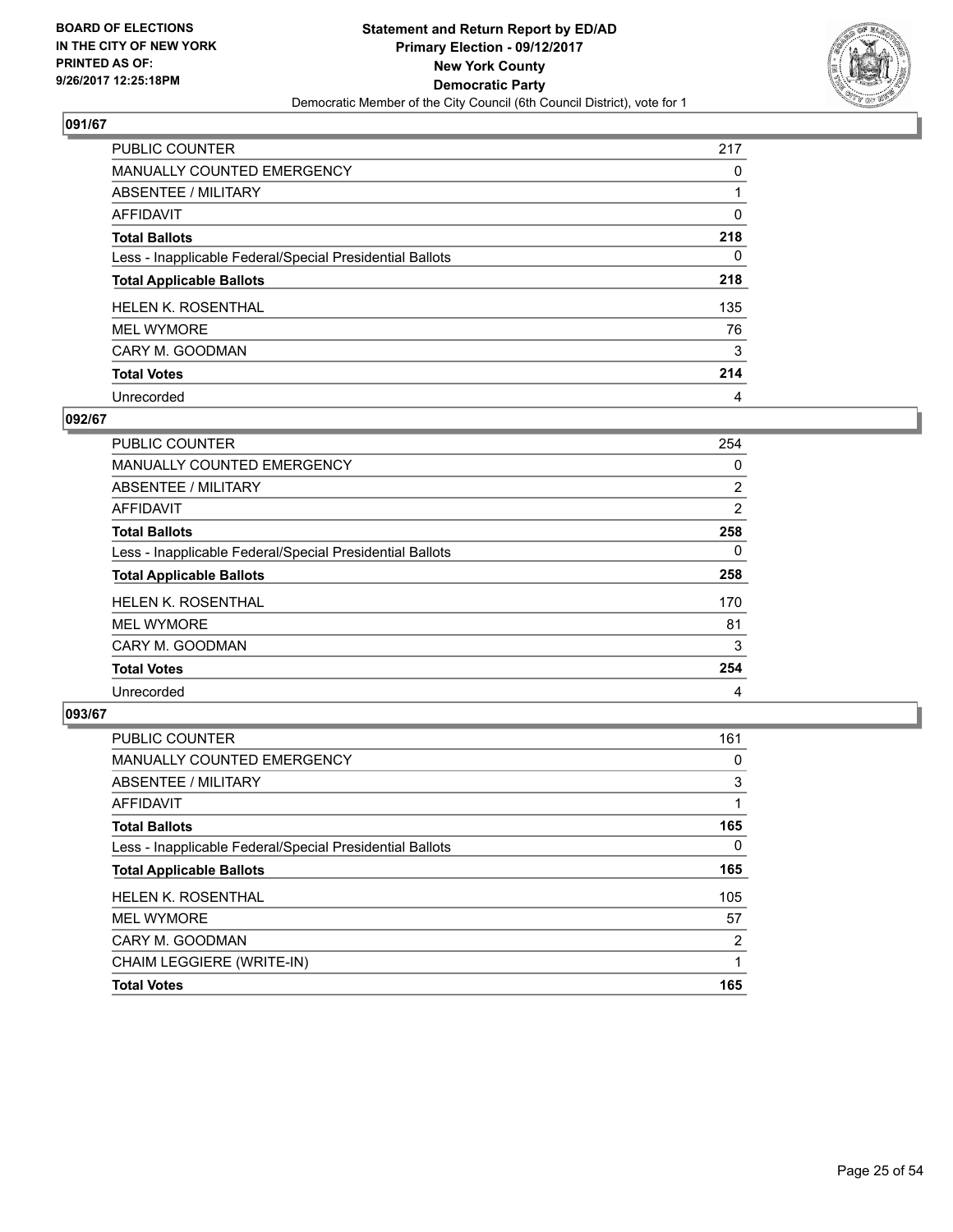

| PUBLIC COUNTER                                           | 191 |
|----------------------------------------------------------|-----|
| <b>MANUALLY COUNTED EMERGENCY</b>                        | 0   |
| ABSENTEE / MILITARY                                      | 3   |
| AFFIDAVIT                                                | 0   |
| <b>Total Ballots</b>                                     | 194 |
| Less - Inapplicable Federal/Special Presidential Ballots | 0   |
| <b>Total Applicable Ballots</b>                          | 194 |
| <b>HELEN K. ROSENTHAL</b>                                | 125 |
| <b>MEL WYMORE</b>                                        | 61  |
| CARY M. GOODMAN                                          | 5   |
| <b>Total Votes</b>                                       | 191 |
| Unrecorded                                               | 3   |

#### **095/67**

| <b>PUBLIC COUNTER</b>                                    | 155      |
|----------------------------------------------------------|----------|
| <b>MANUALLY COUNTED EMERGENCY</b>                        | 0        |
| ABSENTEE / MILITARY                                      | 7        |
| <b>AFFIDAVIT</b>                                         |          |
| <b>Total Ballots</b>                                     | 163      |
| Less - Inapplicable Federal/Special Presidential Ballots | 0        |
| <b>Total Applicable Ballots</b>                          | 163      |
| <b>HELEN K. ROSENTHAL</b>                                | 105      |
| <b>MEL WYMORE</b>                                        | 55       |
| CARY M. GOODMAN                                          | $\Omega$ |
| <b>Total Votes</b>                                       | 160      |
| Unrecorded                                               | 3        |

| <b>PUBLIC COUNTER</b>                                    | 166 |
|----------------------------------------------------------|-----|
| <b>MANUALLY COUNTED EMERGENCY</b>                        | 0   |
| ABSENTEE / MILITARY                                      | 2   |
| AFFIDAVIT                                                | 0   |
| <b>Total Ballots</b>                                     | 168 |
| Less - Inapplicable Federal/Special Presidential Ballots | 0   |
| <b>Total Applicable Ballots</b>                          | 168 |
| HELEN K. ROSENTHAL                                       | 94  |
| <b>MEL WYMORE</b>                                        | 63  |
| CARY M. GOODMAN                                          | 6   |
|                                                          |     |
| <b>Total Votes</b>                                       | 163 |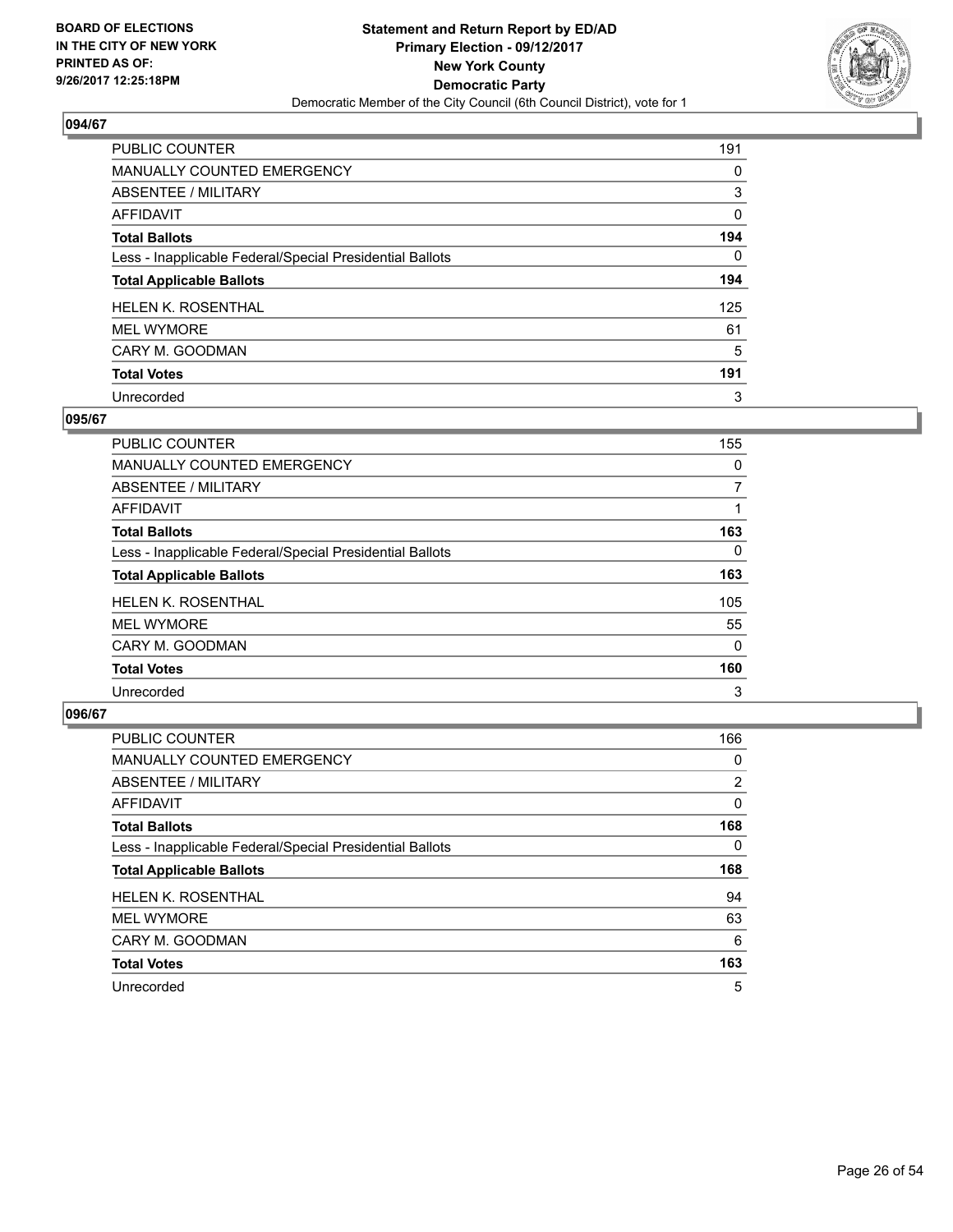

| PUBLIC COUNTER                                           | 141            |
|----------------------------------------------------------|----------------|
| <b>MANUALLY COUNTED EMERGENCY</b>                        | 0              |
| ABSENTEE / MILITARY                                      | 8              |
| AFFIDAVIT                                                |                |
| <b>Total Ballots</b>                                     | 150            |
| Less - Inapplicable Federal/Special Presidential Ballots | 0              |
| <b>Total Applicable Ballots</b>                          | 150            |
| <b>HELEN K. ROSENTHAL</b>                                | 111            |
| <b>MEL WYMORE</b>                                        | 24             |
| CARY M. GOODMAN                                          | 13             |
| <b>Total Votes</b>                                       | 148            |
| Unrecorded                                               | $\overline{2}$ |

#### **098/67**

| <b>PUBLIC COUNTER</b>                                    | 172            |
|----------------------------------------------------------|----------------|
| <b>MANUALLY COUNTED EMERGENCY</b>                        | 0              |
| ABSENTEE / MILITARY                                      |                |
| <b>AFFIDAVIT</b>                                         |                |
| <b>Total Ballots</b>                                     | 174            |
| Less - Inapplicable Federal/Special Presidential Ballots | 0              |
| <b>Total Applicable Ballots</b>                          | 174            |
| <b>HELEN K. ROSENTHAL</b>                                | 127            |
| <b>MEL WYMORE</b>                                        | 44             |
| CARY M. GOODMAN                                          | $\overline{2}$ |
| <b>Total Votes</b>                                       | 173            |
| Unrecorded                                               |                |

| <b>PUBLIC COUNTER</b>                                    | 136            |
|----------------------------------------------------------|----------------|
| <b>MANUALLY COUNTED EMERGENCY</b>                        | 0              |
| ABSENTEE / MILITARY                                      | 3              |
| AFFIDAVIT                                                |                |
| <b>Total Ballots</b>                                     | 140            |
| Less - Inapplicable Federal/Special Presidential Ballots | 0              |
| <b>Total Applicable Ballots</b>                          | 140            |
| <b>HELEN K. ROSENTHAL</b>                                | 106            |
| <b>MEL WYMORE</b>                                        | 29             |
| CARY M. GOODMAN                                          | $\overline{2}$ |
| <b>Total Votes</b>                                       | 137            |
| Unrecorded                                               | 3              |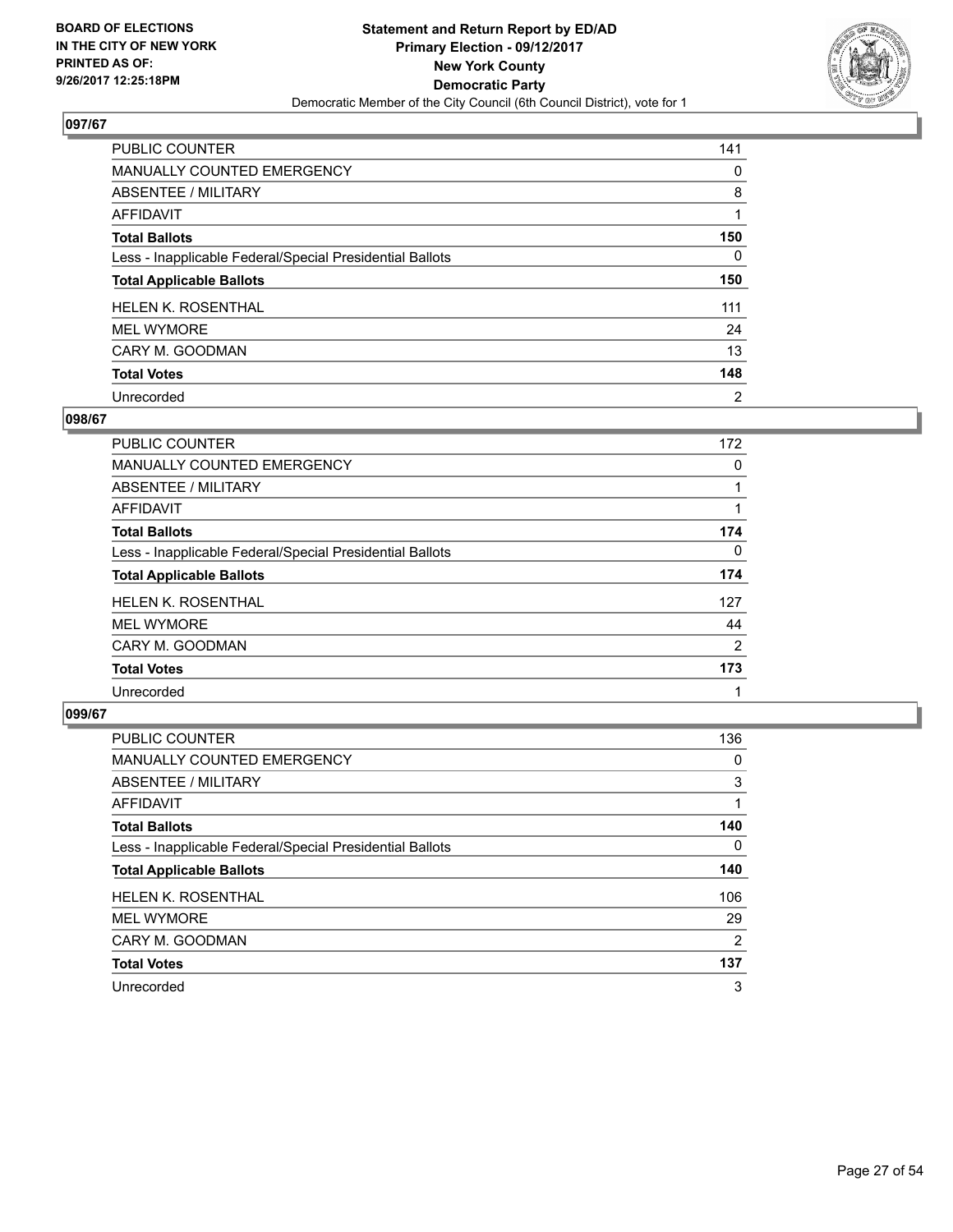

| PUBLIC COUNTER                                           | 0            |
|----------------------------------------------------------|--------------|
| MANUALLY COUNTED EMERGENCY                               | 0            |
| <b>ABSENTEE / MILITARY</b>                               | 0            |
| AFFIDAVIT                                                | $\Omega$     |
| <b>Total Ballots</b>                                     | 0            |
| Less - Inapplicable Federal/Special Presidential Ballots | $\mathbf{0}$ |
| <b>Total Applicable Ballots</b>                          | 0            |
| HELEN K. ROSENTHAL                                       | $\mathbf{0}$ |
| <b>MEL WYMORE</b>                                        | $\mathbf{0}$ |
| CARY M. GOODMAN                                          | 0            |
| <b>Total Votes</b>                                       | 0            |

# **101/67**

| <b>PUBLIC COUNTER</b>                                    | 50 |
|----------------------------------------------------------|----|
| <b>MANUALLY COUNTED EMERGENCY</b>                        | 0  |
| ABSENTEE / MILITARY                                      | 1  |
| AFFIDAVIT                                                |    |
| <b>Total Ballots</b>                                     | 52 |
| Less - Inapplicable Federal/Special Presidential Ballots | 0  |
| <b>Total Applicable Ballots</b>                          | 52 |
| <b>HELEN K. ROSENTHAL</b>                                | 36 |
| <b>MEL WYMORE</b>                                        | 13 |
| CARY M. GOODMAN                                          | 1  |
| THOMAS LOPEZ-PIERRE (WRITE-IN)                           | 1  |
| <b>Total Votes</b>                                       | 51 |
| Unrecorded                                               |    |

# **102/67 COMBINED into: 038/67**

# **104/67 COMBINED into: 030/67**

| <b>PUBLIC COUNTER</b>                                    | 125            |
|----------------------------------------------------------|----------------|
| MANUALLY COUNTED EMERGENCY                               | 0              |
| ABSENTEE / MILITARY                                      | 2              |
| AFFIDAVIT                                                |                |
| <b>Total Ballots</b>                                     | 128            |
| Less - Inapplicable Federal/Special Presidential Ballots | 0              |
| <b>Total Applicable Ballots</b>                          | 128            |
| <b>HELEN K. ROSENTHAL</b>                                | 81             |
| <b>MEL WYMORE</b>                                        | 40             |
| CARY M. GOODMAN                                          | 4              |
| NEIL DEGRASIE TYSON (WRITE-IN)                           | 1              |
| <b>Total Votes</b>                                       | 126            |
| Unrecorded                                               | $\overline{2}$ |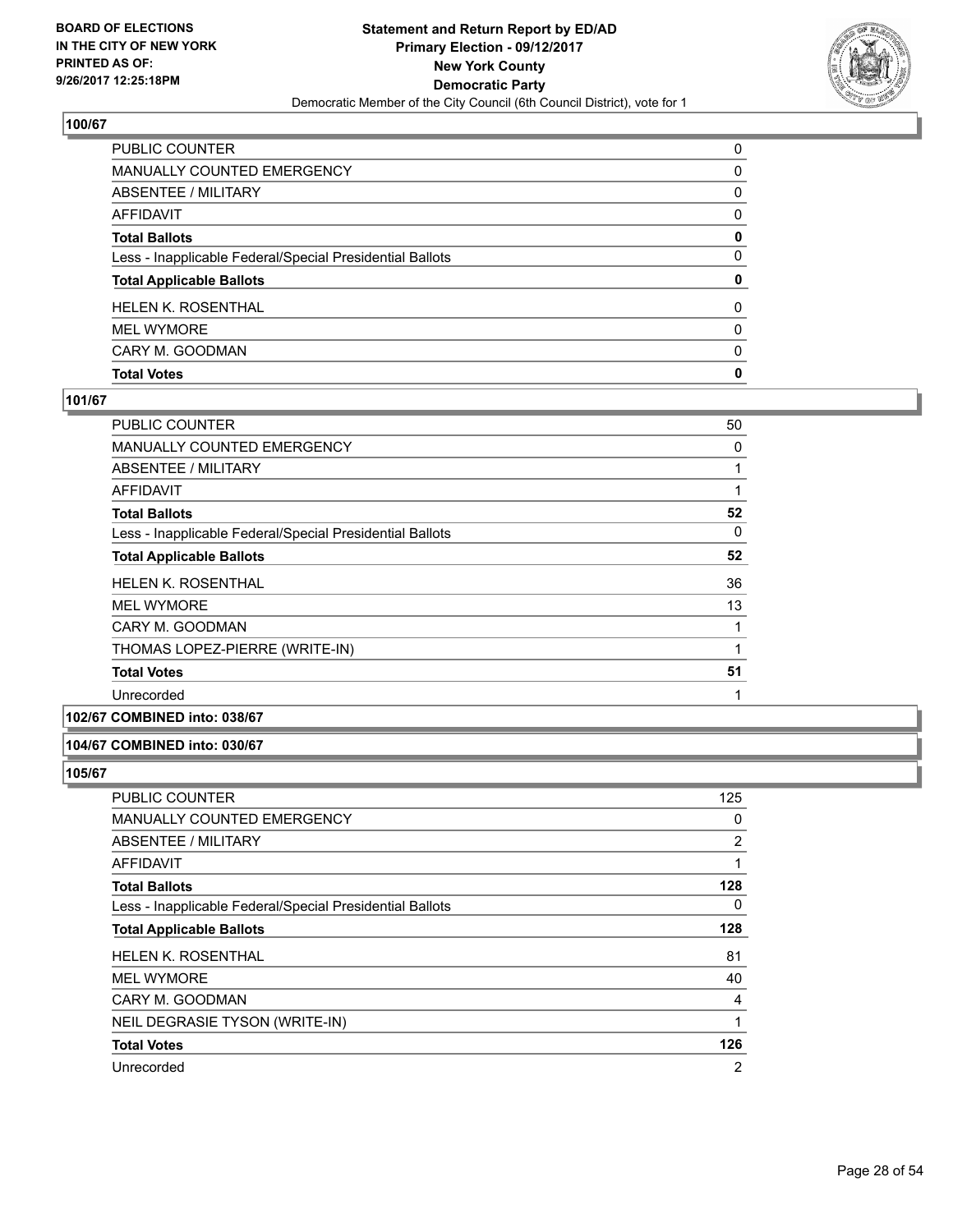

| PUBLIC COUNTER                                           | 192            |
|----------------------------------------------------------|----------------|
| <b>MANUALLY COUNTED EMERGENCY</b>                        | 0              |
| ABSENTEE / MILITARY                                      | 6              |
| AFFIDAVIT                                                | 0              |
| <b>Total Ballots</b>                                     | 198            |
| Less - Inapplicable Federal/Special Presidential Ballots | 0              |
| <b>Total Applicable Ballots</b>                          | 198            |
| <b>HELEN K. ROSENTHAL</b>                                | 80             |
| <b>MEL WYMORE</b>                                        | 113            |
| CARY M. GOODMAN                                          | 3              |
| <b>Total Votes</b>                                       | 196            |
| Unrecorded                                               | $\overline{2}$ |

#### **107/67**

| PUBLIC COUNTER                                           | 52       |
|----------------------------------------------------------|----------|
| MANUALLY COUNTED EMERGENCY                               | 0        |
| ABSENTEE / MILITARY                                      |          |
| AFFIDAVIT                                                | 0        |
| <b>Total Ballots</b>                                     | 53       |
| Less - Inapplicable Federal/Special Presidential Ballots | $\Omega$ |
| <b>Total Applicable Ballots</b>                          | 53       |
| <b>HELEN K. ROSENTHAL</b>                                | 35       |
| <b>MEL WYMORE</b>                                        | 15       |
| CARY M. GOODMAN                                          | 3        |
| <b>Total Votes</b>                                       | 53       |

| <b>PUBLIC COUNTER</b>                                    | 62          |
|----------------------------------------------------------|-------------|
| <b>MANUALLY COUNTED EMERGENCY</b>                        | $\mathbf 0$ |
| ABSENTEE / MILITARY                                      | 2           |
| <b>AFFIDAVIT</b>                                         | 3           |
| <b>Total Ballots</b>                                     | 67          |
| Less - Inapplicable Federal/Special Presidential Ballots | 0           |
| <b>Total Applicable Ballots</b>                          | 67          |
| <b>HELEN K. ROSENTHAL</b>                                | 46          |
| <b>MEL WYMORE</b>                                        | 16          |
| CARY M. GOODMAN                                          |             |
| <b>Total Votes</b>                                       | 63          |
| Unrecorded                                               | 4           |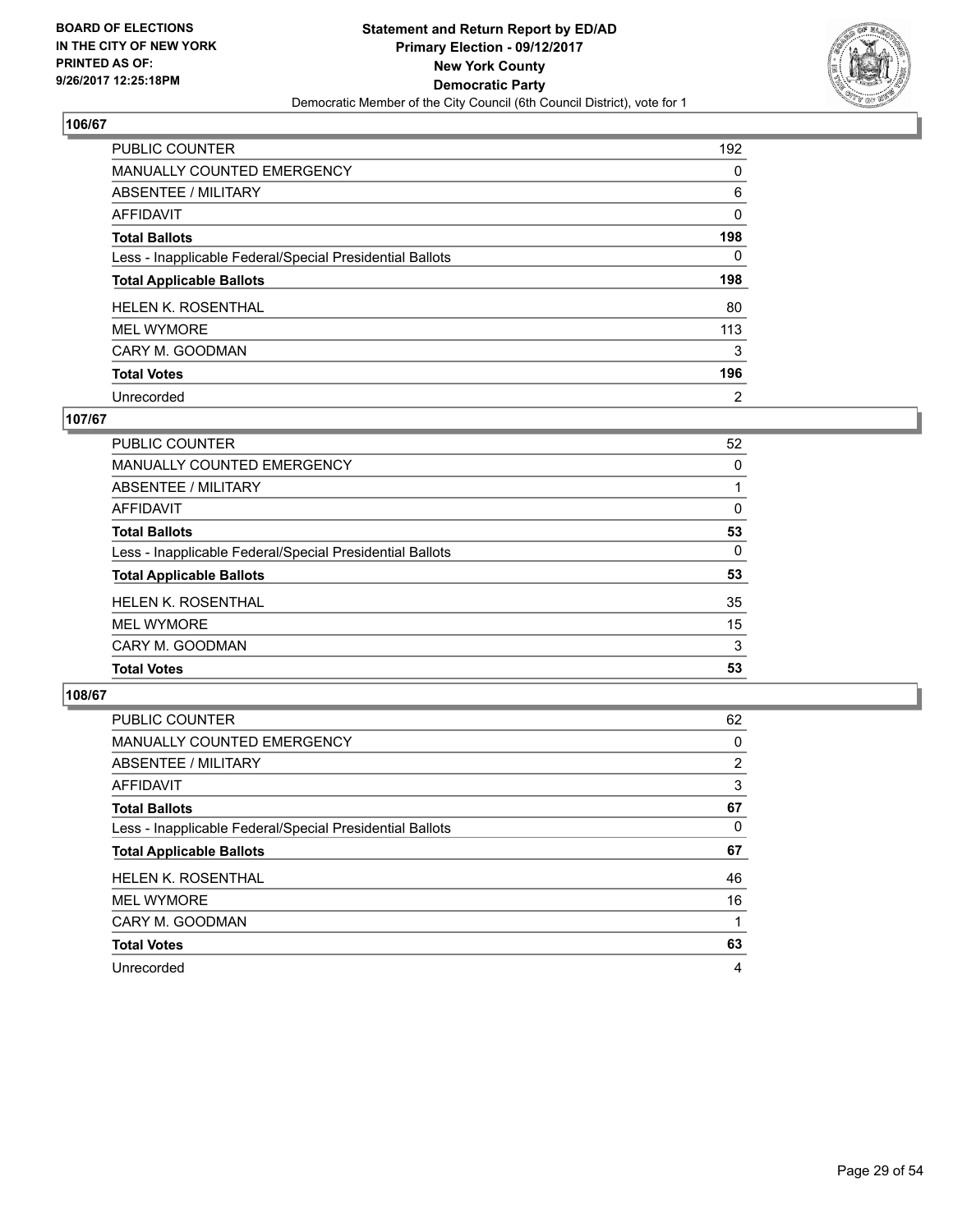

| PUBLIC COUNTER                                           | 140            |
|----------------------------------------------------------|----------------|
| <b>MANUALLY COUNTED EMERGENCY</b>                        | 0              |
| ABSENTEE / MILITARY                                      | 3              |
| AFFIDAVIT                                                | 0              |
| <b>Total Ballots</b>                                     | 143            |
| Less - Inapplicable Federal/Special Presidential Ballots | 0              |
| <b>Total Applicable Ballots</b>                          | 143            |
|                                                          |                |
| <b>HELEN K. ROSENTHAL</b>                                | 99             |
| <b>MEL WYMORE</b>                                        | 41             |
|                                                          | $\overline{2}$ |
| CARY M. GOODMAN<br><b>Total Votes</b>                    | 142            |

| <b>PUBLIC COUNTER</b>                                    | 117 |
|----------------------------------------------------------|-----|
| <b>MANUALLY COUNTED EMERGENCY</b>                        | 0   |
| ABSENTEE / MILITARY                                      | 3   |
| AFFIDAVIT                                                | 0   |
| <b>Total Ballots</b>                                     | 120 |
| Less - Inapplicable Federal/Special Presidential Ballots | 0   |
| <b>Total Applicable Ballots</b>                          | 120 |
| <b>HELEN K. ROSENTHAL</b>                                | 75  |
| <b>MEL WYMORE</b>                                        | 42  |
| CARY M. GOODMAN                                          | 3   |
| <b>Total Votes</b>                                       | 120 |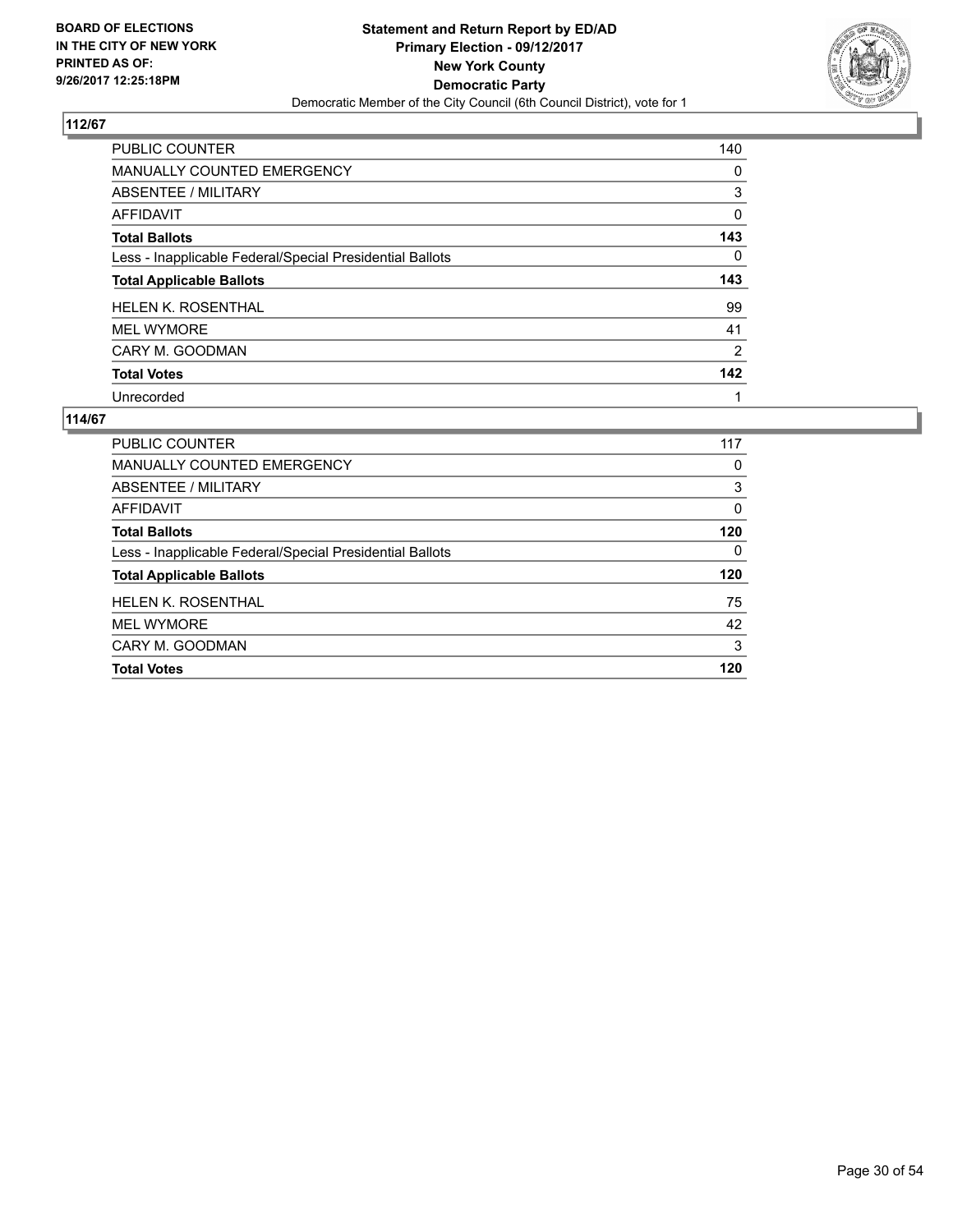

**099/68 COMBINED into: 112/69**

**102/68 COMBINED into: 112/69**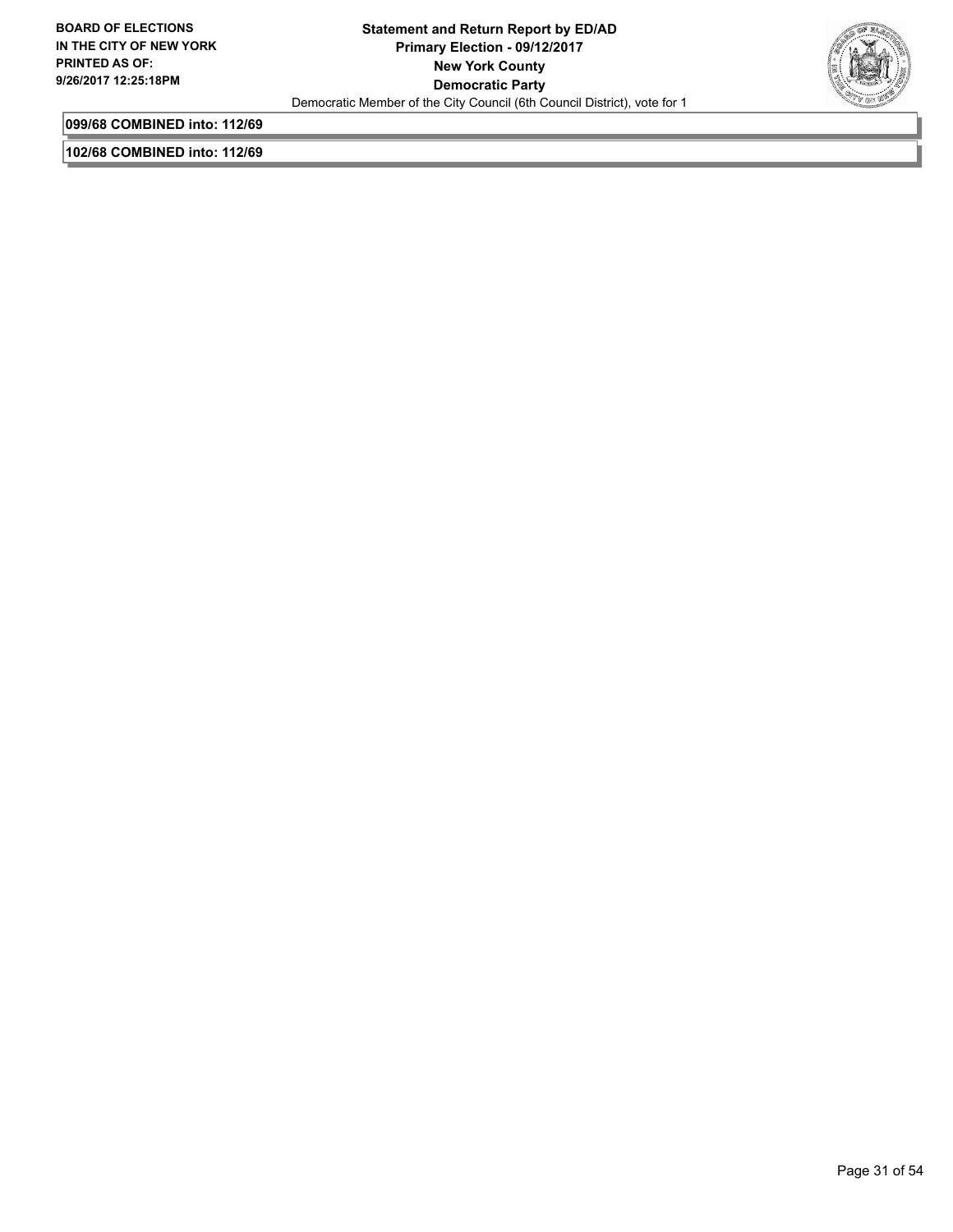

| PUBLIC COUNTER                                           | 98               |
|----------------------------------------------------------|------------------|
| <b>MANUALLY COUNTED EMERGENCY</b>                        | $\mathbf{0}$     |
| <b>ABSENTEE / MILITARY</b>                               | 4                |
| <b>AFFIDAVIT</b>                                         | $\Omega$         |
| <b>Total Ballots</b>                                     | 102              |
| Less - Inapplicable Federal/Special Presidential Ballots | $\mathbf{0}$     |
| <b>Total Applicable Ballots</b>                          | 102 <sub>2</sub> |
| <b>HELEN K. ROSENTHAL</b>                                | 65               |
| <b>MEL WYMORE</b>                                        | 31               |
| CARY M. GOODMAN                                          | 6                |
| <b>Total Votes</b>                                       | 102              |

# **002/69**

| PUBLIC COUNTER                                           | 74             |
|----------------------------------------------------------|----------------|
| <b>MANUALLY COUNTED EMERGENCY</b>                        | 0              |
| ABSENTEE / MILITARY                                      | $\overline{2}$ |
| AFFIDAVIT                                                | 0              |
| <b>Total Ballots</b>                                     | 76             |
| Less - Inapplicable Federal/Special Presidential Ballots | 0              |
| <b>Total Applicable Ballots</b>                          | 76             |
| <b>HELEN K. ROSENTHAL</b>                                | 42             |
| <b>MEL WYMORE</b>                                        | 26             |
| CARY M. GOODMAN                                          | 6              |
| <b>Total Votes</b>                                       | 74             |
| Unrecorded                                               | 2              |

| <b>PUBLIC COUNTER</b>                                    | 177            |
|----------------------------------------------------------|----------------|
| <b>MANUALLY COUNTED EMERGENCY</b>                        | 0              |
| ABSENTEE / MILITARY                                      | 3              |
| <b>AFFIDAVIT</b>                                         | $\overline{2}$ |
| <b>Total Ballots</b>                                     | 182            |
| Less - Inapplicable Federal/Special Presidential Ballots | 0              |
| <b>Total Applicable Ballots</b>                          | 182            |
| <b>HELEN K. ROSENTHAL</b>                                | 93             |
| <b>MEL WYMORE</b>                                        | 61             |
| CARY M. GOODMAN                                          | 23             |
| RICHARD MITCHELL (WRITE-IN)                              | 1              |
| <b>Total Votes</b>                                       | 178            |
| Unrecorded                                               | 4              |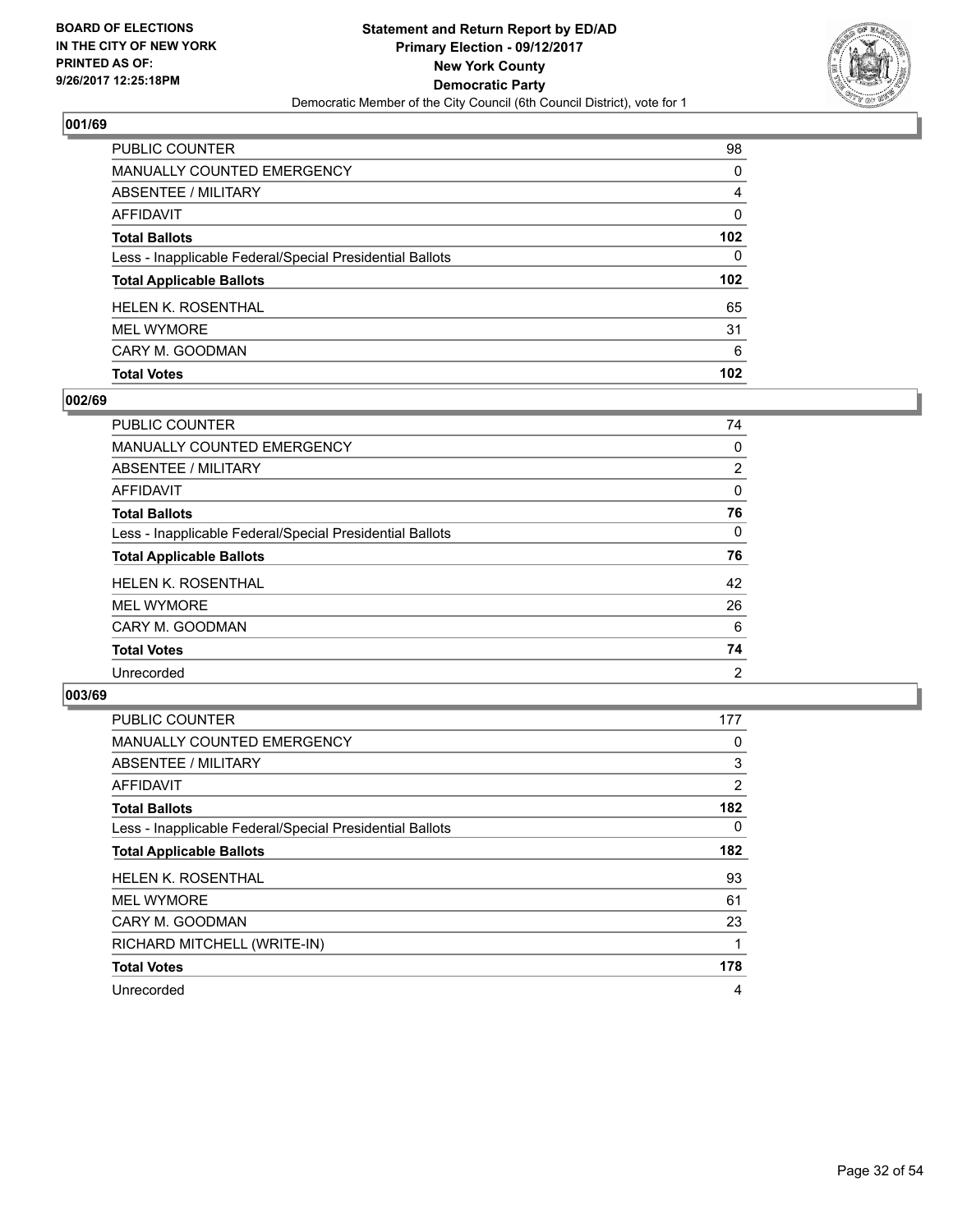

| PUBLIC COUNTER                                           | 140 |
|----------------------------------------------------------|-----|
| <b>MANUALLY COUNTED EMERGENCY</b>                        | 0   |
| ABSENTEE / MILITARY                                      | 7   |
| AFFIDAVIT                                                | 0   |
| <b>Total Ballots</b>                                     | 147 |
| Less - Inapplicable Federal/Special Presidential Ballots | 0   |
|                                                          |     |
| <b>Total Applicable Ballots</b>                          | 147 |
| <b>HELEN K. ROSENTHAL</b>                                | 90  |
| <b>MEL WYMORE</b>                                        | 45  |
| CARY M. GOODMAN                                          | 8   |
| <b>Total Votes</b>                                       | 143 |

#### **005/69**

| <b>PUBLIC COUNTER</b>                                    | 113 |
|----------------------------------------------------------|-----|
| <b>MANUALLY COUNTED EMERGENCY</b>                        | 0   |
| <b>ABSENTEE / MILITARY</b>                               | 6   |
| <b>AFFIDAVIT</b>                                         | 0   |
| <b>Total Ballots</b>                                     | 119 |
| Less - Inapplicable Federal/Special Presidential Ballots | 0   |
| <b>Total Applicable Ballots</b>                          | 119 |
| <b>HELEN K. ROSENTHAL</b>                                | 82  |
| <b>MEL WYMORE</b>                                        | 28  |
| CARY M. GOODMAN                                          | 8   |
| <b>Total Votes</b>                                       | 118 |
| Unrecorded                                               |     |

| PUBLIC COUNTER                                           | 203            |
|----------------------------------------------------------|----------------|
| MANUALLY COUNTED EMERGENCY                               | 0              |
| ABSENTEE / MILITARY                                      | $\overline{2}$ |
| AFFIDAVIT                                                | 2              |
| <b>Total Ballots</b>                                     | 207            |
| Less - Inapplicable Federal/Special Presidential Ballots | 0              |
| <b>Total Applicable Ballots</b>                          | 207            |
| <b>HELEN K. ROSENTHAL</b>                                | 125            |
| <b>MEL WYMORE</b>                                        | 52             |
| CARY M. GOODMAN                                          | 20             |
| UNATTRIBUTABLE WRITE-IN (WRITE-IN)                       |                |
| <b>Total Votes</b>                                       | 198            |
| Unrecorded                                               | 9              |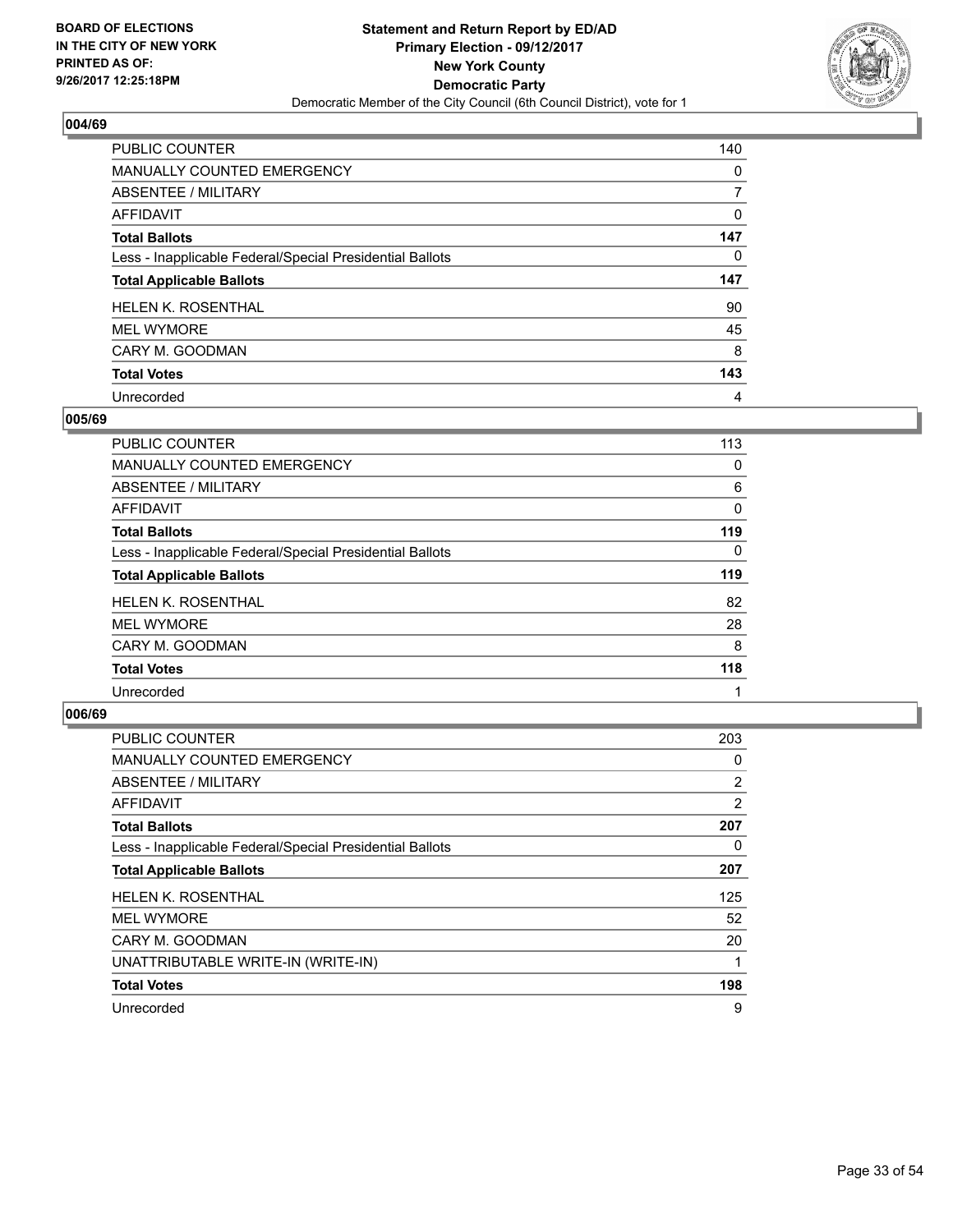

| PUBLIC COUNTER                                           | 127            |
|----------------------------------------------------------|----------------|
| <b>MANUALLY COUNTED EMERGENCY</b>                        | 0              |
| ABSENTEE / MILITARY                                      | $\overline{2}$ |
| AFFIDAVIT                                                | 0              |
| <b>Total Ballots</b>                                     | 129            |
| Less - Inapplicable Federal/Special Presidential Ballots | 0              |
| <b>Total Applicable Ballots</b>                          | 129            |
| <b>HELEN K. ROSENTHAL</b>                                | 73             |
| <b>MEL WYMORE</b>                                        | 30             |
| CARY M. GOODMAN                                          | 25             |
| <b>Total Votes</b>                                       | 128            |
| Unrecorded                                               |                |

#### **008/69**

| <b>PUBLIC COUNTER</b>                                    | 55 |
|----------------------------------------------------------|----|
| <b>MANUALLY COUNTED EMERGENCY</b>                        | 0  |
| ABSENTEE / MILITARY                                      | 2  |
| AFFIDAVIT                                                | 0  |
| <b>Total Ballots</b>                                     | 57 |
| Less - Inapplicable Federal/Special Presidential Ballots | 0  |
| <b>Total Applicable Ballots</b>                          | 57 |
| <b>HELEN K. ROSENTHAL</b>                                | 33 |
| <b>MEL WYMORE</b>                                        | 15 |
| CARY M. GOODMAN                                          | 6  |
| <b>Total Votes</b>                                       | 54 |
| Unrecorded                                               | 3  |

| <b>PUBLIC COUNTER</b>                                    | 135            |
|----------------------------------------------------------|----------------|
| MANUALLY COUNTED EMERGENCY                               | 0              |
| ABSENTEE / MILITARY                                      | 4              |
| <b>AFFIDAVIT</b>                                         | 0              |
| <b>Total Ballots</b>                                     | 139            |
| Less - Inapplicable Federal/Special Presidential Ballots | 0              |
| <b>Total Applicable Ballots</b>                          | 139            |
| <b>HELEN K. ROSENTHAL</b>                                | 84             |
| <b>MEL WYMORE</b>                                        | 34             |
| CARY M. GOODMAN                                          | 18             |
| MARK ABODEELEY (WRITE-IN)                                |                |
| <b>Total Votes</b>                                       | 137            |
| Unrecorded                                               | $\overline{2}$ |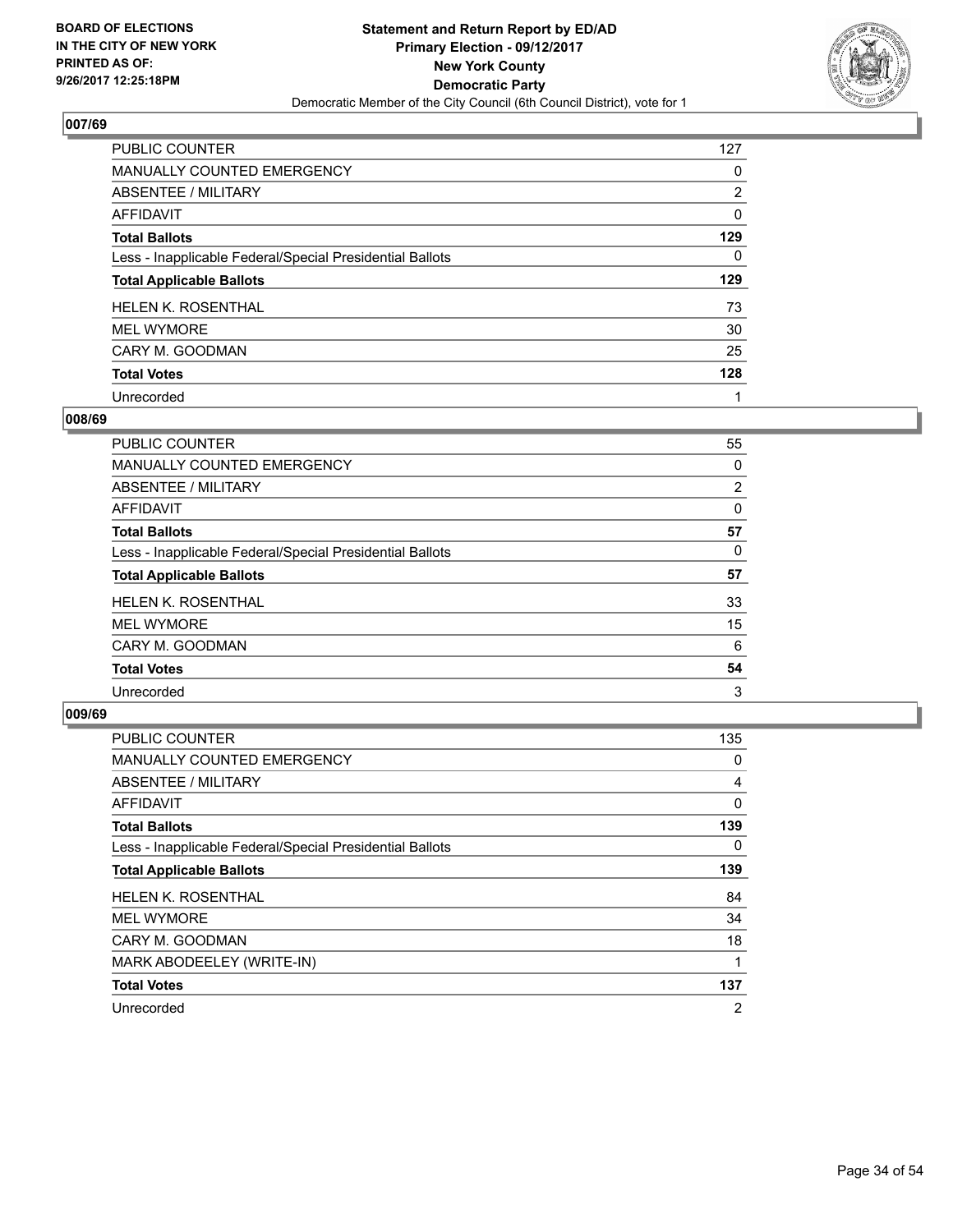

| <b>PUBLIC COUNTER</b>                                    | 206            |
|----------------------------------------------------------|----------------|
| MANUALLY COUNTED EMERGENCY                               | 0              |
| ABSENTEE / MILITARY                                      | $\overline{2}$ |
| AFFIDAVIT                                                | 1              |
| <b>Total Ballots</b>                                     | 209            |
| Less - Inapplicable Federal/Special Presidential Ballots | 0              |
| <b>Total Applicable Ballots</b>                          | 209            |
| <b>HELEN K. ROSENTHAL</b>                                | 143            |
| <b>MEL WYMORE</b>                                        | 47             |
| CARY M. GOODMAN                                          | 14             |
| JOSE REYES (WRITE-IN)                                    | 1              |
| <b>Total Votes</b>                                       | 205            |
| Unrecorded                                               | 4              |

# **011/69**

| <b>PUBLIC COUNTER</b>                                    | 195 |
|----------------------------------------------------------|-----|
| MANUALLY COUNTED EMERGENCY                               | 0   |
| ABSENTEE / MILITARY                                      | 8   |
| AFFIDAVIT                                                |     |
| <b>Total Ballots</b>                                     | 204 |
| Less - Inapplicable Federal/Special Presidential Ballots | 0   |
| <b>Total Applicable Ballots</b>                          | 204 |
| <b>HELEN K. ROSENTHAL</b>                                | 127 |
| <b>MEL WYMORE</b>                                        | 62  |
| CARY M. GOODMAN                                          | 11  |
| <b>Total Votes</b>                                       | 200 |
| Unrecorded                                               | 4   |

| <b>PUBLIC COUNTER</b>                                    | 96 |
|----------------------------------------------------------|----|
| <b>MANUALLY COUNTED EMERGENCY</b>                        | 0  |
| ABSENTEE / MILITARY                                      | 3  |
| AFFIDAVIT                                                | 0  |
| <b>Total Ballots</b>                                     | 99 |
| Less - Inapplicable Federal/Special Presidential Ballots | 0  |
| <b>Total Applicable Ballots</b>                          | 99 |
| <b>HELEN K. ROSENTHAL</b>                                | 57 |
| <b>MEL WYMORE</b>                                        | 33 |
| CARY M. GOODMAN                                          | 4  |
| <b>Total Votes</b>                                       | 94 |
| Unrecorded                                               | 5  |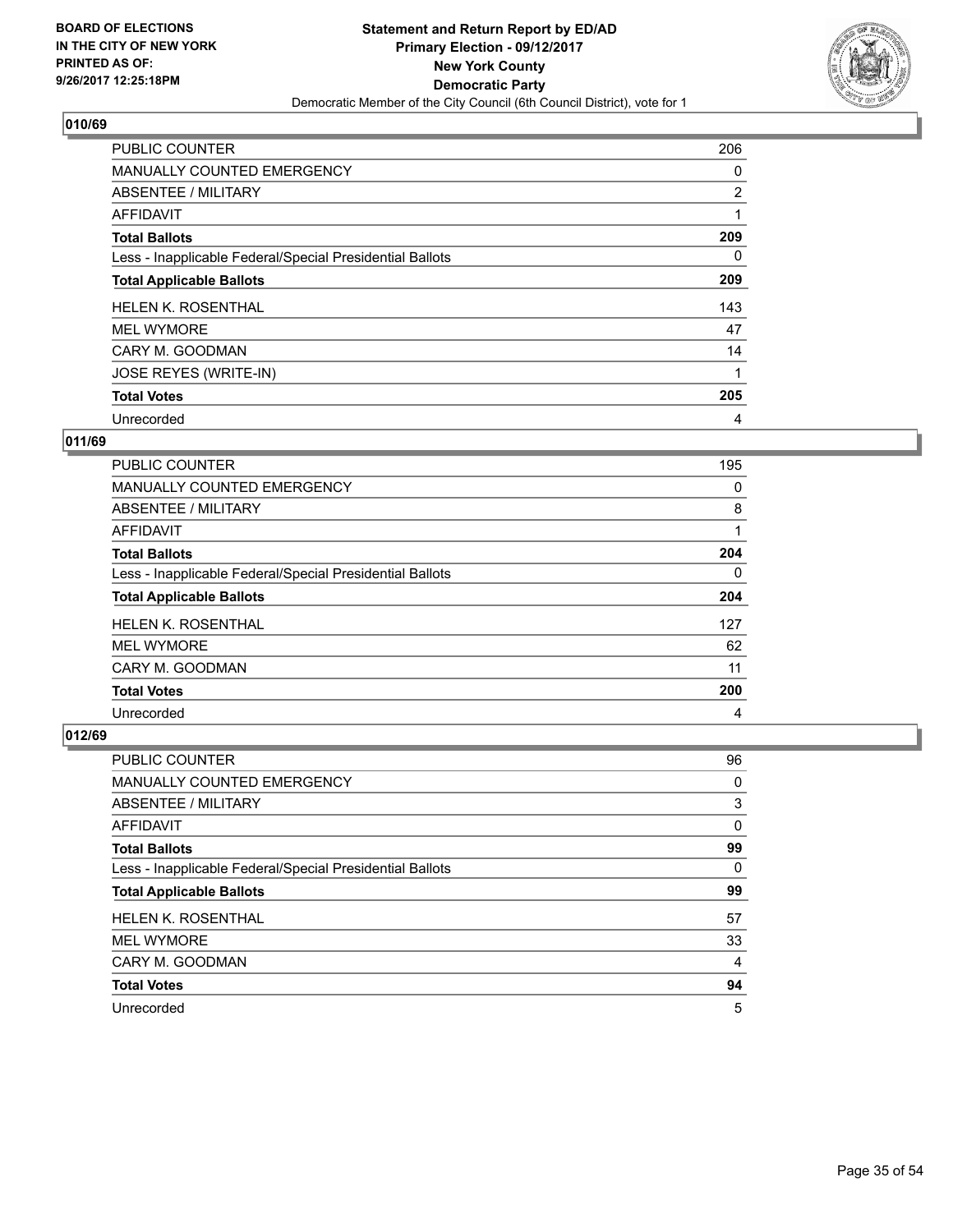

| <b>PUBLIC COUNTER</b>                                    | 129            |
|----------------------------------------------------------|----------------|
| <b>MANUALLY COUNTED EMERGENCY</b>                        | 0              |
| ABSENTEE / MILITARY                                      | 3              |
| <b>AFFIDAVIT</b>                                         | 0              |
| <b>Total Ballots</b>                                     | 132            |
| Less - Inapplicable Federal/Special Presidential Ballots | $\Omega$       |
| <b>Total Applicable Ballots</b>                          | 132            |
| <b>HELEN K. ROSENTHAL</b>                                | 98             |
| <b>MEL WYMORE</b>                                        | 24             |
| CARY M. GOODMAN                                          | 7              |
| THOMAS LOPEZ PIERRE (WRITE-IN)                           |                |
| <b>Total Votes</b>                                       | 130            |
| Unrecorded                                               | $\overline{2}$ |

## **014/69**

| <b>PUBLIC COUNTER</b>                                    | 120         |
|----------------------------------------------------------|-------------|
| MANUALLY COUNTED EMERGENCY                               | 0           |
| ABSENTEE / MILITARY                                      | 4           |
| AFFIDAVIT                                                | 4           |
| <b>Total Ballots</b>                                     | 128         |
| Less - Inapplicable Federal/Special Presidential Ballots | 0           |
| <b>Total Applicable Ballots</b>                          | 128         |
| <b>HELEN K. ROSENTHAL</b>                                | 81          |
| <b>MEL WYMORE</b>                                        | 28          |
| CARY M. GOODMAN                                          | 9           |
| DANA CURRY (WRITE-IN)                                    | 1           |
| DAVID OWENS (WRITE-IN)                                   | 1           |
| UNATTRIBUTABLE WRITE-IN (WRITE-IN)                       | $\mathbf 1$ |
| <b>Total Votes</b>                                       | 121         |
| Unrecorded                                               |             |

| <b>PUBLIC COUNTER</b>                                    | 159            |
|----------------------------------------------------------|----------------|
| <b>MANUALLY COUNTED EMERGENCY</b>                        | 0              |
| ABSENTEE / MILITARY                                      | 6              |
| AFFIDAVIT                                                | 1              |
| <b>Total Ballots</b>                                     | 166            |
| Less - Inapplicable Federal/Special Presidential Ballots | $\Omega$       |
| <b>Total Applicable Ballots</b>                          | 166            |
| <b>HELEN K. ROSENTHAL</b>                                | 122            |
| <b>MEL WYMORE</b>                                        | 32             |
| CARY M. GOODMAN                                          | $\overline{7}$ |
| <b>MARK LANDIS (WRITE-IN)</b>                            | 1              |
| <b>Total Votes</b>                                       | 162            |
| Unrecorded                                               | 4              |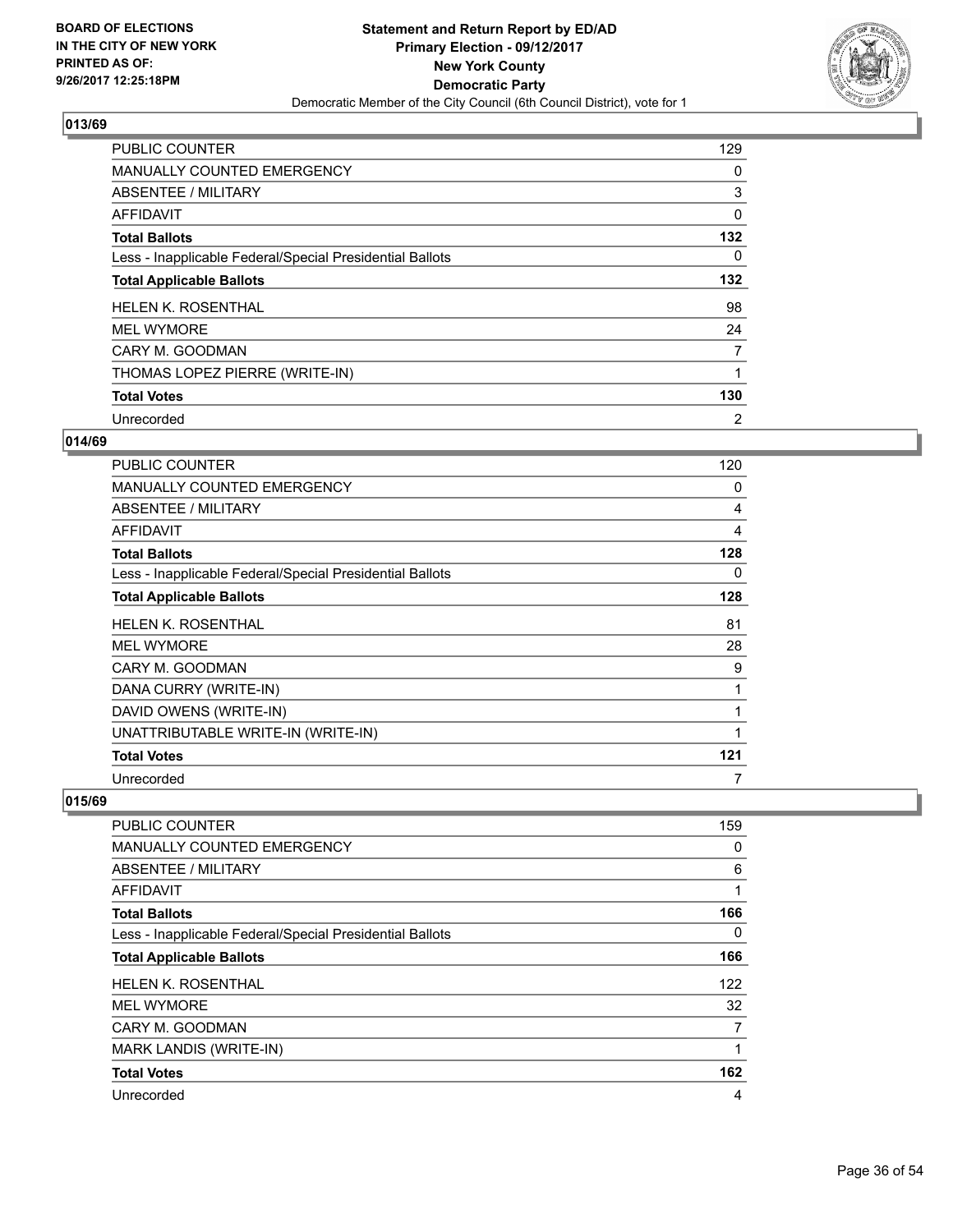

| <b>PUBLIC COUNTER</b>                                    | 118             |
|----------------------------------------------------------|-----------------|
| <b>MANUALLY COUNTED EMERGENCY</b>                        | $\Omega$        |
| <b>ABSENTEE / MILITARY</b>                               | 4               |
| <b>AFFIDAVIT</b>                                         | $\mathbf{0}$    |
| <b>Total Ballots</b>                                     | 122             |
| Less - Inapplicable Federal/Special Presidential Ballots | $\mathbf{0}$    |
| <b>Total Applicable Ballots</b>                          | 122             |
| <b>HELEN K. ROSENTHAL</b>                                | 78              |
| <b>MEL WYMORE</b>                                        | 32              |
| CARY M. GOODMAN                                          | 12 <sup>2</sup> |
| <b>Total Votes</b>                                       | 122             |

# **017/69**

| PUBLIC COUNTER                                           | 86  |
|----------------------------------------------------------|-----|
| <b>MANUALLY COUNTED EMERGENCY</b>                        | 0   |
| ABSENTEE / MILITARY                                      | 14  |
| AFFIDAVIT                                                | 0   |
| <b>Total Ballots</b>                                     | 100 |
| Less - Inapplicable Federal/Special Presidential Ballots | 0   |
| <b>Total Applicable Ballots</b>                          | 100 |
| <b>HELEN K. ROSENTHAL</b>                                | 67  |
| <b>MEL WYMORE</b>                                        | 28  |
| CARY M. GOODMAN                                          | 3   |
| <b>Total Votes</b>                                       | 98  |
| Unrecorded                                               | 2   |

| <b>PUBLIC COUNTER</b>                                    | 211            |
|----------------------------------------------------------|----------------|
| <b>MANUALLY COUNTED EMERGENCY</b>                        | 0              |
| ABSENTEE / MILITARY                                      | 8              |
| AFFIDAVIT                                                |                |
| <b>Total Ballots</b>                                     | 220            |
| Less - Inapplicable Federal/Special Presidential Ballots | 0              |
| <b>Total Applicable Ballots</b>                          | 220            |
| <b>HELEN K. ROSENTHAL</b>                                | 144            |
| <b>MEL WYMORE</b>                                        | 64             |
| CARY M. GOODMAN                                          | 6              |
| DAVID OWENS (WRITE-IN)                                   | 4              |
| <b>Total Votes</b>                                       | 218            |
| Unrecorded                                               | $\overline{2}$ |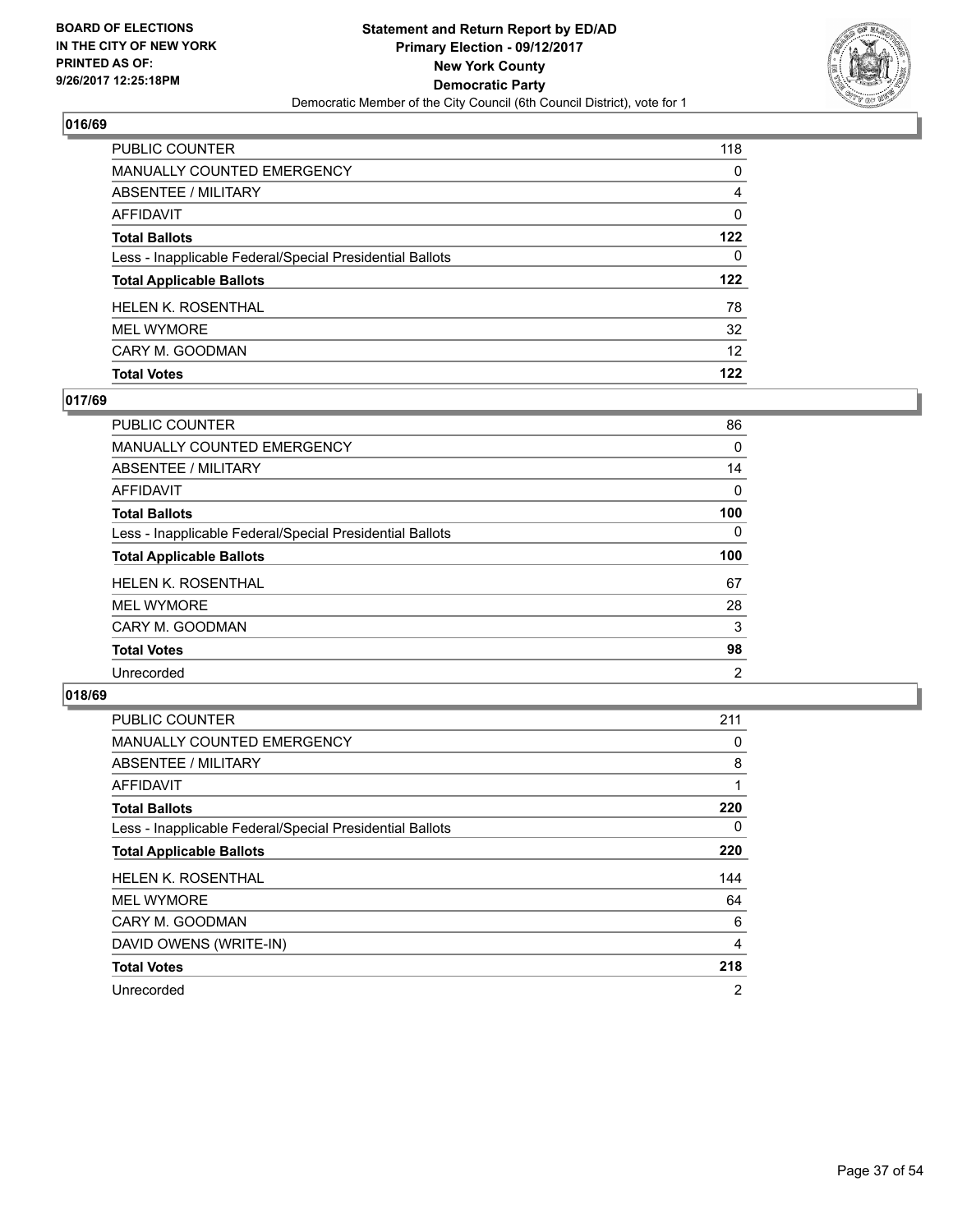

| PUBLIC COUNTER                                           | 88 |
|----------------------------------------------------------|----|
| <b>MANUALLY COUNTED EMERGENCY</b>                        | 0  |
| ABSENTEE / MILITARY                                      | 8  |
| AFFIDAVIT                                                | 0  |
| <b>Total Ballots</b>                                     | 96 |
| Less - Inapplicable Federal/Special Presidential Ballots | 0  |
| <b>Total Applicable Ballots</b>                          | 96 |
| <b>HELEN K. ROSENTHAL</b>                                | 75 |
| <b>MEL WYMORE</b>                                        | 15 |
| CARY M. GOODMAN                                          | 2  |
| <b>Total Votes</b>                                       | 92 |
| Unrecorded                                               | 4  |

#### **020/69**

| <b>PUBLIC COUNTER</b>                                    | 174 |
|----------------------------------------------------------|-----|
| <b>MANUALLY COUNTED EMERGENCY</b>                        | 0   |
| ABSENTEE / MILITARY                                      | 3   |
| <b>AFFIDAVIT</b>                                         | 0   |
| <b>Total Ballots</b>                                     | 177 |
| Less - Inapplicable Federal/Special Presidential Ballots | 0   |
| <b>Total Applicable Ballots</b>                          | 177 |
| <b>HELEN K. ROSENTHAL</b>                                | 141 |
| <b>MEL WYMORE</b>                                        | 27  |
| CARY M. GOODMAN                                          | 5   |
| <b>Total Votes</b>                                       | 173 |
| Unrecorded                                               | 4   |

| <b>PUBLIC COUNTER</b>                                    | 245 |
|----------------------------------------------------------|-----|
| MANUALLY COUNTED EMERGENCY                               | 0   |
| ABSENTEE / MILITARY                                      | 4   |
| <b>AFFIDAVIT</b>                                         | 3   |
| <b>Total Ballots</b>                                     | 252 |
| Less - Inapplicable Federal/Special Presidential Ballots | 0   |
| <b>Total Applicable Ballots</b>                          | 252 |
| <b>HELEN K. ROSENTHAL</b>                                | 184 |
| <b>MEL WYMORE</b>                                        | 51  |
| CARY M. GOODMAN                                          | 8   |
| <b>Total Votes</b>                                       | 243 |
| Unrecorded                                               | 9   |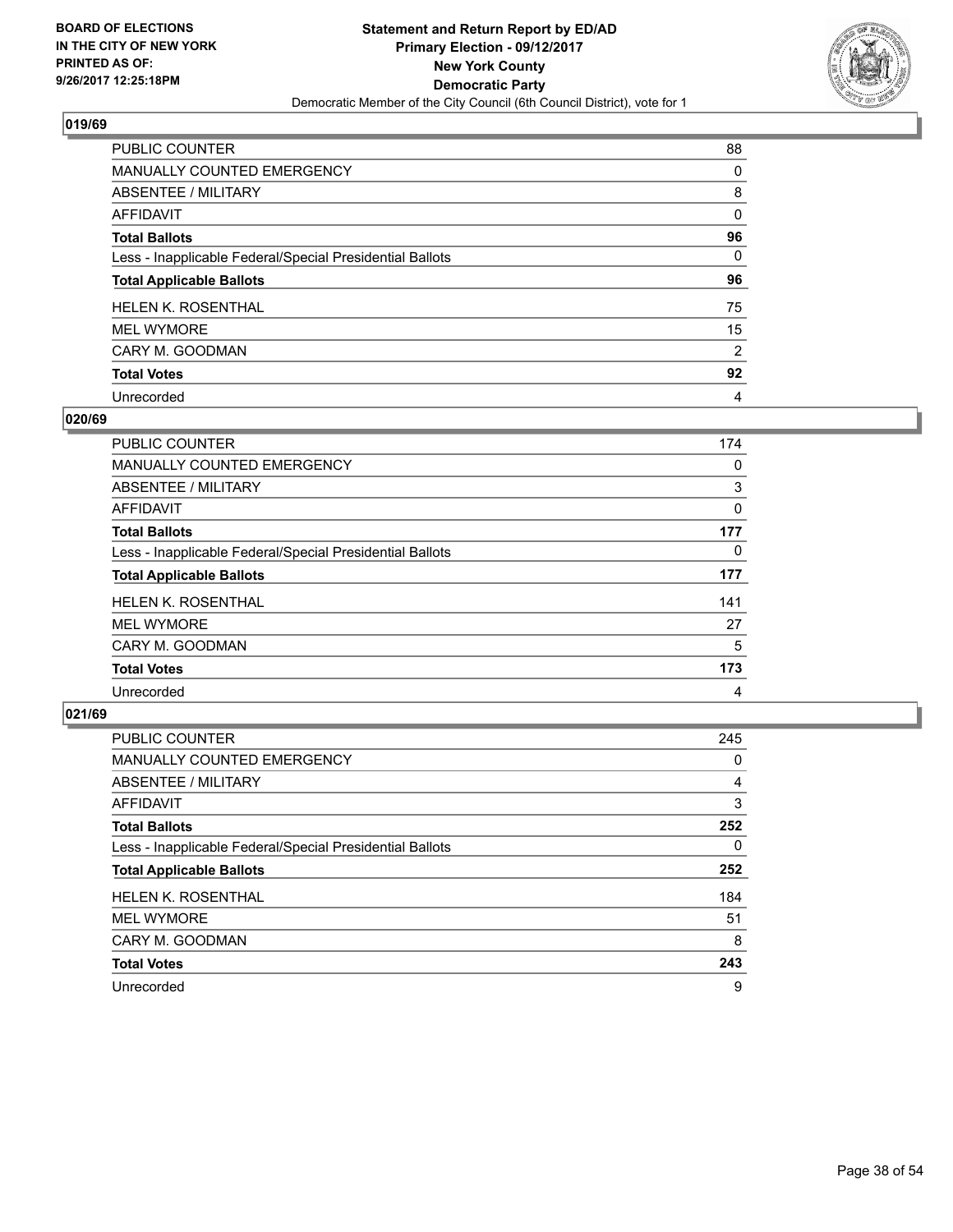

| PUBLIC COUNTER                                           | 170            |
|----------------------------------------------------------|----------------|
| MANUALLY COUNTED EMERGENCY                               | 0              |
| ABSENTEE / MILITARY                                      | 6              |
| AFFIDAVIT                                                |                |
| <b>Total Ballots</b>                                     | 177            |
| Less - Inapplicable Federal/Special Presidential Ballots | 0              |
| <b>Total Applicable Ballots</b>                          | 177            |
| <b>HELEN K. ROSENTHAL</b>                                | 113            |
| <b>MEL WYMORE</b>                                        | 58             |
| CARY M. GOODMAN                                          | 4              |
| <b>Total Votes</b>                                       | 175            |
| Unrecorded                                               | $\overline{2}$ |

#### **023/69**

| <b>PUBLIC COUNTER</b>                                    | 122 |
|----------------------------------------------------------|-----|
| <b>MANUALLY COUNTED EMERGENCY</b>                        | 0   |
| ABSENTEE / MILITARY                                      | 0   |
| <b>AFFIDAVIT</b>                                         | 2   |
| <b>Total Ballots</b>                                     | 124 |
| Less - Inapplicable Federal/Special Presidential Ballots | 0   |
| <b>Total Applicable Ballots</b>                          | 124 |
| <b>HELEN K. ROSENTHAL</b>                                | 79  |
| <b>MEL WYMORE</b>                                        | 38  |
| CARY M. GOODMAN                                          | 5   |
| ARIEL RUIZ (WRITE-IN)                                    | 1   |
| <b>Total Votes</b>                                       | 123 |
| Unrecorded                                               | 1   |

| <b>PUBLIC COUNTER</b>                                    | 141 |
|----------------------------------------------------------|-----|
| MANUALLY COUNTED EMERGENCY                               | 0   |
| ABSENTEE / MILITARY                                      |     |
| AFFIDAVIT                                                | 4   |
| <b>Total Ballots</b>                                     | 146 |
| Less - Inapplicable Federal/Special Presidential Ballots | 0   |
| <b>Total Applicable Ballots</b>                          | 146 |
| <b>HELEN K. ROSENTHAL</b>                                | 105 |
| <b>MEL WYMORE</b>                                        | 33  |
| CARY M. GOODMAN                                          | 6   |
| <b>Total Votes</b>                                       | 144 |
| Unrecorded                                               | 2   |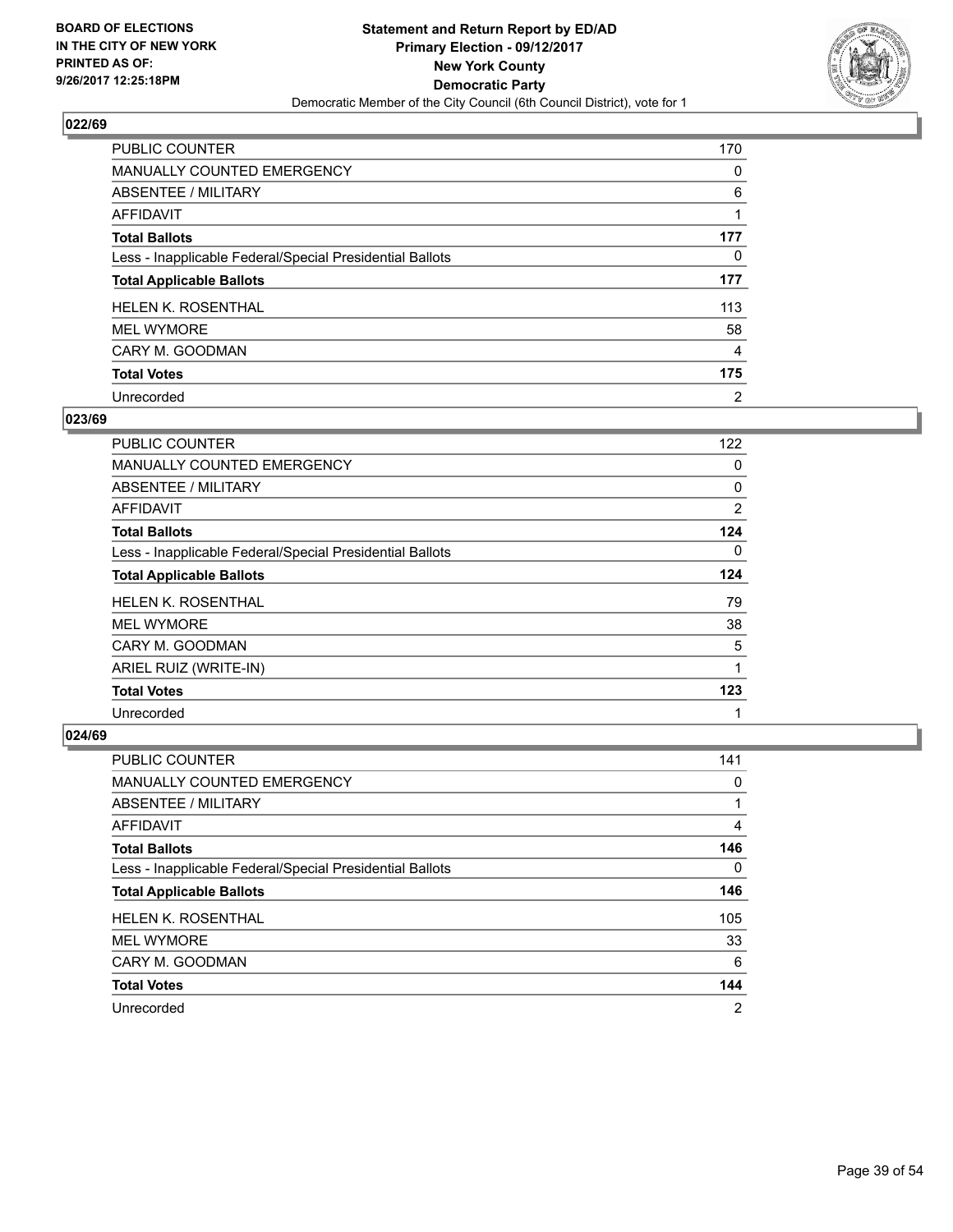

| <b>PUBLIC COUNTER</b>                                    | 124 |
|----------------------------------------------------------|-----|
| <b>MANUALLY COUNTED EMERGENCY</b>                        | 0   |
| ABSENTEE / MILITARY                                      | 1   |
| <b>AFFIDAVIT</b>                                         | 0   |
| <b>Total Ballots</b>                                     | 125 |
| Less - Inapplicable Federal/Special Presidential Ballots | 0   |
| <b>Total Applicable Ballots</b>                          | 125 |
| <b>HELEN K. ROSENTHAL</b>                                | 81  |
| <b>MEL WYMORE</b>                                        | 35  |
| CARY M. GOODMAN                                          | 1   |
| UNATTRIBUTABLE WRITE-IN (WRITE-IN)                       | 1   |
| <b>Total Votes</b>                                       | 118 |
| Unrecorded                                               | 7   |

#### **026/69**

| <b>PUBLIC COUNTER</b>                                    | 199 |
|----------------------------------------------------------|-----|
| <b>MANUALLY COUNTED EMERGENCY</b>                        | 0   |
| ABSENTEE / MILITARY                                      | 6   |
| AFFIDAVIT                                                | 2   |
| <b>Total Ballots</b>                                     | 207 |
| Less - Inapplicable Federal/Special Presidential Ballots | 0   |
|                                                          |     |
| <b>Total Applicable Ballots</b>                          | 207 |
| <b>HELEN K. ROSENTHAL</b>                                | 114 |
| <b>MEL WYMORE</b>                                        | 88  |
| CARY M. GOODMAN                                          | 3   |
| <b>Total Votes</b>                                       | 205 |

| <b>PUBLIC COUNTER</b>                                    | 64             |
|----------------------------------------------------------|----------------|
| <b>MANUALLY COUNTED EMERGENCY</b>                        | 0              |
| ABSENTEE / MILITARY                                      | 2              |
| AFFIDAVIT                                                | 2              |
| <b>Total Ballots</b>                                     | 68             |
| Less - Inapplicable Federal/Special Presidential Ballots | 0              |
| <b>Total Applicable Ballots</b>                          | 68             |
| <b>HELEN K. ROSENTHAL</b>                                | 47             |
| <b>MEL WYMORE</b>                                        | 16             |
| CARY M. GOODMAN                                          | $\overline{2}$ |
| <b>Total Votes</b>                                       | 65             |
|                                                          |                |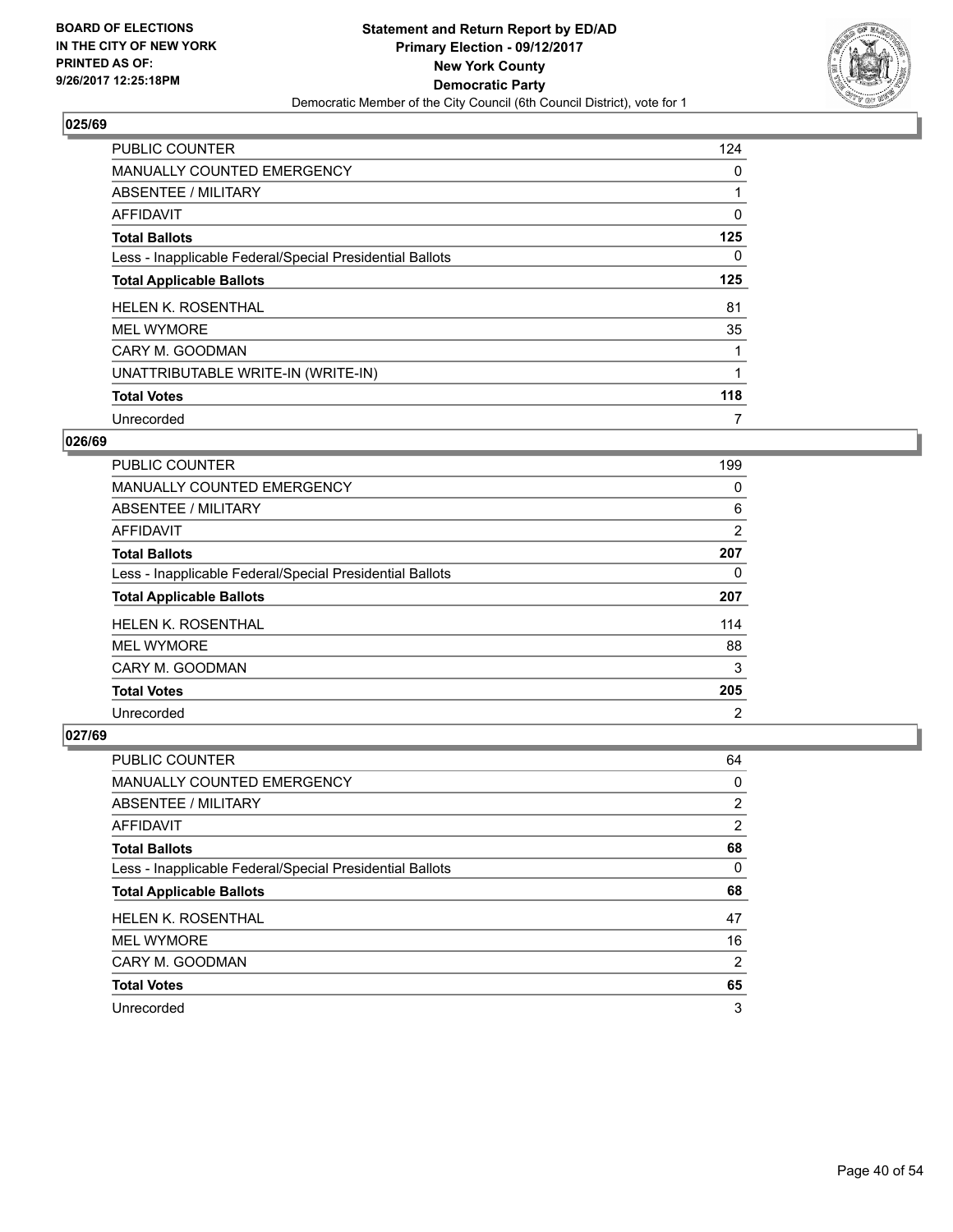

| PUBLIC COUNTER                                           | 78 |
|----------------------------------------------------------|----|
| <b>MANUALLY COUNTED EMERGENCY</b>                        | 0  |
| ABSENTEE / MILITARY                                      | 3  |
| <b>AFFIDAVIT</b>                                         | 0  |
| <b>Total Ballots</b>                                     | 81 |
| Less - Inapplicable Federal/Special Presidential Ballots | 0  |
| <b>Total Applicable Ballots</b>                          | 81 |
| <b>HELEN K. ROSENTHAL</b>                                | 53 |
| <b>MEL WYMORE</b>                                        | 22 |
| CARY M. GOODMAN                                          | 5  |
| <b>Total Votes</b>                                       | 80 |
| Unrecorded                                               |    |

#### **029/69**

| <b>PUBLIC COUNTER</b>                                    | 190      |
|----------------------------------------------------------|----------|
| <b>MANUALLY COUNTED EMERGENCY</b>                        | $\Omega$ |
| ABSENTEE / MILITARY                                      | 8        |
| <b>AFFIDAVIT</b>                                         |          |
| <b>Total Ballots</b>                                     | 199      |
| Less - Inapplicable Federal/Special Presidential Ballots | 0        |
| <b>Total Applicable Ballots</b>                          | 199      |
| <b>HELEN K. ROSENTHAL</b>                                | 140      |
| <b>MEL WYMORE</b>                                        | 52       |
| CARY M. GOODMAN                                          | 2        |
| <b>Total Votes</b>                                       | 194      |
| Unrecorded                                               | 5        |

| <b>PUBLIC COUNTER</b>                                    | 166 |
|----------------------------------------------------------|-----|
| MANUALLY COUNTED EMERGENCY                               | 0   |
| ABSENTEE / MILITARY                                      | 10  |
| AFFIDAVIT                                                | 0   |
| <b>Total Ballots</b>                                     | 176 |
| Less - Inapplicable Federal/Special Presidential Ballots | 0   |
| <b>Total Applicable Ballots</b>                          | 176 |
| <b>HELEN K. ROSENTHAL</b>                                | 119 |
| <b>MEL WYMORE</b>                                        | 45  |
| CARY M. GOODMAN                                          | 9   |
| NOAH GORDAUNO (WRITE-IN)                                 |     |
| <b>Total Votes</b>                                       | 174 |
| Unrecorded                                               | 2   |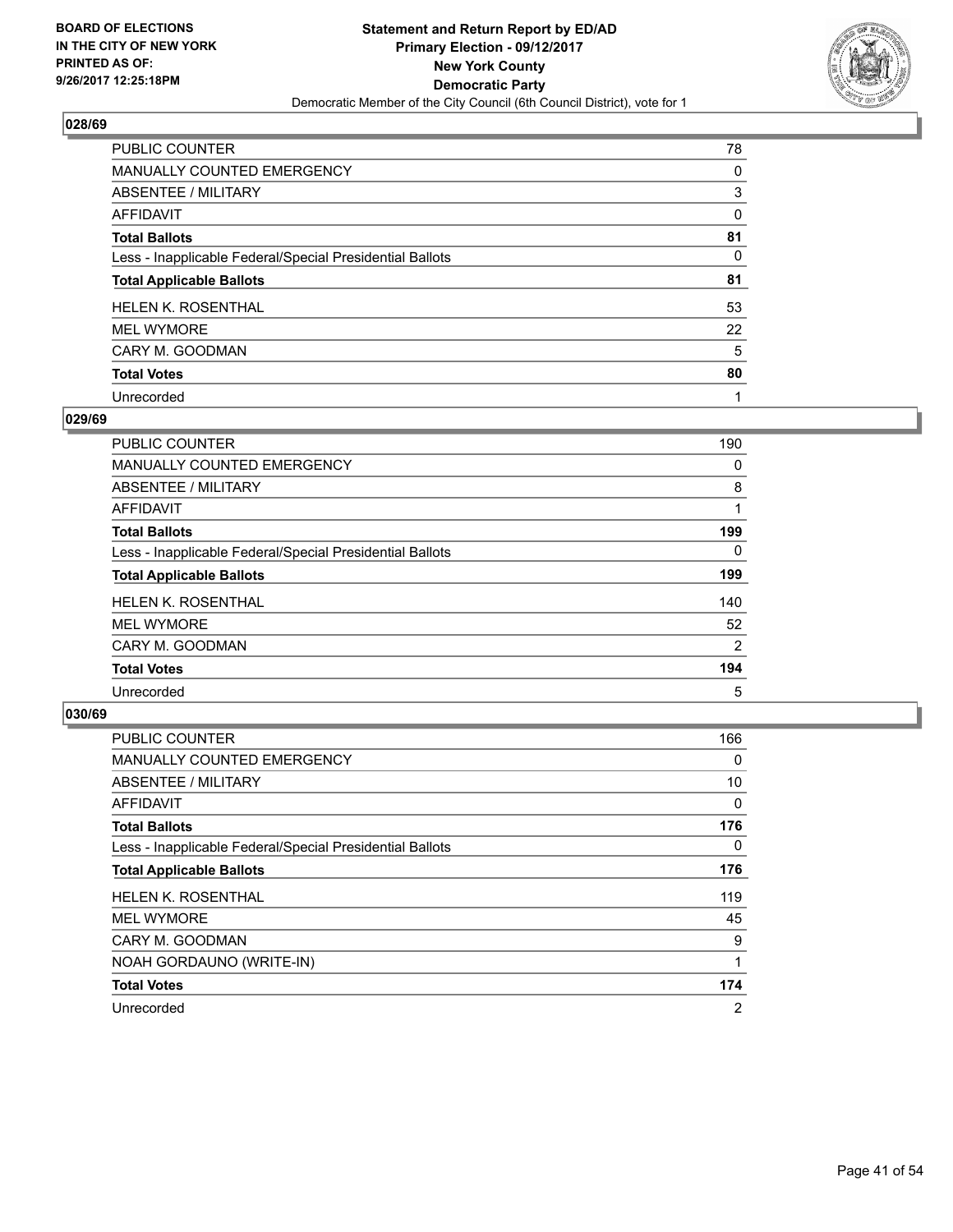

| PUBLIC COUNTER                                           | 134 |
|----------------------------------------------------------|-----|
| <b>MANUALLY COUNTED EMERGENCY</b>                        | 0   |
| ABSENTEE / MILITARY                                      | 5   |
| AFFIDAVIT                                                | 0   |
| <b>Total Ballots</b>                                     | 139 |
| Less - Inapplicable Federal/Special Presidential Ballots | 0   |
| <b>Total Applicable Ballots</b>                          | 139 |
| <b>HELEN K. ROSENTHAL</b>                                | 97  |
| <b>MEL WYMORE</b>                                        | 32  |
| CARY M. GOODMAN                                          | 5   |
| <b>Total Votes</b>                                       | 134 |
| Unrecorded                                               | 5   |

#### **032/69**

| <b>PUBLIC COUNTER</b>                                    | 215            |
|----------------------------------------------------------|----------------|
| <b>MANUALLY COUNTED EMERGENCY</b>                        | 0              |
| <b>ABSENTEE / MILITARY</b>                               | 7              |
| <b>AFFIDAVIT</b>                                         | 0              |
| <b>Total Ballots</b>                                     | 222            |
| Less - Inapplicable Federal/Special Presidential Ballots | 0              |
| <b>Total Applicable Ballots</b>                          | 222            |
| <b>HELEN K. ROSENTHAL</b>                                | 172            |
| <b>MEL WYMORE</b>                                        | 40             |
| CARY M. GOODMAN                                          | 8              |
| <b>Total Votes</b>                                       | 220            |
| Unrecorded                                               | $\overline{2}$ |

| <b>PUBLIC COUNTER</b>                                    | 206 |
|----------------------------------------------------------|-----|
| <b>MANUALLY COUNTED EMERGENCY</b>                        | 0   |
| ABSENTEE / MILITARY                                      | 5   |
| AFFIDAVIT                                                | 0   |
| <b>Total Ballots</b>                                     | 211 |
| Less - Inapplicable Federal/Special Presidential Ballots | 0   |
| <b>Total Applicable Ballots</b>                          | 211 |
| <b>HELEN K. ROSENTHAL</b>                                | 158 |
| <b>MEL WYMORE</b>                                        | 34  |
| CARY M. GOODMAN                                          | 10  |
| THOMAS LOPEZ-PIERRE (WRITE-IN)                           | 1   |
| WOODY HENDERSON (WRITE-IN)                               | 1   |
| <b>Total Votes</b>                                       | 204 |
| Unrecorded                                               | 7   |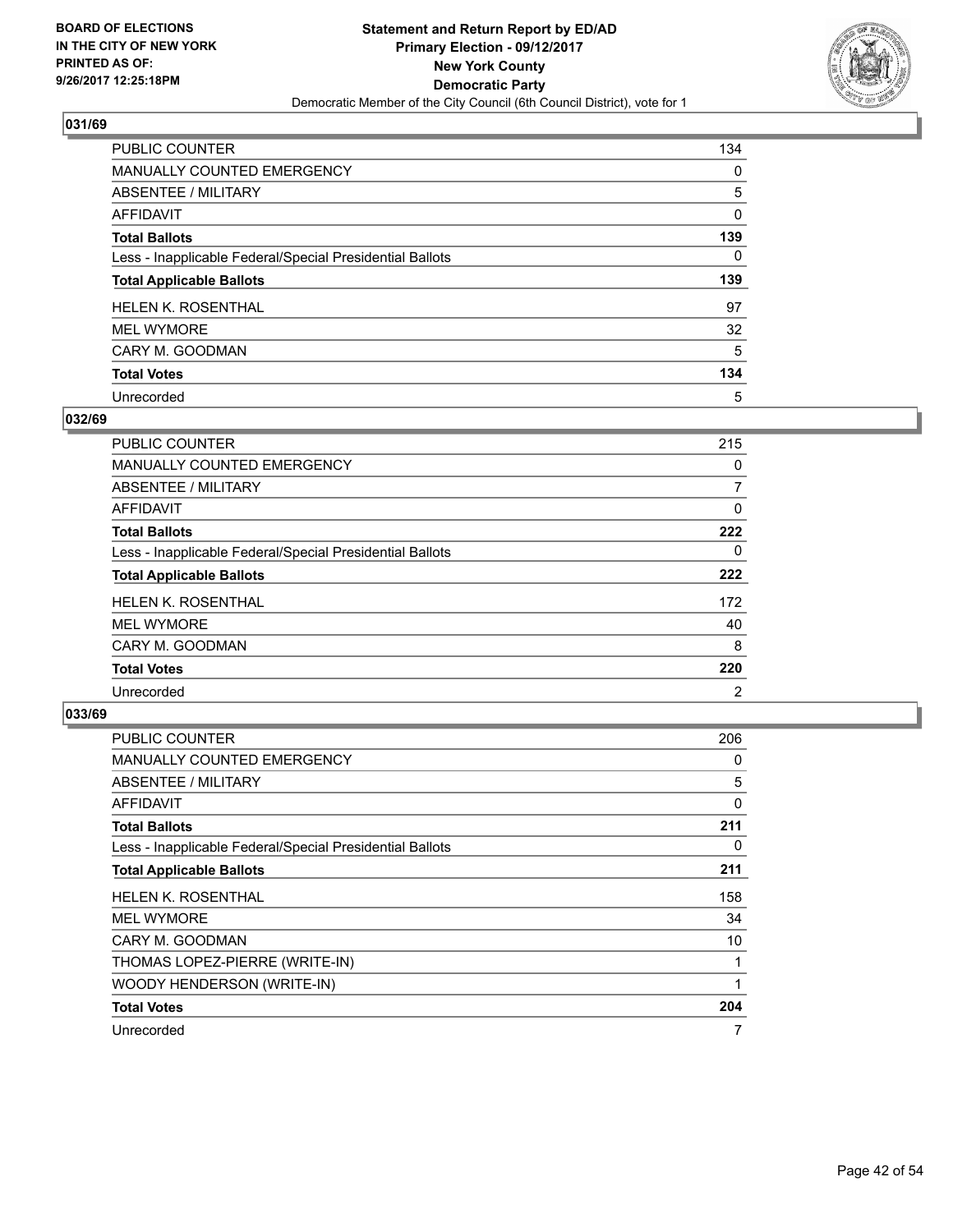

| PUBLIC COUNTER                                           | 184 |
|----------------------------------------------------------|-----|
| <b>MANUALLY COUNTED EMERGENCY</b>                        | 0   |
| ABSENTEE / MILITARY                                      | 8   |
| AFFIDAVIT                                                | 4   |
| <b>Total Ballots</b>                                     | 196 |
| Less - Inapplicable Federal/Special Presidential Ballots | 0   |
| <b>Total Applicable Ballots</b>                          | 196 |
| <b>HELEN K. ROSENTHAL</b>                                | 156 |
| <b>MEL WYMORE</b>                                        | 33  |
| CARY M. GOODMAN                                          | 0   |
| <b>Total Votes</b>                                       | 189 |
| Unrecorded                                               | 7   |

#### **035/69**

| <b>PUBLIC COUNTER</b>                                    | 67 |
|----------------------------------------------------------|----|
| <b>MANUALLY COUNTED EMERGENCY</b>                        | 0  |
| ABSENTEE / MILITARY                                      | 0  |
| AFFIDAVIT                                                | 0  |
| <b>Total Ballots</b>                                     | 67 |
| Less - Inapplicable Federal/Special Presidential Ballots | 0  |
| <b>Total Applicable Ballots</b>                          | 67 |
| <b>HELEN K. ROSENTHAL</b>                                | 44 |
| <b>MEL WYMORE</b>                                        | 17 |
| CARY M. GOODMAN                                          | 5  |
| <b>Total Votes</b>                                       | 66 |
| Unrecorded                                               |    |

| <b>PUBLIC COUNTER</b>                                    | 201 |
|----------------------------------------------------------|-----|
| <b>MANUALLY COUNTED EMERGENCY</b>                        | 0   |
| ABSENTEE / MILITARY                                      | 24  |
| AFFIDAVIT                                                | 0   |
| <b>Total Ballots</b>                                     | 225 |
| Less - Inapplicable Federal/Special Presidential Ballots | 0   |
| <b>Total Applicable Ballots</b>                          | 225 |
| HELEN K. ROSENTHAL                                       | 160 |
| <b>MEL WYMORE</b>                                        | 55  |
| CARY M. GOODMAN                                          | 9   |
| <b>Total Votes</b>                                       | 224 |
| Unrecorded                                               |     |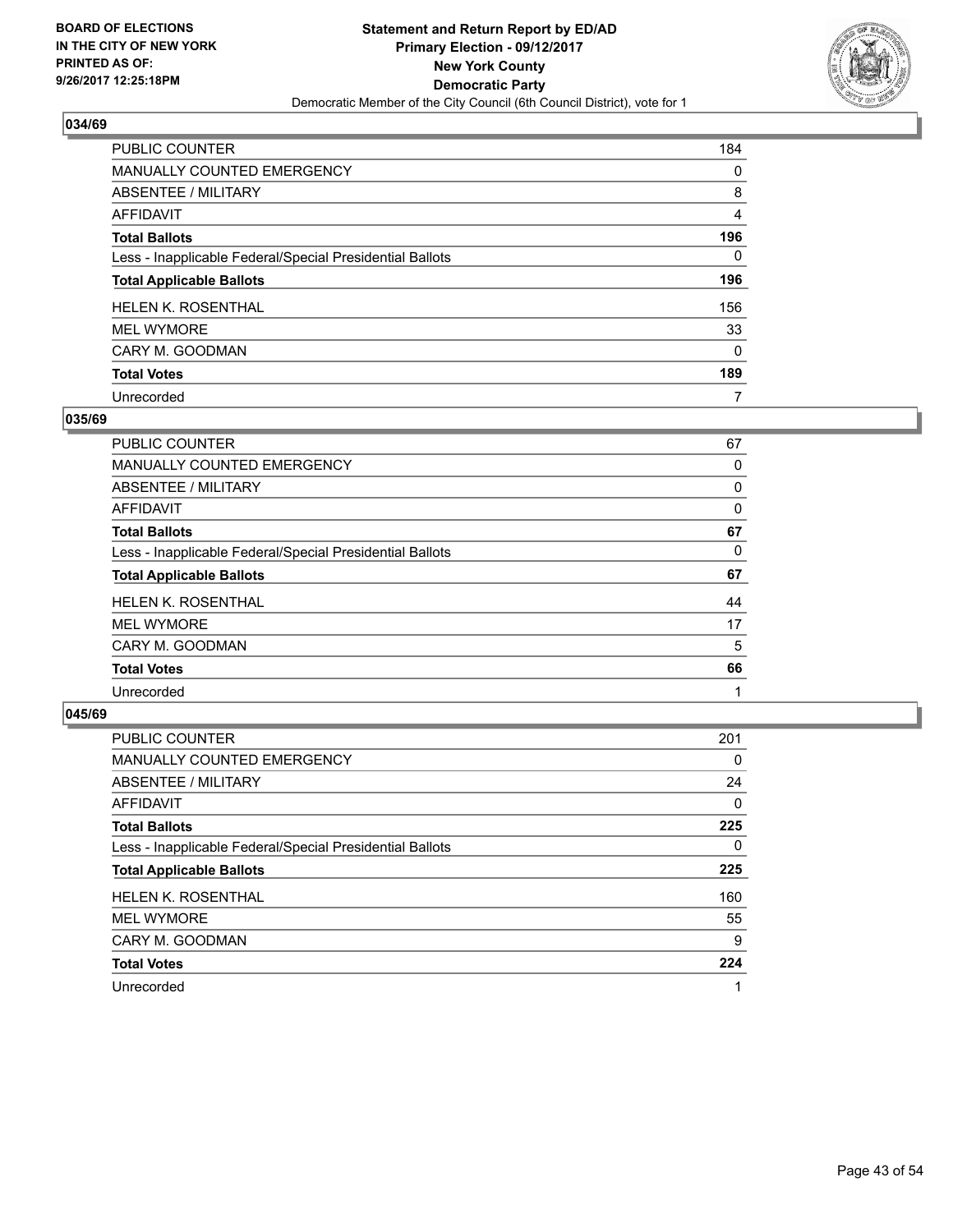

| <b>PUBLIC COUNTER</b>                                    | 190 |
|----------------------------------------------------------|-----|
| MANUALLY COUNTED EMERGENCY                               | 0   |
| <b>ABSENTEE / MILITARY</b>                               | 3   |
| <b>AFFIDAVIT</b>                                         | 3   |
| <b>Total Ballots</b>                                     | 196 |
| Less - Inapplicable Federal/Special Presidential Ballots | 0   |
| <b>Total Applicable Ballots</b>                          | 196 |
| <b>HELEN K. ROSENTHAL</b>                                | 134 |
| <b>MEL WYMORE</b>                                        | 51  |
| CARY M. GOODMAN                                          | 2   |
| DAVID OWENS (WRITE-IN)                                   | 1   |
| MICAH LASHER (WRITE-IN)                                  | 1   |
| UNATTRIBUTABLE WRITE-IN (WRITE-IN)                       |     |
| <b>Total Votes</b>                                       | 190 |
| Unrecorded                                               | 6   |

## **047/69**

| PUBLIC COUNTER                                           | 112   |
|----------------------------------------------------------|-------|
| MANUALLY COUNTED EMERGENCY                               | 0     |
| ABSENTEE / MILITARY                                      | 3     |
| AFFIDAVIT                                                |       |
| <b>Total Ballots</b>                                     | 116   |
| Less - Inapplicable Federal/Special Presidential Ballots | 0     |
| <b>Total Applicable Ballots</b>                          | 116   |
| <b>HELEN K. ROSENTHAL</b>                                | 86    |
| <b>MEL WYMORE</b>                                        | 21    |
| CARY M. GOODMAN                                          | 5     |
| <b>Total Votes</b>                                       | $112$ |
| Unrecorded                                               | 4     |

| PUBLIC COUNTER                                           | 189            |
|----------------------------------------------------------|----------------|
| <b>MANUALLY COUNTED EMERGENCY</b>                        | 0              |
| ABSENTEE / MILITARY                                      | 3              |
| AFFIDAVIT                                                | 0              |
| <b>Total Ballots</b>                                     | 192            |
| Less - Inapplicable Federal/Special Presidential Ballots | 0              |
| <b>Total Applicable Ballots</b>                          | 192            |
| <b>HELEN K. ROSENTHAL</b>                                | 115            |
| <b>MEL WYMORE</b>                                        | 67             |
| CARY M. GOODMAN                                          | 8              |
| <b>Total Votes</b>                                       | 190            |
| Unrecorded                                               | $\overline{2}$ |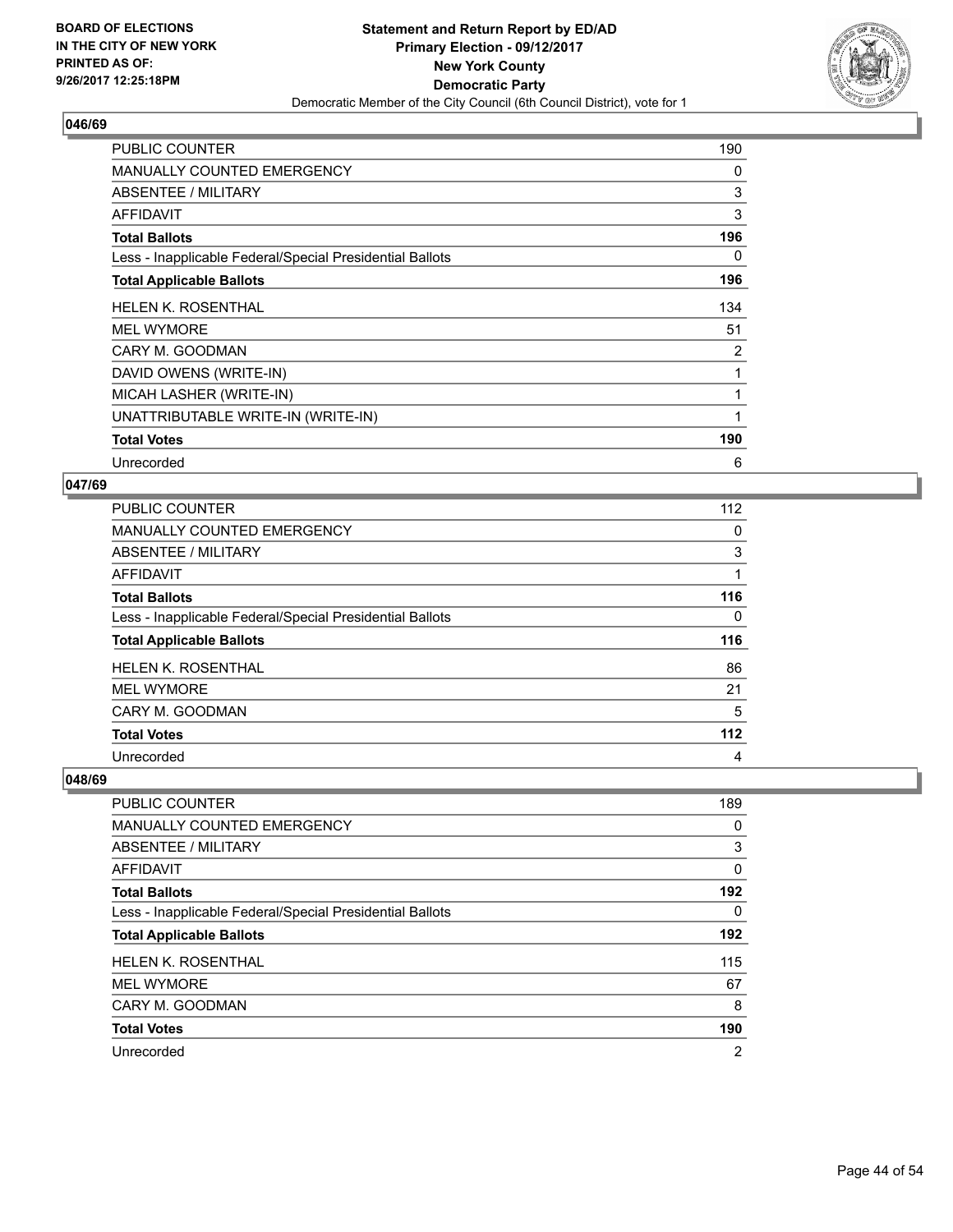

| PUBLIC COUNTER                                           | 158 |
|----------------------------------------------------------|-----|
| <b>MANUALLY COUNTED EMERGENCY</b>                        | 0   |
| ABSENTEE / MILITARY                                      | 3   |
| AFFIDAVIT                                                | 0   |
| <b>Total Ballots</b>                                     | 161 |
| Less - Inapplicable Federal/Special Presidential Ballots | 0   |
| <b>Total Applicable Ballots</b>                          | 161 |
| <b>HELEN K. ROSENTHAL</b>                                | 103 |
| <b>MEL WYMORE</b>                                        | 50  |
| CARY M. GOODMAN                                          | 3   |
| <b>Total Votes</b>                                       | 156 |
| Unrecorded                                               | 5   |

#### **050/69**

| <b>PUBLIC COUNTER</b>                                    | 161      |
|----------------------------------------------------------|----------|
| <b>MANUALLY COUNTED EMERGENCY</b>                        | 0        |
| <b>ABSENTEE / MILITARY</b>                               | 4        |
| <b>AFFIDAVIT</b>                                         | 3        |
| <b>Total Ballots</b>                                     | 168      |
| Less - Inapplicable Federal/Special Presidential Ballots | $\Omega$ |
| <b>Total Applicable Ballots</b>                          | 168      |
| <b>HELEN K. ROSENTHAL</b>                                | 135      |
| <b>MEL WYMORE</b>                                        | 29       |
| CARY M. GOODMAN                                          | $\Omega$ |
| <b>Total Votes</b>                                       | 164      |
| Unrecorded                                               | 4        |

| <b>PUBLIC COUNTER</b>                                    | 108            |
|----------------------------------------------------------|----------------|
| MANUALLY COUNTED EMERGENCY                               | 0              |
| ABSENTEE / MILITARY                                      | $\overline{2}$ |
| AFFIDAVIT                                                | 0              |
| <b>Total Ballots</b>                                     | 110            |
| Less - Inapplicable Federal/Special Presidential Ballots | 0              |
| <b>Total Applicable Ballots</b>                          | 110            |
| <b>HELEN K. ROSENTHAL</b>                                | 74             |
| <b>MEL WYMORE</b>                                        | 26             |
| CARY M. GOODMAN                                          | 4              |
| <b>Total Votes</b>                                       | 104            |
| Unrecorded                                               | 6              |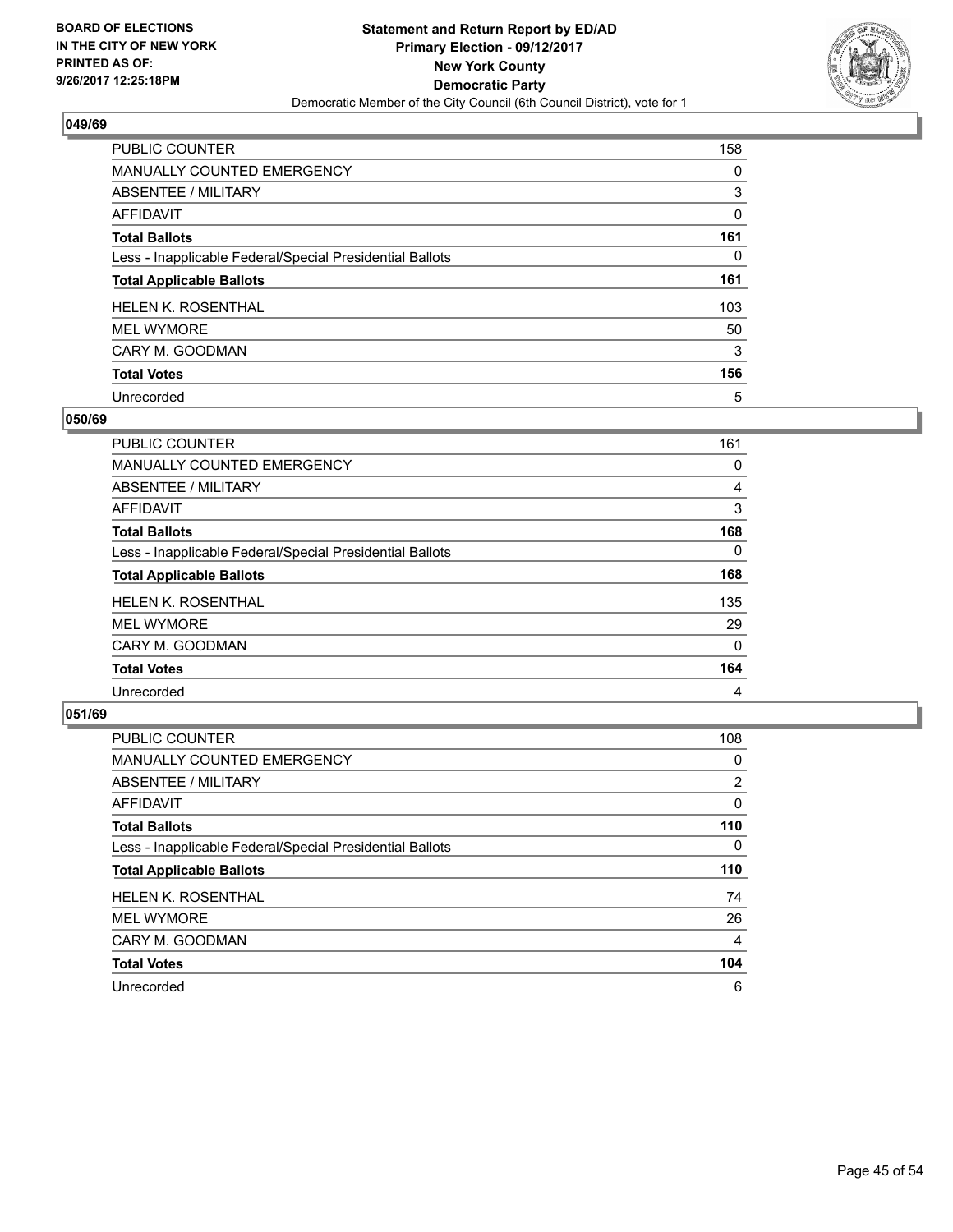

| <b>PUBLIC COUNTER</b>                                    | 151 |
|----------------------------------------------------------|-----|
| <b>MANUALLY COUNTED EMERGENCY</b>                        | 0   |
| ABSENTEE / MILITARY                                      | 5   |
| AFFIDAVIT                                                | 2   |
| <b>Total Ballots</b>                                     | 158 |
| Less - Inapplicable Federal/Special Presidential Ballots | 0   |
| <b>Total Applicable Ballots</b>                          | 158 |
| <b>HELEN K. ROSENTHAL</b>                                | 120 |
| <b>MEL WYMORE</b>                                        | 28  |
| CARY M. GOODMAN                                          | 4   |
| UNATTRIBUTABLE WRITE-IN (WRITE-IN)                       | 1   |
| <b>Total Votes</b>                                       | 153 |
| Unrecorded                                               | 5   |

#### **061/69**

| <b>PUBLIC COUNTER</b>                                    | 174 |
|----------------------------------------------------------|-----|
| <b>MANUALLY COUNTED EMERGENCY</b>                        | 0   |
| ABSENTEE / MILITARY                                      | 14  |
| AFFIDAVIT                                                | 0   |
| <b>Total Ballots</b>                                     | 188 |
| Less - Inapplicable Federal/Special Presidential Ballots | 0   |
| <b>Total Applicable Ballots</b>                          | 188 |
| <b>HELEN K. ROSENTHAL</b>                                | 150 |
| <b>MEL WYMORE</b>                                        | 32  |
| CARY M. GOODMAN                                          | 5   |
| <b>Total Votes</b>                                       | 187 |
| Unrecorded                                               | 1   |

| <b>PUBLIC COUNTER</b>                                    | 211 |
|----------------------------------------------------------|-----|
| <b>MANUALLY COUNTED EMERGENCY</b>                        | 0   |
| ABSENTEE / MILITARY                                      | 3   |
| AFFIDAVIT                                                | 1   |
| <b>Total Ballots</b>                                     | 215 |
| Less - Inapplicable Federal/Special Presidential Ballots | 0   |
| <b>Total Applicable Ballots</b>                          | 215 |
| <b>HELEN K. ROSENTHAL</b>                                | 166 |
| <b>MEL WYMORE</b>                                        | 27  |
| CARY M. GOODMAN                                          | 15  |
| UNATTRIBUTABLE WRITE-IN (WRITE-IN)                       | 1   |
| <b>Total Votes</b>                                       | 209 |
| Unrecorded                                               | 6   |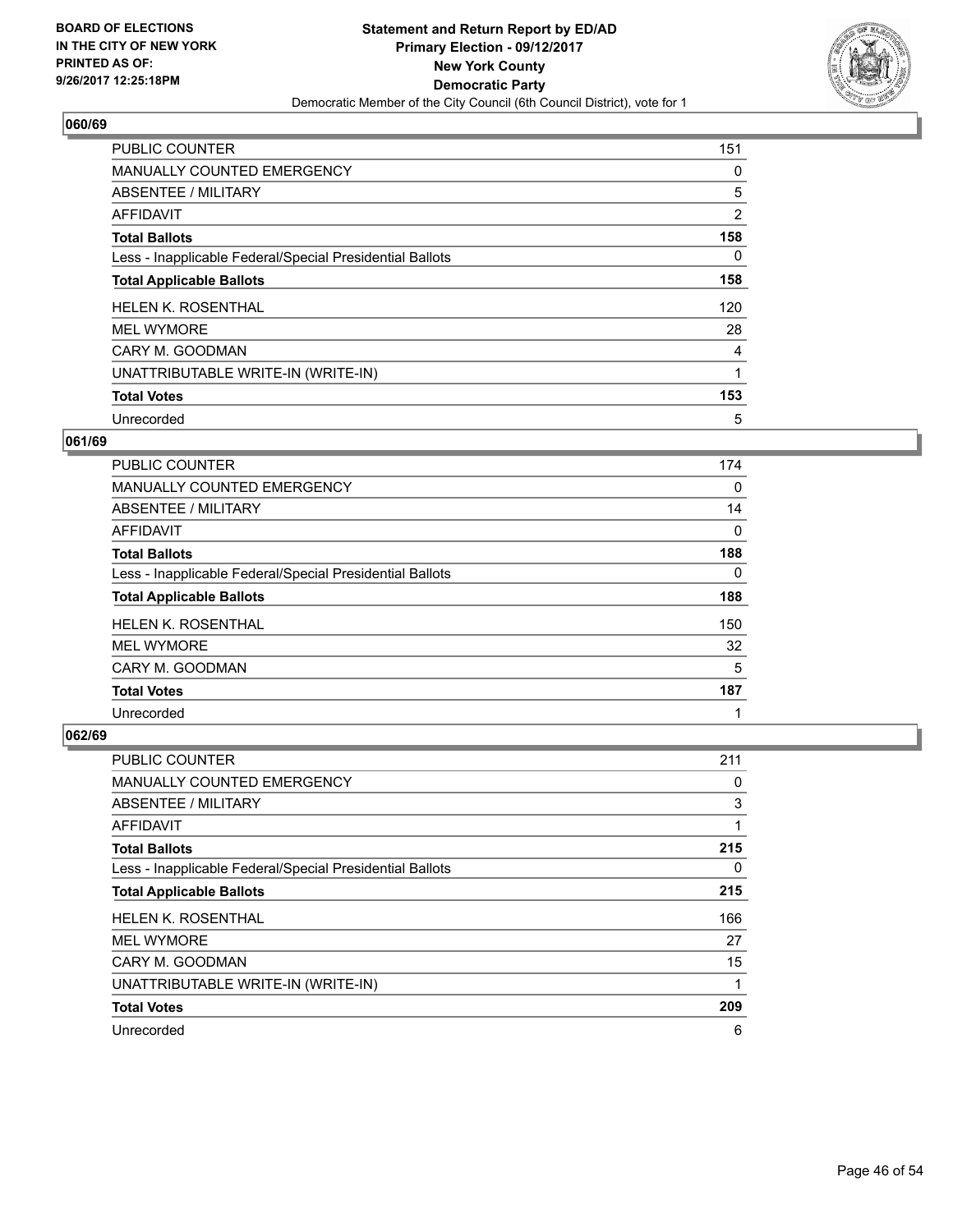

| <b>PUBLIC COUNTER</b>                                    | 124            |
|----------------------------------------------------------|----------------|
| <b>MANUALLY COUNTED EMERGENCY</b>                        | 0              |
| ABSENTEE / MILITARY                                      | 3              |
| AFFIDAVIT                                                |                |
| <b>Total Ballots</b>                                     | 128            |
| Less - Inapplicable Federal/Special Presidential Ballots | 0              |
| <b>Total Applicable Ballots</b>                          | 128            |
| <b>HELEN K. ROSENTHAL</b>                                | 99             |
| <b>MEL WYMORE</b>                                        | 21             |
| CARY M. GOODMAN                                          | 6              |
| <b>Total Votes</b>                                       | 126            |
| Unrecorded                                               | $\overline{2}$ |

#### **064/69**

| <b>PUBLIC COUNTER</b>                                    | 220            |
|----------------------------------------------------------|----------------|
| <b>MANUALLY COUNTED EMERGENCY</b>                        | 0              |
| ABSENTEE / MILITARY                                      | $\overline{2}$ |
| <b>AFFIDAVIT</b>                                         | $\Omega$       |
| <b>Total Ballots</b>                                     | 222            |
| Less - Inapplicable Federal/Special Presidential Ballots | 0              |
| <b>Total Applicable Ballots</b>                          | 222            |
| <b>HELEN K. ROSENTHAL</b>                                | 156            |
| <b>MEL WYMORE</b>                                        | 52             |
| CARY M. GOODMAN                                          | 9              |
| ANTHONY WEINER (WRITE-IN)                                |                |
| <b>JOSH KROSS (WRITE-IN)</b>                             | 1              |
| <b>Total Votes</b>                                       | 219            |
| Unrecorded                                               | 3              |

| <b>PUBLIC COUNTER</b>                                    | 178 |
|----------------------------------------------------------|-----|
| <b>MANUALLY COUNTED EMERGENCY</b>                        | 0   |
| ABSENTEE / MILITARY                                      | 8   |
| AFFIDAVIT                                                | 1   |
| <b>Total Ballots</b>                                     | 187 |
| Less - Inapplicable Federal/Special Presidential Ballots | 0   |
| <b>Total Applicable Ballots</b>                          | 187 |
| <b>HELEN K. ROSENTHAL</b>                                | 109 |
| <b>MEL WYMORE</b>                                        | 66  |
| CARY M. GOODMAN                                          | 7   |
| UNATTRIBUTABLE WRITE-IN (WRITE-IN)                       | 1   |
| <b>Total Votes</b>                                       | 183 |
| Unrecorded                                               | 4   |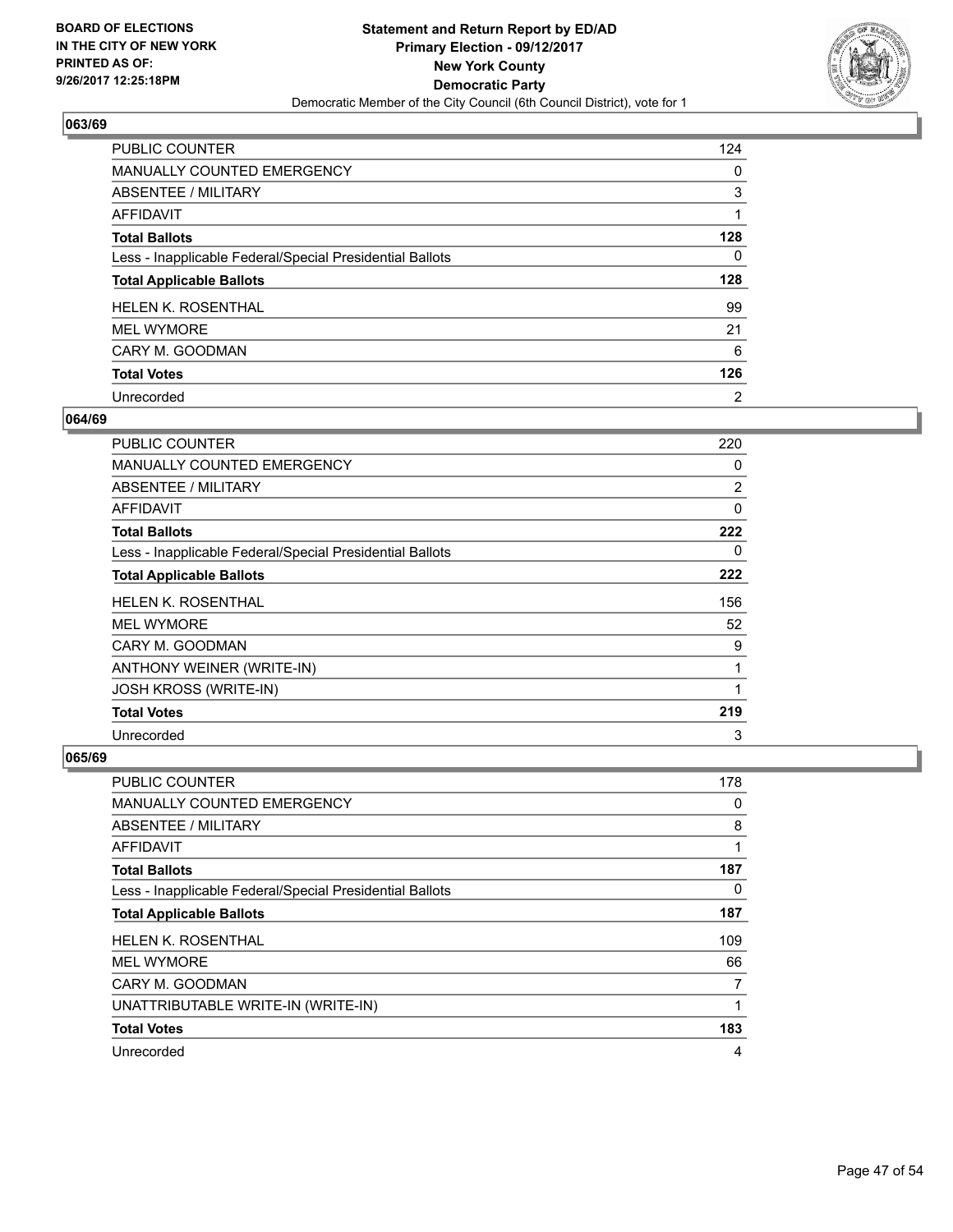

| PUBLIC COUNTER                                           | 147 |
|----------------------------------------------------------|-----|
| <b>MANUALLY COUNTED EMERGENCY</b>                        | 0   |
| ABSENTEE / MILITARY                                      | 4   |
| AFFIDAVIT                                                | 0   |
| <b>Total Ballots</b>                                     | 151 |
| Less - Inapplicable Federal/Special Presidential Ballots | 0   |
| <b>Total Applicable Ballots</b>                          | 151 |
| <b>HELEN K. ROSENTHAL</b>                                | 120 |
| <b>MEL WYMORE</b>                                        | 25  |
| CARY M. GOODMAN                                          | 2   |
| <b>Total Votes</b>                                       | 147 |
| Unrecorded                                               | 4   |

#### **078/69**

| PUBLIC COUNTER                                           | 143            |
|----------------------------------------------------------|----------------|
| <b>MANUALLY COUNTED EMERGENCY</b>                        | 0              |
| <b>ABSENTEE / MILITARY</b>                               | 4              |
| <b>AFFIDAVIT</b>                                         | $\Omega$       |
| <b>Total Ballots</b>                                     | 147            |
| Less - Inapplicable Federal/Special Presidential Ballots | 0              |
| <b>Total Applicable Ballots</b>                          | 147            |
| <b>HELEN K. ROSENTHAL</b>                                | 94             |
| <b>MEL WYMORE</b>                                        | 34             |
| CARY M. GOODMAN                                          | 5              |
| MARK LEVINE (WRITE-IN)                                   | $\overline{2}$ |
| THOMAS LOPEZ-PIERRE (WRITE-IN)                           | 1              |
| <b>Total Votes</b>                                       | 136            |
| Unrecorded                                               | 11             |

# **103/69 COMBINED into: 112/69**

#### **104/69 COMBINED into: 008/69**

# **105/69 COMBINED into: 111/69**

# **106/69 COMBINED into: 112/69**

| <b>PUBLIC COUNTER</b>                                    | 66             |
|----------------------------------------------------------|----------------|
| <b>MANUALLY COUNTED EMERGENCY</b>                        | 0              |
| ABSENTEE / MILITARY                                      | $\overline{2}$ |
| <b>AFFIDAVIT</b>                                         | 0              |
| <b>Total Ballots</b>                                     | 68             |
| Less - Inapplicable Federal/Special Presidential Ballots | 0              |
| <b>Total Applicable Ballots</b>                          | 68             |
|                                                          |                |
| HELEN K. ROSENTHAL                                       | 51             |
| <b>MEL WYMORE</b>                                        | 11             |
| CARY M. GOODMAN                                          | 3              |
| <b>Total Votes</b>                                       | 65             |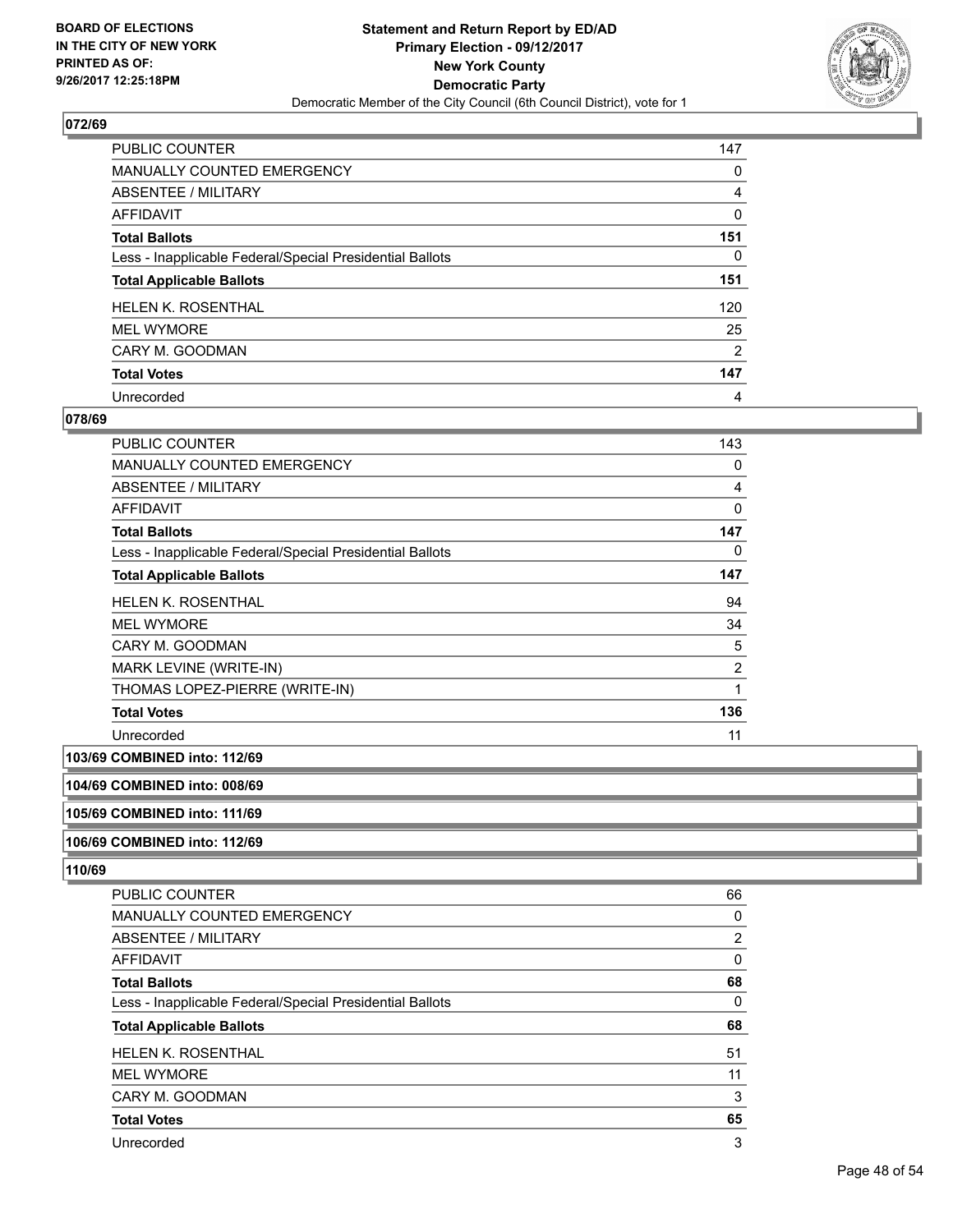

| <b>PUBLIC COUNTER</b>                                    | 118            |
|----------------------------------------------------------|----------------|
| MANUALLY COUNTED EMERGENCY                               | 0              |
| ABSENTEE / MILITARY                                      | $\overline{2}$ |
| AFFIDAVIT                                                |                |
| <b>Total Ballots</b>                                     | 121            |
| Less - Inapplicable Federal/Special Presidential Ballots | 0              |
| <b>Total Applicable Ballots</b>                          | 121            |
| <b>HELEN K. ROSENTHAL</b>                                | 91             |
| <b>MEL WYMORE</b>                                        | 23             |
| CARY M. GOODMAN                                          | 3              |
| JACOB SHER (WRITE-IN)                                    |                |
| <b>Total Votes</b>                                       | 118            |
| Unrecorded                                               | 3              |

# **112/69**

| <b>PUBLIC COUNTER</b>                                    | 83 |
|----------------------------------------------------------|----|
| <b>MANUALLY COUNTED EMERGENCY</b>                        | 0  |
| ABSENTEE / MILITARY                                      | 3  |
| AFFIDAVIT                                                |    |
| <b>Total Ballots</b>                                     | 87 |
| Less - Inapplicable Federal/Special Presidential Ballots | 0  |
| <b>Total Applicable Ballots</b>                          | 87 |
| <b>HELEN K. ROSENTHAL</b>                                | 52 |
| <b>MEL WYMORE</b>                                        | 34 |
| CARY M. GOODMAN                                          | 0  |
| <b>Total Votes</b>                                       | 86 |
| Unrecorded                                               | 1  |

| PUBLIC COUNTER                                           | 72 |
|----------------------------------------------------------|----|
| <b>MANUALLY COUNTED EMERGENCY</b>                        | 0  |
| ABSENTEE / MILITARY                                      | 5  |
| AFFIDAVIT                                                | 0  |
| <b>Total Ballots</b>                                     | 77 |
| Less - Inapplicable Federal/Special Presidential Ballots | 0  |
| <b>Total Applicable Ballots</b>                          | 77 |
| <b>HELEN K. ROSENTHAL</b>                                | 49 |
| <b>MEL WYMORE</b>                                        | 24 |
| CARY M. GOODMAN                                          | 4  |
| <b>Total Votes</b>                                       | 77 |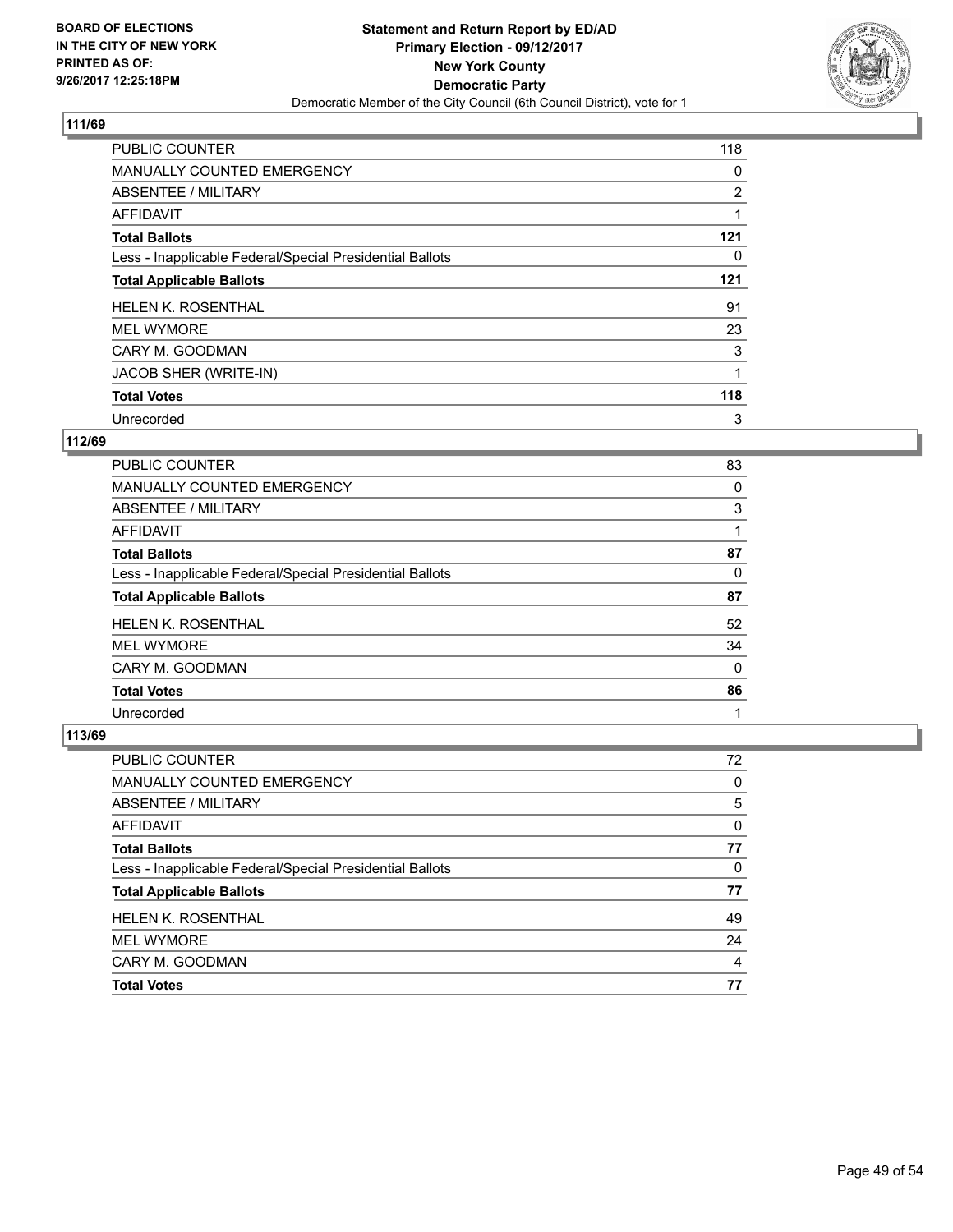

| <b>PUBLIC COUNTER</b>                                    | 94 |
|----------------------------------------------------------|----|
| <b>MANUALLY COUNTED EMERGENCY</b>                        | 0  |
| ABSENTEE / MILITARY                                      | 4  |
| <b>AFFIDAVIT</b>                                         | 0  |
| <b>Total Ballots</b>                                     | 98 |
| Less - Inapplicable Federal/Special Presidential Ballots | 0  |
| <b>Total Applicable Ballots</b>                          | 98 |
| <b>HELEN K. ROSENTHAL</b>                                | 69 |
| <b>MEL WYMORE</b>                                        | 21 |
| CARY M. GOODMAN                                          | 5  |
| ROSE M. PECK (WRITE-IN)                                  |    |
| <b>Total Votes</b>                                       | 96 |
| Unrecorded                                               | 2  |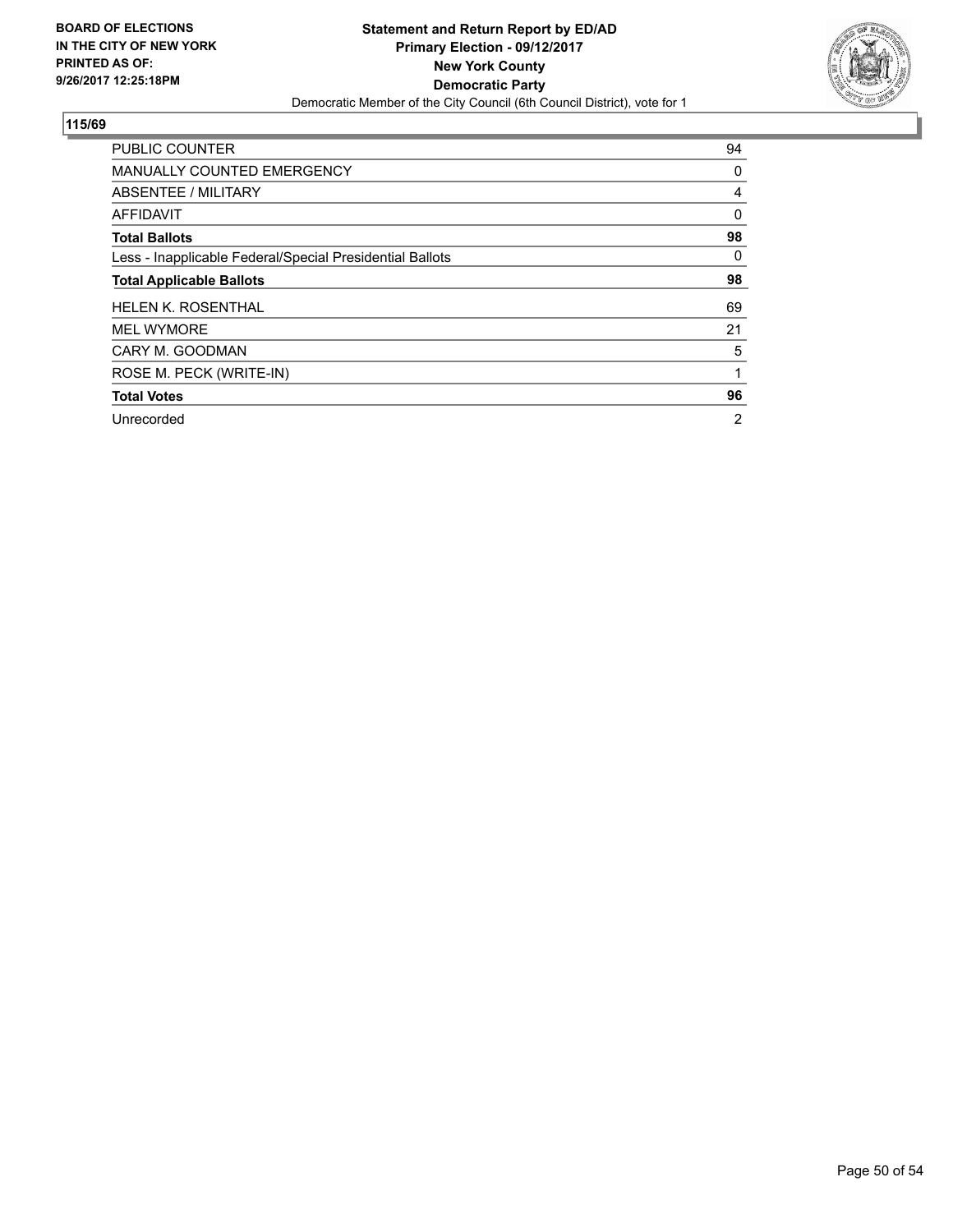

| PUBLIC COUNTER                                           | 78             |
|----------------------------------------------------------|----------------|
| MANUALLY COUNTED EMERGENCY                               | 0              |
| ABSENTEE / MILITARY                                      | $\overline{2}$ |
| AFFIDAVIT                                                | 0              |
| <b>Total Ballots</b>                                     | 80             |
| Less - Inapplicable Federal/Special Presidential Ballots | 0              |
| <b>Total Applicable Ballots</b>                          | 80             |
| <b>HELEN K. ROSENTHAL</b>                                | 56             |
| <b>MEL WYMORE</b>                                        | 16             |
| CARY M. GOODMAN                                          | 3              |
| <b>Total Votes</b>                                       | 75             |
| Unrecorded                                               | 5              |

## **095/75**

| <b>PUBLIC COUNTER</b>                                    | 133            |
|----------------------------------------------------------|----------------|
| <b>MANUALLY COUNTED EMERGENCY</b>                        | 0              |
| ABSENTEE / MILITARY                                      | $\overline{2}$ |
| <b>AFFIDAVIT</b>                                         |                |
| <b>Total Ballots</b>                                     | 136            |
| Less - Inapplicable Federal/Special Presidential Ballots | 0              |
| <b>Total Applicable Ballots</b>                          | 136            |
| <b>HELEN K. ROSENTHAL</b>                                | 93             |
| <b>MEL WYMORE</b>                                        | 34             |
| CARY M. GOODMAN                                          | 3              |
| <b>Total Votes</b>                                       | 130            |
| Unrecorded                                               | 6              |

| <b>PUBLIC COUNTER</b>                                    | 70 |
|----------------------------------------------------------|----|
| MANUALLY COUNTED EMERGENCY                               | 0  |
| ABSENTEE / MILITARY                                      | 3  |
| AFFIDAVIT                                                | 0  |
| <b>Total Ballots</b>                                     | 73 |
| Less - Inapplicable Federal/Special Presidential Ballots | 0  |
| <b>Total Applicable Ballots</b>                          | 73 |
| HELEN K. ROSENTHAL                                       | 53 |
| <b>MEL WYMORE</b>                                        | 17 |
| CARY M. GOODMAN                                          | 2  |
| <b>Total Votes</b>                                       | 72 |
| Unrecorded                                               |    |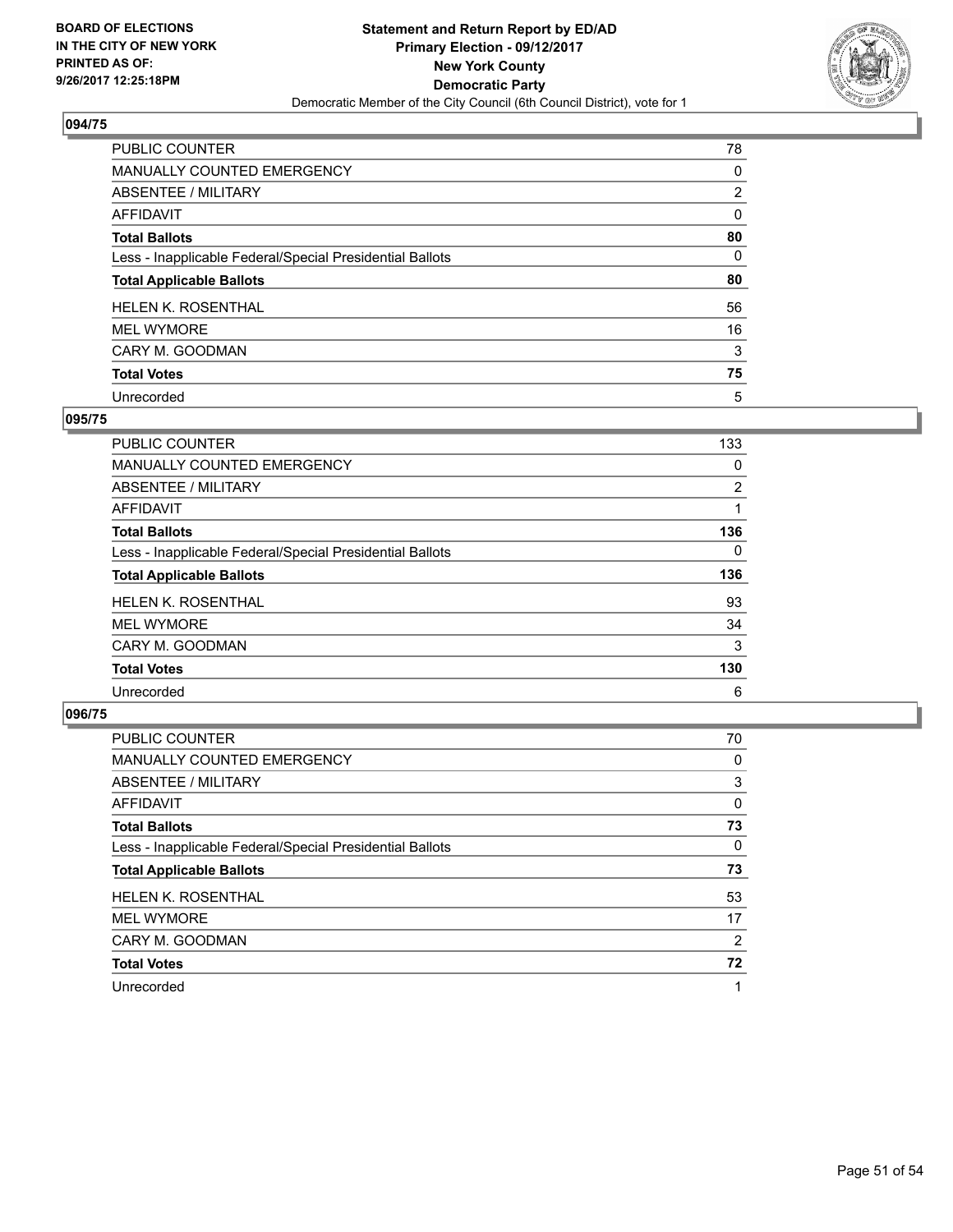

| PUBLIC COUNTER                                           | 105 |
|----------------------------------------------------------|-----|
| MANUALLY COUNTED EMERGENCY                               | 0   |
| ABSENTEE / MILITARY                                      | 4   |
| AFFIDAVIT                                                |     |
| <b>Total Ballots</b>                                     | 110 |
| Less - Inapplicable Federal/Special Presidential Ballots | 0   |
| <b>Total Applicable Ballots</b>                          | 110 |
| <b>HELEN K. ROSENTHAL</b>                                | 69  |
| <b>MEL WYMORE</b>                                        | 33  |
| CARY M. GOODMAN                                          | 5   |
| <b>Total Votes</b>                                       | 107 |
| Unrecorded                                               | 3   |

#### **098/75**

| <b>PUBLIC COUNTER</b>                                    | 92             |
|----------------------------------------------------------|----------------|
| MANUALLY COUNTED EMERGENCY                               | 0              |
| ABSENTEE / MILITARY                                      | $\overline{2}$ |
| AFFIDAVIT                                                | 0              |
| <b>Total Ballots</b>                                     | 94             |
| Less - Inapplicable Federal/Special Presidential Ballots | 0              |
| <b>Total Applicable Ballots</b>                          | 94             |
| <b>HELEN K. ROSENTHAL</b>                                | 51             |
| <b>MEL WYMORE</b>                                        | 36             |
| CARY M. GOODMAN                                          | 6              |
| <b>Total Votes</b>                                       | 93             |
| Unrecorded                                               |                |

| <b>PUBLIC COUNTER</b>                                    | 106 |
|----------------------------------------------------------|-----|
| <b>MANUALLY COUNTED EMERGENCY</b>                        | 0   |
| ABSENTEE / MILITARY                                      |     |
| AFFIDAVIT                                                | 0   |
| <b>Total Ballots</b>                                     | 113 |
| Less - Inapplicable Federal/Special Presidential Ballots | 0   |
| <b>Total Applicable Ballots</b>                          | 113 |
| <b>HELEN K. ROSENTHAL</b>                                | 65  |
| <b>MEL WYMORE</b>                                        | 47  |
| CARY M. GOODMAN                                          | 0   |
| AVE MARIO BRENNAN (WRITE-IN)                             |     |
| <b>Total Votes</b>                                       | 113 |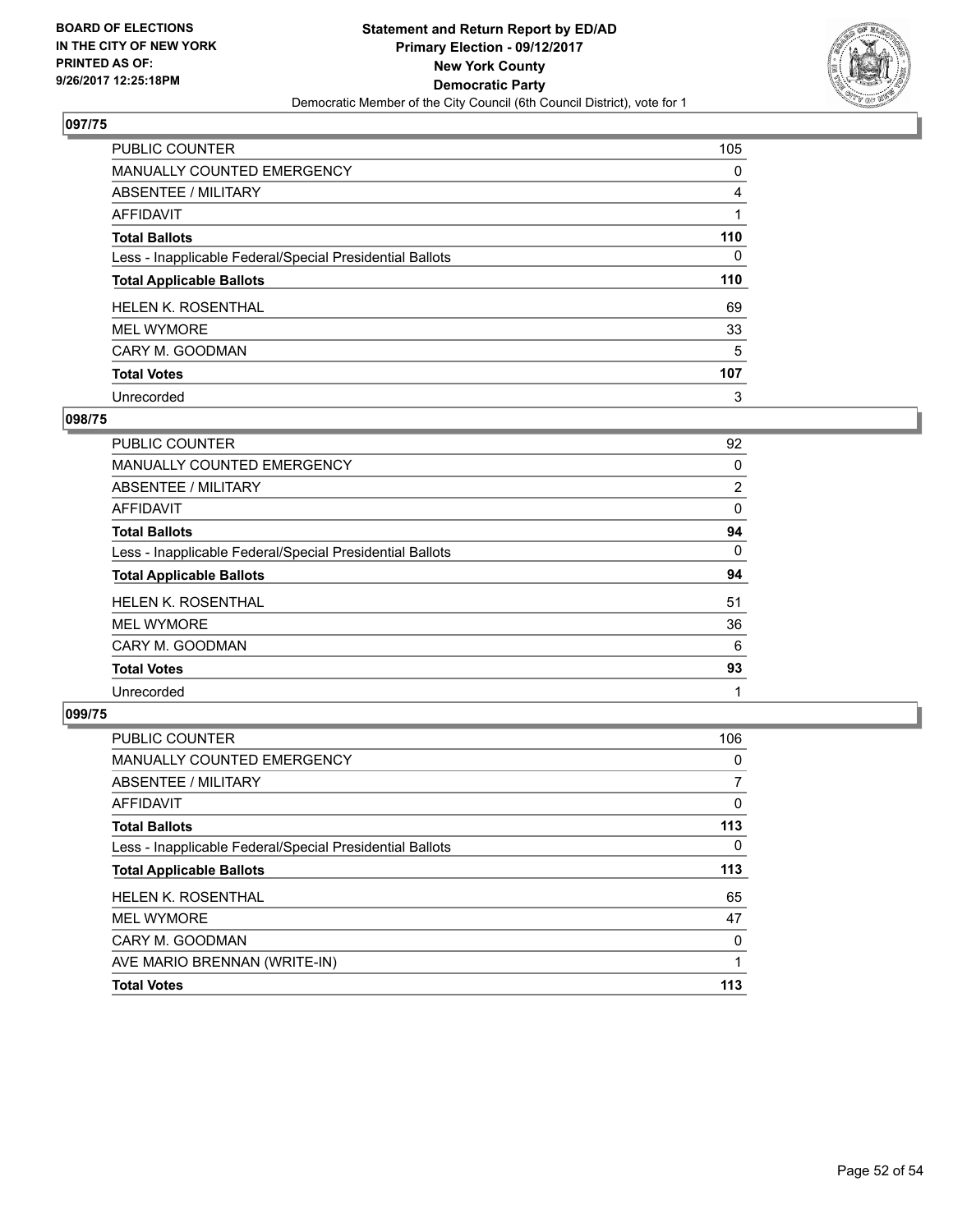

| <b>PUBLIC COUNTER</b>                                    | 85             |
|----------------------------------------------------------|----------------|
| <b>MANUALLY COUNTED EMERGENCY</b>                        | 0              |
| ABSENTEE / MILITARY                                      | 3              |
| AFFIDAVIT                                                | $\overline{2}$ |
| <b>Total Ballots</b>                                     | 90             |
| Less - Inapplicable Federal/Special Presidential Ballots | 0              |
| <b>Total Applicable Ballots</b>                          | 90             |
| <b>HELEN K. ROSENTHAL</b>                                | 56             |
| <b>MEL WYMORE</b>                                        | 27             |
| CARY M. GOODMAN                                          | 4              |
| <b>Total Votes</b>                                       | 87             |
| Unrecorded                                               | 3              |
| 103/75 COMBINED into: 112/69                             |                |